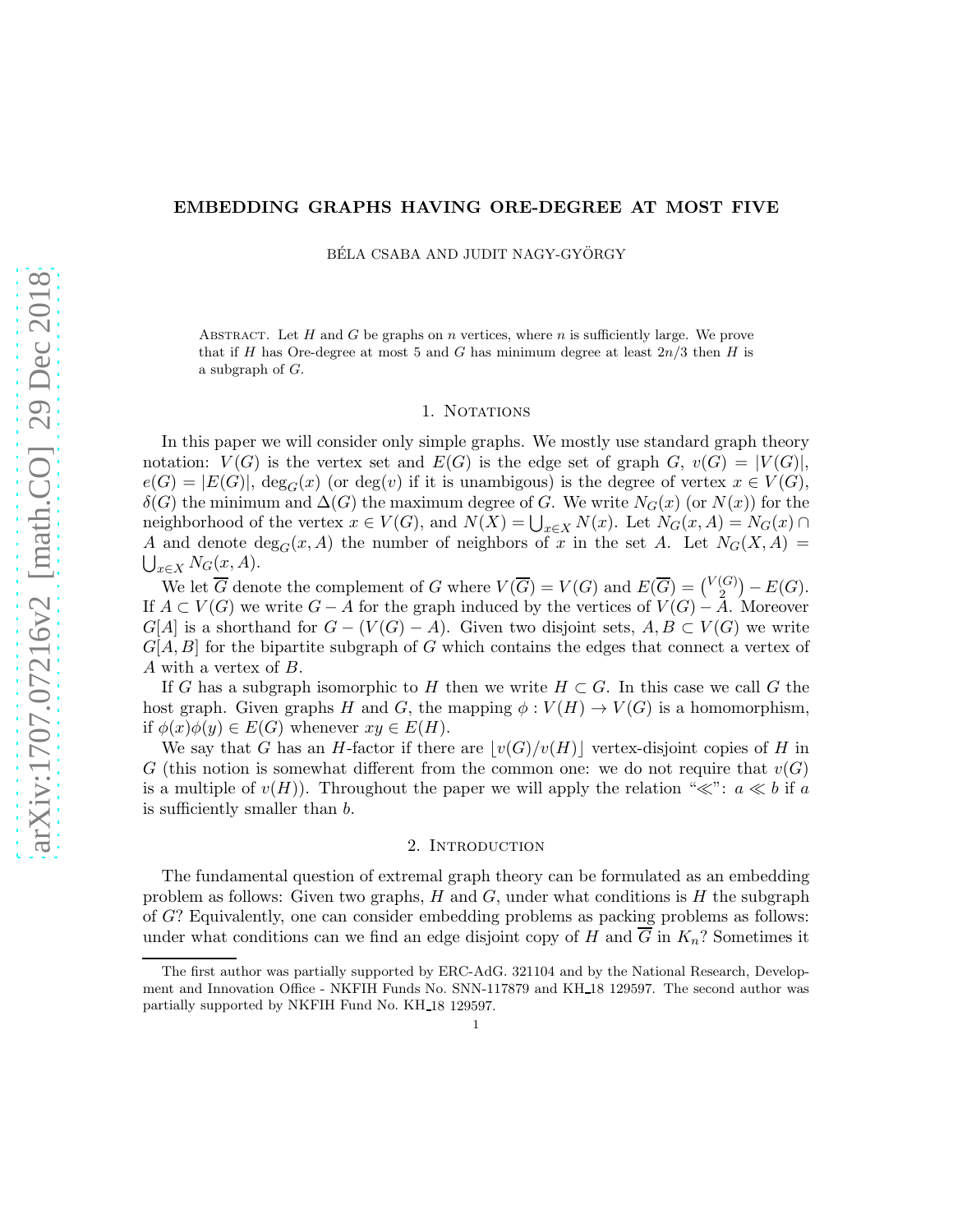is more convenient to investigate the equivalent packing version of an embedding question, we will use both notions in the paper.

For a fixed subgraph  $H \subset G$  Turán's theorem tells that G has to be sufficiently dense in terms of the chromatic number of  $H$ . If  $G$  and  $H$  have the same order, the density of  $G$  in general is not sufficient anymore, instead one needs e.g. large minimum degree in G. The most famous example of this type is Dirac's celebrated theorem on Hamilton cycles [\[12\]](#page-38-0): if  $n \geq 3$ , G is a graph of order n and  $\delta(G) \geq n/2$  then G has a Hamilton cycle.

His theorem was generalized by Ore [\[24\]](#page-39-0): Assume that  $n \geq 3$ , G is a graph of order n and for every  $xy \notin E(G)$  we have  $deg(x) + deg(y) \geq n$ . Then G has a Hamilton cycle. This result motivates the notion of the *Ore-degree* of an edge [\[17,](#page-38-1) [21\]](#page-38-2): the Ore-degree of xy is the sum

$$
\theta(x, y) = \deg(x) + \deg(y)
$$

of the degrees of its endpoints. The Ore-degree of G, denoted by  $\theta(G)$ , is the maximum Ore-degree in  $E(G)$ . The embedding problems that include minimum and maximum degree conditions are called Dirac-type, while those involving the Ore-degree are called Ore-type problems in the literature.

An excellent source of embedding results and conjectures is the survey [\[17\]](#page-38-1) by Kierstead, Kostochka and Yu, in which several Ore-type questions are considered as well. One can easily formulate an Ore-type problem by replacing the maximum degree in a Dirac-type embedding problem by half of the Ore-degree of the graph, or if one considers a packing version, then one can replace even both maximum degrees. In some cases the resulting questions were solved. For example, Kostochka and Yu proved [\[22\]](#page-38-3) that if  $G_1$  and  $G_2$  are graphs of order n such that  $\theta(G_1)\Delta(G_2)$  < n then  $G_1$  and  $G_2$  pack. This is in fact a half-Ore version of the famous packing result of Sauer and Spencer [\[25\]](#page-39-1): if  $\Delta(G_1) \cdot \Delta(G_2) < n/2$ then  $G_1$  and  $G_2$  pack. We remark that the *full-Ore* version of the Sauer-Spencer theorem, when both maximum degrees are replaced by half of the corresponding Ore-degree, is open. Another important Dirac-type theorem for which the half-Ore version was proved is by Aigner-Brandt [\[1\]](#page-38-4) and Alon-Fischer [\[2\]](#page-38-5) on embedding 2-factors. The half-Ore version was proved by Kostochka and Yu [\[23\]](#page-38-6).

One of the most important Dirac-type embedding problems was formulated by Bollobás and Eldridge [\[4\]](#page-38-7) and independently by Catlin [\[5\]](#page-38-8).

**Conjecture 2.1** (Bollobás, Eldridge; Catlin). If  $G_1$  and  $G_2$  are graphs on n vertices with maximum degree  $\Delta_1$  and  $\Delta_2$ , respectively, and

$$
(\Delta_1 + 1)(\Delta_2 + 1) \le n + 1,
$$

then  $G_1$  and  $G_2$  pack.

There are some resolved cases of the above conjecture, see e.g., [\[1,](#page-38-4) [2,](#page-38-5) [9,](#page-38-9) [11\]](#page-38-10), but in general it is wide open. Kostochka and Yu [\[21,](#page-38-2) [23\]](#page-38-6) conjectured a half-Ore version of it, in which  $\Delta_1$  $\Delta_1$  is replaced by  $\theta(G_1)/2$ . In this paper we suggest a slightly stronger conjecture<sup>1</sup>:

<span id="page-1-0"></span><sup>&</sup>lt;sup>1</sup>That is, instead of  $\theta(G_1)/2$  we have  $|\theta(G_1)/2|$ . Hence, the two conjectures differ in case  $\theta(G_1)$  is odd.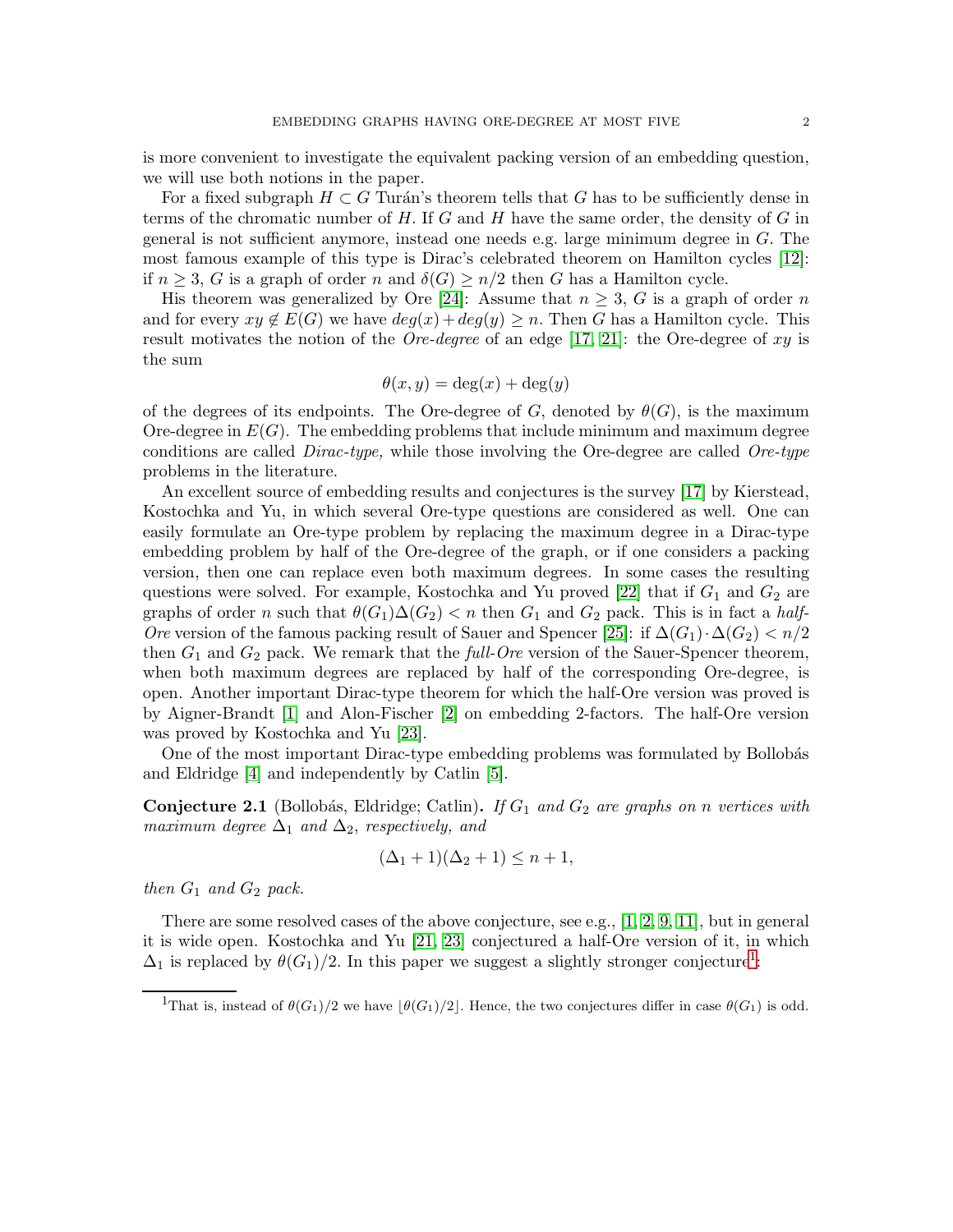<span id="page-2-2"></span>**Conjecture 2.2.** If  $G_1$  and  $G_2$  are graphs on n vertices such that

$$
\left(\left\lfloor \frac{\theta(G_1)}{2} \right\rfloor + 1\right) (\Delta_2 + 1) \le n + 1,
$$

then  $G_1$  and  $G_2$  pack.

In this paper we confirm the above conjecture for the cases  $2 \leq \theta(G_1) \leq 5$  (note that the Ore-degree is either zero or at least 2). The cases  $\theta(G_1) = 2, 3, 4$  are relatively easy. The case  $\theta(G_1) = 5$  is considerably harder. Note that there are expander graphs H with  $\theta(H) = 5$ . We present our main result as an embedding question as follows.

<span id="page-2-0"></span>**Theorem 2.3.** There exists an  $n_0$  such that if  $n > n_0$ ,  $\theta(H) \leq 5$  for a graph H of order n and  $\delta(G) \geq 2n/3$  for a graph G of order n then H is a subgraph of G.

Let us call a graph G with minimum degree  $2n/3$  an  $\eta$ -extremal graph, if there exists  $A \subset V(G)$  with  $|A| = \lfloor n/3 \rfloor$  such that  $e(G[A]) \leq \eta \binom{n/3}{2}$  $\binom{2}{2}$  <  $\eta n^2/18$ . If G has no such subset we call it  $\eta$ -non-extremal. We also prove the following stability version of Theorem [2.3.](#page-2-0)

<span id="page-2-1"></span>**Theorem 2.4.** There exist positive numbers  $\gamma_0, \eta_0, n_0$  such that if  $n > n_0$ ,  $\eta > \eta_0$ ,  $\gamma < \gamma_0$ and  $\theta(H) \leq 5$  for a graph H of order n and  $\delta(G) \geq (2/3 - \gamma)n$  for any n-non-extremal graph G of order n then H is a subgraph of G.

The structure of the paper is as follows. First we consider the cases  $\theta(H) = 2, 3, 4$  in a separate section. Then we provide a list of further notions and tools necessary for proving Theorem [2.3](#page-2-0) and Theorem [2.4.](#page-2-1) Finally we turn to the proof of our main results.

#### 3. Graphs having Ore-degree at most four

Let us begin with some simple observations. The proof of the claim below is left for the reader.

**Claim 3.1.** Let H be a non-empty graph. Then  $\theta(H) \geq 2$ . If  $\theta(H) = 2$  then the connected components of H are isolated vertices and edges, and H has at least one edge. If  $\theta(H) = 3$ then the components of H are paths having length at most 2, and H has at least one length-2 path.

Assume that H is a graph on n vertices with  $\theta(H) \leq 3$ . It is easy to see that  $H \subseteq C_n$ . Let  $\delta_2(G) = \min_{xy \notin E(G)} {\rm deg}(x) + \deg(y)$ . Applying the celebrated theorems of Dirac and Ore we have the following.

**Theorem 3.2.** Suppose that G is a simple graph on  $n > 3$  vertices and H is a simple graph on n vertices with  $\theta(H) \leq 3$ . If  $\delta(G) \geq n/2$  or if  $\delta_2(G) \geq n$  then  $H \subseteq G$ 

Of course, other sufficient conditions for the existence of Hamilton cycles (e.g. by Pósa or by Chv´atal) also imply analogous results. The above theorem is tight as the following example shows. Let  $n = 2k$ . Let H be the vertex disjoint union of k edges, and let G be a complete bipartite graph with vertex class sizes  $k + 1$  and  $k - 1$ . Then  $v(G) = v(H) = n$ ,  $\theta(H) = 2, \delta(G) = k - 1 = n/2 - 1, \text{ and } H \not\subset G.$ 

Let us consider the case  $\theta(H) = 4$ . The proof of the claim below is left for the reader.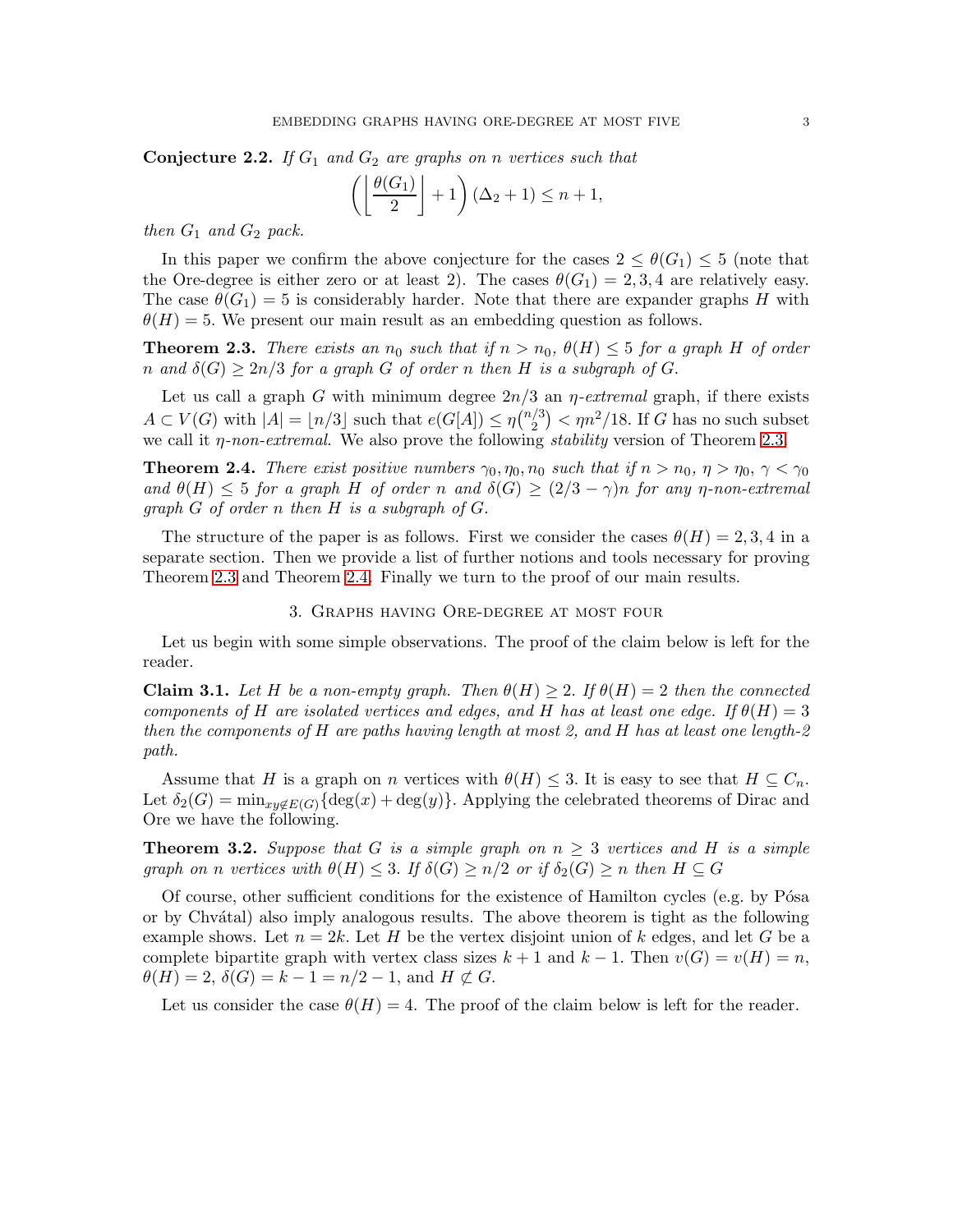**Claim 3.3.** Assume that H is a graph with  $\theta(H) = 4$ . Then the connected components of H are paths, cycles or claws (a claw is a  $K_{1,3}$ ).

One of the most important case is when  $H$  contains vertex disjoint triangles. The following is a celebrated result of K. Corrádi and A. Hajnal:

**Theorem 3.4** (Corrádi–Hajnal, [\[8\]](#page-38-11)). If G is a graph of order n and  $\delta(G) \geq 2n/3$  then G has a  $K_3$ -factor.

Let us consider a complete 3-partite graph  $G$  with vertex classes having cardinalities  $k, k + 1$  and  $k - 1$ , respectively. Clearly, G does not contain k vertex disjoint triangles, showing that the minimum degree bound of the Corrádi-Hajnal theorem is tight. It also shows that  $\delta(G)$  has to be at least  $2n/3$  in order to guarantee that every H on  $n = 3k$ vertices with  $\theta(H) = 4$  is a subgraph of G.

In [\[23\]](#page-38-6) Kostochka and Yu proved the following:

Theorem 3.5. Each n-vertex graph G such that

$$
\theta(G)\leq \frac{2n}{3}-1
$$

packs with every n-vertex graph H such that  $\theta(H) \leq 4$ .

Let  $G_1 = \overline{G}$ , then  $\delta(G_1) \geq 2n/3$ . Hence, Conjecture [2.2](#page-2-2) is a corollary of the above theorem for the case  $\theta(H) = 4$ . Let us briefly mention another way of proving Conjecture [2.2](#page-2-2) for this case.

For  $\theta(H) \leq 3$  we could use the existence of Hamilton cycles in the host graph in order to embed H. For the case  $\theta(H) = 4$  one can first find the square of a Hamilton path, and then find H in this special structure. Denote  $P_n^2$  the square of a Hamilton path on n vertices. The following fairly simple result holds, we omit the proof.

**Proposition 3.6.** Suppose that H is a simple graph on n vertices with  $\theta(H) \leq 4$ . Then  $H \subseteq P_n^2$ .

So if we find the square of a Hamiltonian path in a graph  $G$  with order  $n$  then we can find an arbitrary subgraph with Ore-degree at most 4 in G. The following theorem was proved by Fan and Kierstead in [\[14\]](#page-38-12).

**Theorem 3.7.** If G is a simple graph on n vertices such that  $\delta(G) \geq \frac{2n-1}{3}$  $\frac{n-1}{3}$  then  $P_n^2 \subseteq G$ .

Hence we have found an alternative proof of Conjecture [2.2](#page-2-2) for the case  $\theta(H) \leq 4$ .

An even stronger theorem was proved by Chau [\[7\]](#page-38-13) (for very large graphs, the proof uses the Regularity lemma). He proved that the square of a Hamilton path packs with a graph G on n vertices whenever  $\theta(G) \leq 2n/3 - 1$ . Let us mention that recently DeBiasio, Faizullah and Khan [\[13\]](#page-38-14) proved a similar result for packing the square of a Hamilton cycle without using the Regularity lemma.

Finally, let us briefly mention the case when H contains only vertex disjoint  $K_{1,r}$ s for some fixed  $r \in \mathbb{N}$ . It turns out that regardless of the value of r (as soon as it is a constant), it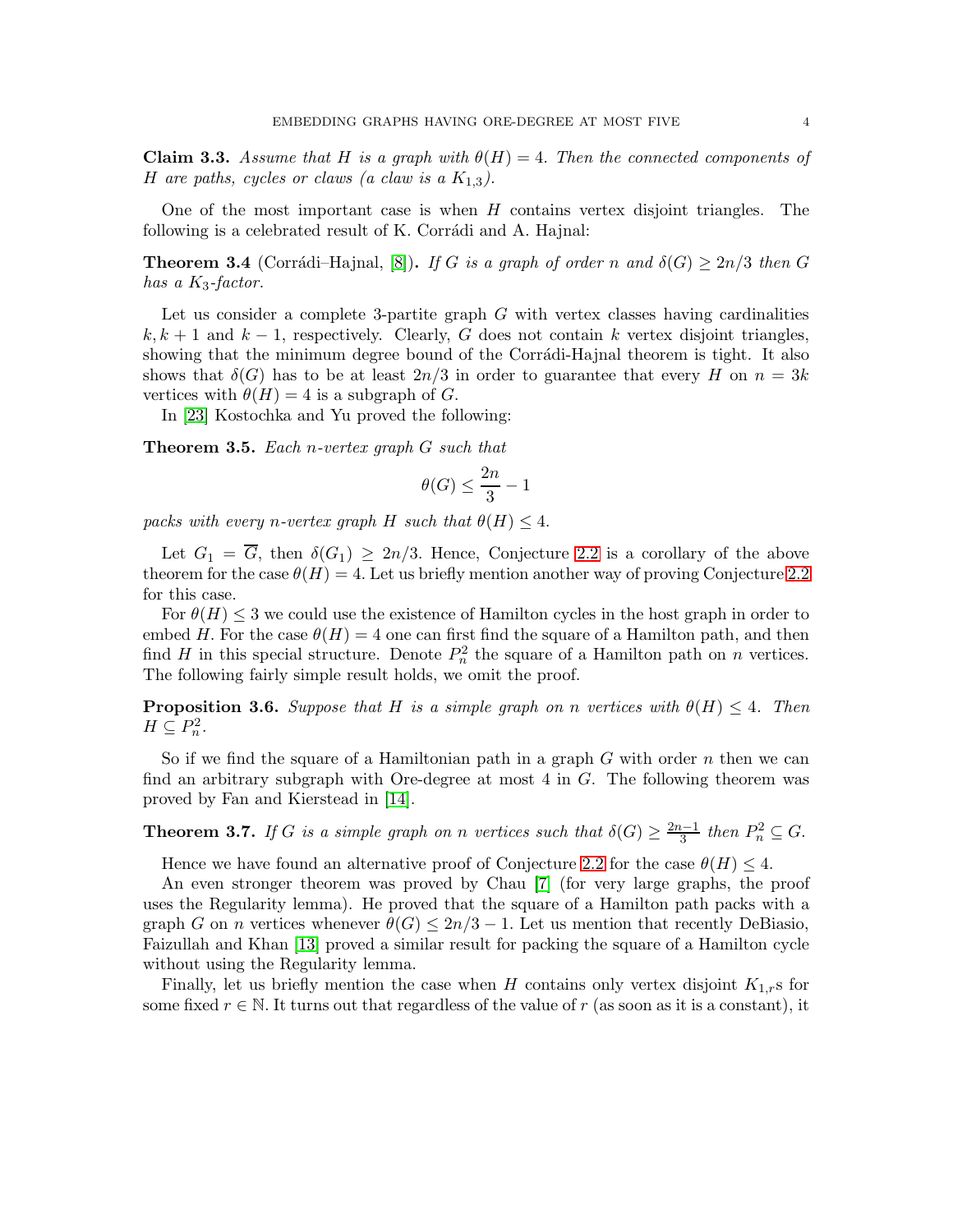is sufficient if the minimum degree of G is slightly larger than  $n/2$ . Note that the Ore-degree of H is  $r + 1$ , so it can be arbitrarily large.<sup>[2](#page-4-0)</sup>

<span id="page-4-1"></span>**Proposition 3.8.** Let  $r \in \mathbb{N}$  and  $\epsilon > 0$ . Then there exists an  $n_0 = n_0(r, \epsilon)$  such that if G is a graph on n vertices with  $\delta(G) \ge (1/2 + \epsilon)n$ ,  $n \ge n_0(r, \epsilon)$ , and  $(r + 1)|n$  then G contains a  $K_{1,r}$ -factor.

*Proof.* Randomly divide the vertex set of  $G$  into the disjoint sets  $X$  and  $Y$  such that  $r|X| = |Y|$ . We will embed the  $K_{1,r}$ -factor into  $G[X, Y]$ . By the Azuma-Hoeffding bound (see Lemma [4.15](#page-8-0) later) we get that if n is sufficiently large then with positive probability for every  $v \in X$  we have  $\deg(v, Y) \geq (1/2 + \epsilon/2)|Y|$  and for every  $u \in Y$  we have that  $\deg(u, X) \geq (1/2 + \epsilon/2)|X|.$ 

Let us construct a bipartite graph  $G'$  with vertex classes  $X'$  and Y. We obtain  $X'$  by blowing up the set X as follows: for every  $v \in X$  we will have r copies  $v_1, \ldots, v_r \in X'$ . If  $vu \in E(G)$  then we will have all the  $v_iu$   $(1 \leq i \leq r)$  edges in G'. There are no other edges in  $G'$ .

Clearly, G' has a perfect matching if and only if  $G[X, Y]$  has a  $K_{1,r}$ -factor. The existence of a perfect matching in  $G'$  follows easily by verifying the König-Hall conditions, hence we proved what was desired.  $\square$ 

Let us remark that the above result can also be proved by a routine application of the Regularity Lemma – Blow-up Lemma method, however, the proof presented here works for much smaller values of n.

#### 4. A review of tools for the proof

First we take a short review of the tools we use. The proofs of Theorem [2.3](#page-2-0) and The-orem [2.4](#page-2-1) use the Regularity Lemma of Szemerédi [\[26\]](#page-39-2). While below we provide a brief introduction to the subject, the reader may also want to consult with the survey paper by Komlós and Simonovits [\[20\]](#page-38-15).

If A and B are disjoint subsets of  $V(G)$  then we denote by  $e(A, B)$  the number of edges with one endpoint in  $A$  and the other in  $B$ . The density between disjoint sets  $X$  and  $Y$  is defined as

$$
d(X,Y) = \frac{e(X,Y)}{|X| \cdot |Y|}.
$$

We need the following definition to state the Regularity Lemma.

**Definition 4.1** (Regularity condition). Let  $\varepsilon > 0$ . A pair  $(A, B)$  of disjoint vertex sets of G is  $\varepsilon$ -regular if for every  $X \subset A$  and  $Y \subset B$  satisfying

$$
|X| > \varepsilon |A|, \quad |Y| > \varepsilon |B|
$$

we have

$$
|d(X,Y) - d(A,B)| < \varepsilon.
$$

<span id="page-4-0"></span><sup>2</sup>A more sophisticated case is analyzed in [\[27\]](#page-39-3) for embedding a collection of stars, each star having at most  $o(n/\log n)$  leaves.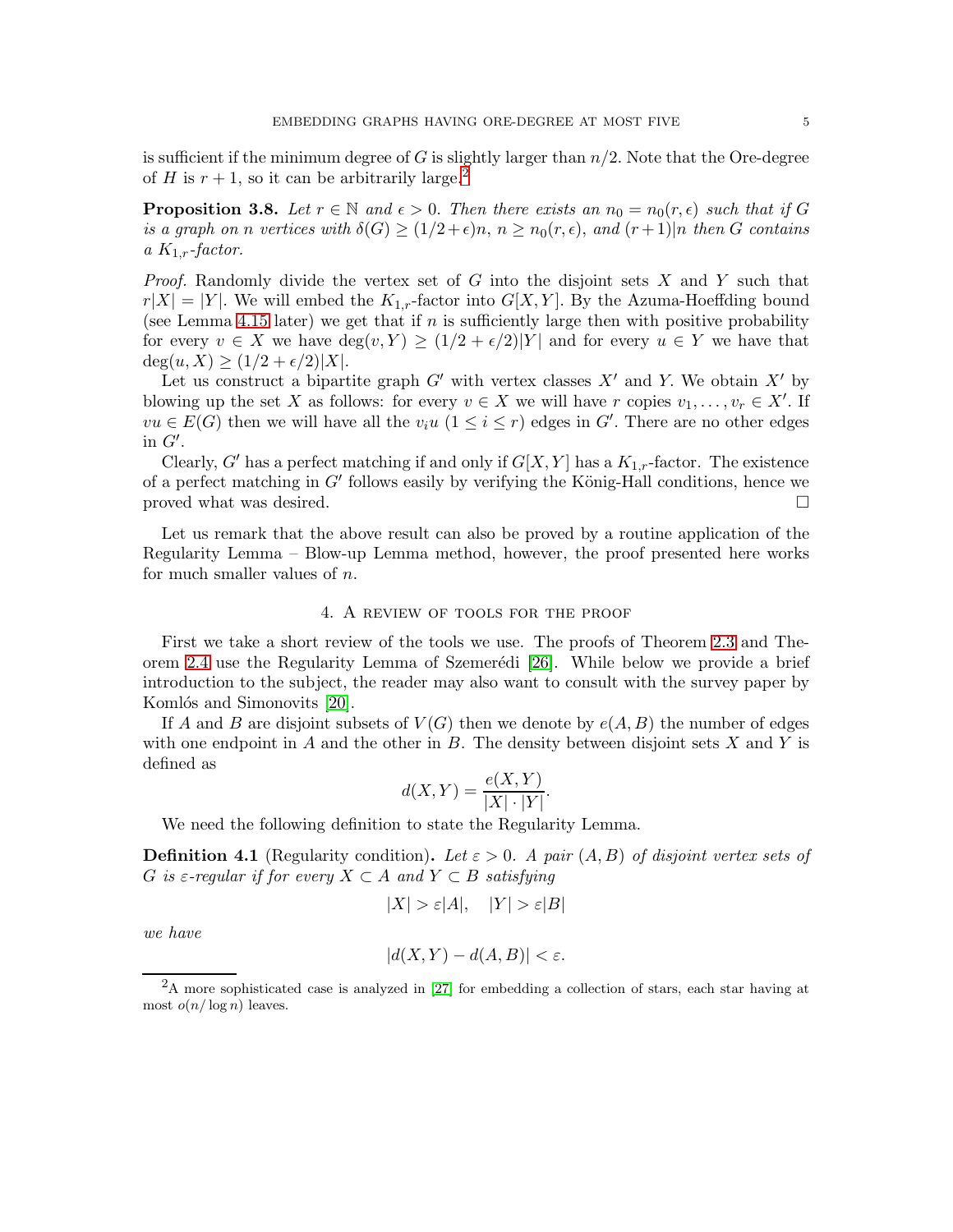We will employ the fact that if  $(A, B)$  is an  $\varepsilon$ -regular pair as above, and we place at most  $\varepsilon$ |A| new vertices into A, the resulting pair will remain  $\varepsilon'$ -regular, with  $\varepsilon' \leq \sqrt{\varepsilon}$ .

An important property of regular pairs is the following:

<span id="page-5-1"></span>**Lemma 4.2.** Let  $(A, B)$  be an  $\varepsilon$ -regular pair with density d. Then for any  $Y \subset B$  with  $|Y| > \varepsilon |A|$  we have

$$
|\{x \in A : \deg(x, Y) \le (d - \varepsilon)|Y|\}| \le \varepsilon |A|.
$$

We will use the following form of the Regularity Lemma [\[26,](#page-39-2) [20\]](#page-38-15):

<span id="page-5-0"></span>**Lemma 4.3** (Degree form). For every  $\varepsilon > 0$  there is an  $M = M(\varepsilon)$  such that if  $G = (V, E)$ is any graph and  $d \in [0, 1]$  is any real number, then there is a partition of the vertex set V into  $\ell + 1$  clusters  $V_0, V_1, \ldots, V_{\ell}$ , and there is a subgraph G' of G with the following properties:

- $\bullet \ell \leq M,$
- $|V_0| < \varepsilon |V|$ ,
- all clusters  $V_i, i \geq 1$ , are of the same size m (and therefore  $m \leq \lfloor \frac{|V|}{\ell} \rfloor < \varepsilon |V|$ ),
- deg<sub>G'</sub> $(v)$  > deg<sub>G</sub> $(v) (d + \varepsilon)|V|$  for all  $v \in V$ ,
- $V_i$  is an independent set in G' for all  $i \geq 1$ ,
- all pairs  $(V_i, V_j), 1 \leq i < j \leq \ell$  are  $\varepsilon$ -regular, each with density either 0 or at least  $d$  in  $G'$ .

Often we call  $V_0$  the exceptional cluster. In the rest of the paper we assume that  $0 < \varepsilon \ll d \ll 1$ .

**Definition 4.4** (Reduced graph). Apply Lemma [4.3](#page-5-0) to the graph  $G = (V, E)$  with parameters  $\varepsilon$  and d and denote the clusters of the resulting partition by  $V_0, V_1, \ldots, V_\ell$ ,  $V_0$  being the exceptional cluster. We construct a new graph  $G_r$ , the reduced graph of  $G'$  in the following way: The non-exceptional clusters of  $G'$  are the vertices of the reduced graph, hence  $|V(G_r)| = \ell$ . We connect two vertices of  $G_r$  by an edge if the corresponding two clusters form an  $\varepsilon$ -regular pair with density at least d.

The following corollary is immediate:

<span id="page-5-2"></span>**Corollary 4.5.** Let  $G = (V, E)$  be a graph of order n and  $\delta(G) \geq cn$  for some  $c > 0$ , and let  $G_r$  be the reduced graph of G' after applying Lemma [4.3](#page-5-0) with parameters  $\varepsilon$  and d. Then  $\delta(G_r) \geq (c - 2\varepsilon - d)\ell$ .

**Definition 4.6** (Super-Regularity condition). Given a graph G and two disjoint subsets A and B of its vertices, the pair  $(A, B)$  is  $(\varepsilon, \delta)$ -super-regular if it is  $\varepsilon$ -regular and furthermore

$$
\deg(a) \ge \delta |B| \text{ for all } a \in A
$$

and

$$
\deg(b) \ge \delta |A| \text{ for all } b \in B.
$$

Using Lemma [4.2](#page-5-1) it is easy to show that every regular pair contains an "almost spanning" super-regular pair, we leave the proof for the reader.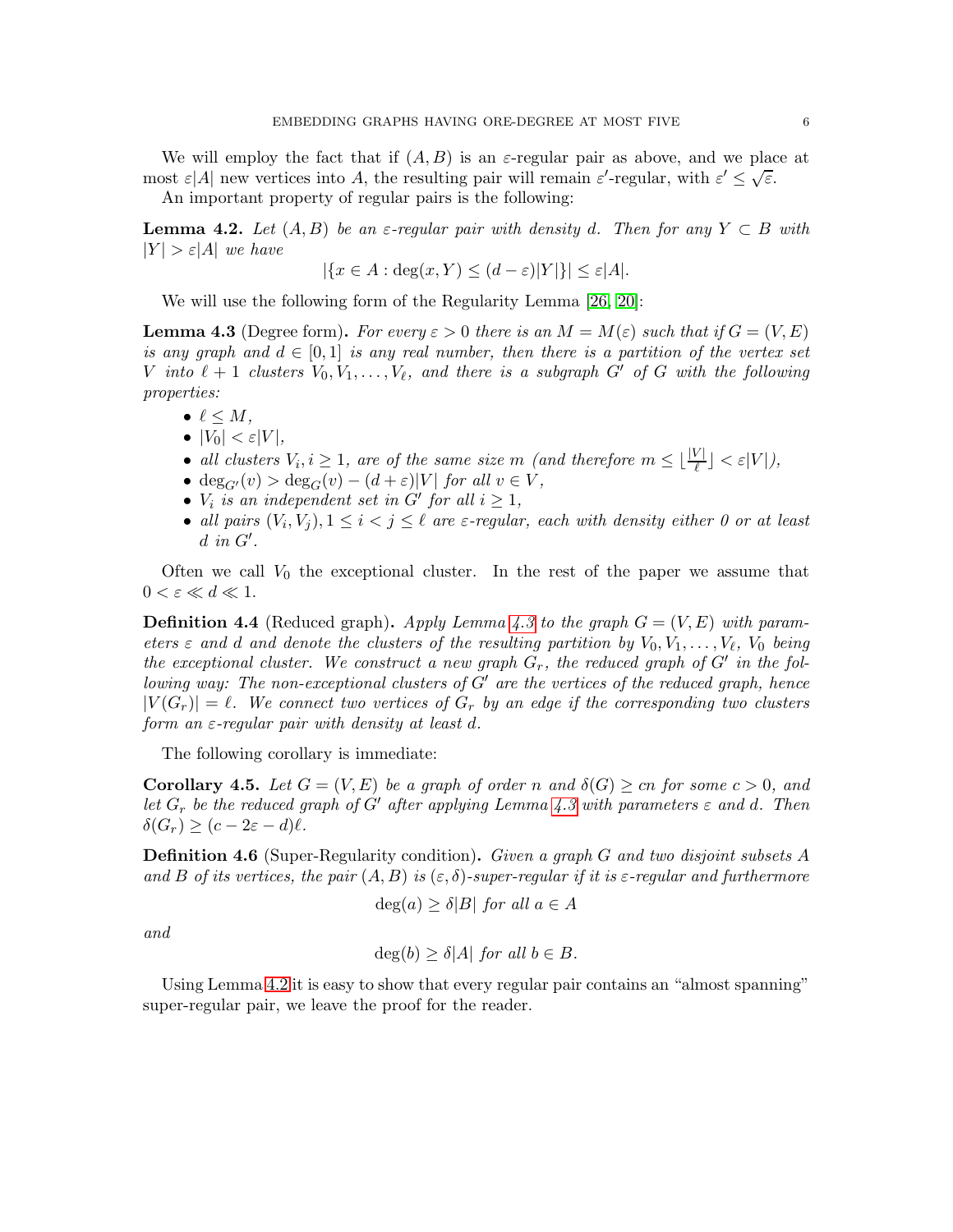<span id="page-6-1"></span>**Lemma 4.7.** Assume that  $(A, B)$  is an  $\varepsilon$ -regular pair. Then there exists  $A' \subset A$  and  $B' \subset B$  such that  $|A'| \geq (1-\varepsilon)|A|, |B'| \geq (1-\varepsilon)|B|$ , and the  $(A',B')$  pair is  $(\varepsilon(1+\varepsilon))$  $\varepsilon$ ),  $d(A, B) - 2\varepsilon$ )-super-regular.

The Blow-up Lemma of Komlós, Sárközy and Szemerédi [\[18,](#page-38-16) [19\]](#page-38-17) asserts that dense superregular pairs behave like complete bipartite graphs with respect to containing bounded degree subgraphs.

<span id="page-6-3"></span>**Theorem 4.8** (Blow-up Lemma). Given a graph R of order r and positive parameters  $\delta, \Delta$ , there exists  $\varepsilon = \varepsilon(\delta, \Delta, r)$  such that the following holds: Let  $n_i$  for  $i = 1, \ldots, r$  be arbitrary positive integers and let us replace the vertices  $v_1, v_2, \ldots, v_r$  of R with pairwise disjoint sets  $V_1, V_2, \ldots, V_r$  of sizes  $n_1, n_2, \ldots, n_r$  (blowing up). We construct two graphs on the same vertex set  $V = \bigcup_i V_i$ . The first graph F is obtained by replacing each edge  $\{v_i, v_j\}$ of R with the complete bipartite graph between  $V_i$  and  $V_j$ . A sparser graph G is constructed by replacing each edge  $\{v_i, v_j\}$  arbitrarily with an  $(\varepsilon, \delta)$ -super-regular pair between  $V_i$  and  $V_j$ . If a graph H with  $\Delta(H) \leq \Delta$  is embeddable into F then it is already embeddable into G.

The Blow-up Lemma is among the most important tools in many graph embedding algorithms. However, for proving our main result we also need a somewhat different, technically more involved version, introduced in [\[9\]](#page-38-9). In order to state this lemma, we need some preparations.

Let G' and H be graphs<sup>[3](#page-6-0)</sup> of order n. Assume that  $V(G') = V_0 \cup V_1 \cup ... \cup V_\ell$  and  $V(H) = L_0 \cup L_1 \cup \ldots \cup L_\ell$  are partitions such that there is a bijective mapping  $\psi_0 : L_0 \to V_0$ , furthermore,  $|V_i| = |L_i| = m$  for every  $1 \le i \le \ell$ .

**Definition 4.9**  $((d, \varepsilon)$ -goodness). Let  $x \in L_i$ ; a vertex  $v \in V_i$  is called  $(d, \varepsilon)$ -good for x if  $y \in N(x) \cap L_j$  implies  $\deg_{G'}(v, V_j) \geq (d - \varepsilon)m$  for every  $1 \leq j \leq \ell$ .

Assume that  $D = \Delta(H) \geq 1$ , and let  $\hat{I} \subset V(H)$  be a maximal set the elements of which are of distance at least 5 from each other. Using the above assumptions and notations, the modified version of the Blow-up Lemma is as follows.

<span id="page-6-2"></span>**Theorem 4.10** (Modified Blow-up Lemma [\[9\]](#page-38-9)). For every positive integer D,  $K_1$ ,  $K_2$ ,  $K_3$ and every positive constant c there exist  $n_0$  such that if  $\varepsilon, \varepsilon', \delta, d$  are positive constants with

$$
0 < \varepsilon \ll \varepsilon' \ll \delta \ll d \ll 1/D, \frac{1}{K_1}, \frac{1}{K_2}, \frac{1}{K_3}, c
$$

then the following holds.

Suppose that  $G'$  and  $H$  are graphs of order n with partitions defined as above such that  $n \geq n_0$ . Suppose further that for every  $1 \leq i < j \leq \ell$  the pair  $(V_i, V_j)$  is  $\varepsilon$ -regular with density 0 or d. Furthermore, suppose that the following conditions hold.

**C1**:  $|L_0| = |V_0| \leq K_1 dn;$ **C2**:  $L_0 \subset \hat{I}$ ;

<span id="page-6-0"></span> ${}^{3}\text{In}$  fact  $G'$  is the graph we obtain from G by applying the Regularity Lemma and doing further preparations, while  $H$  is the graph we want to embed into  $G$ .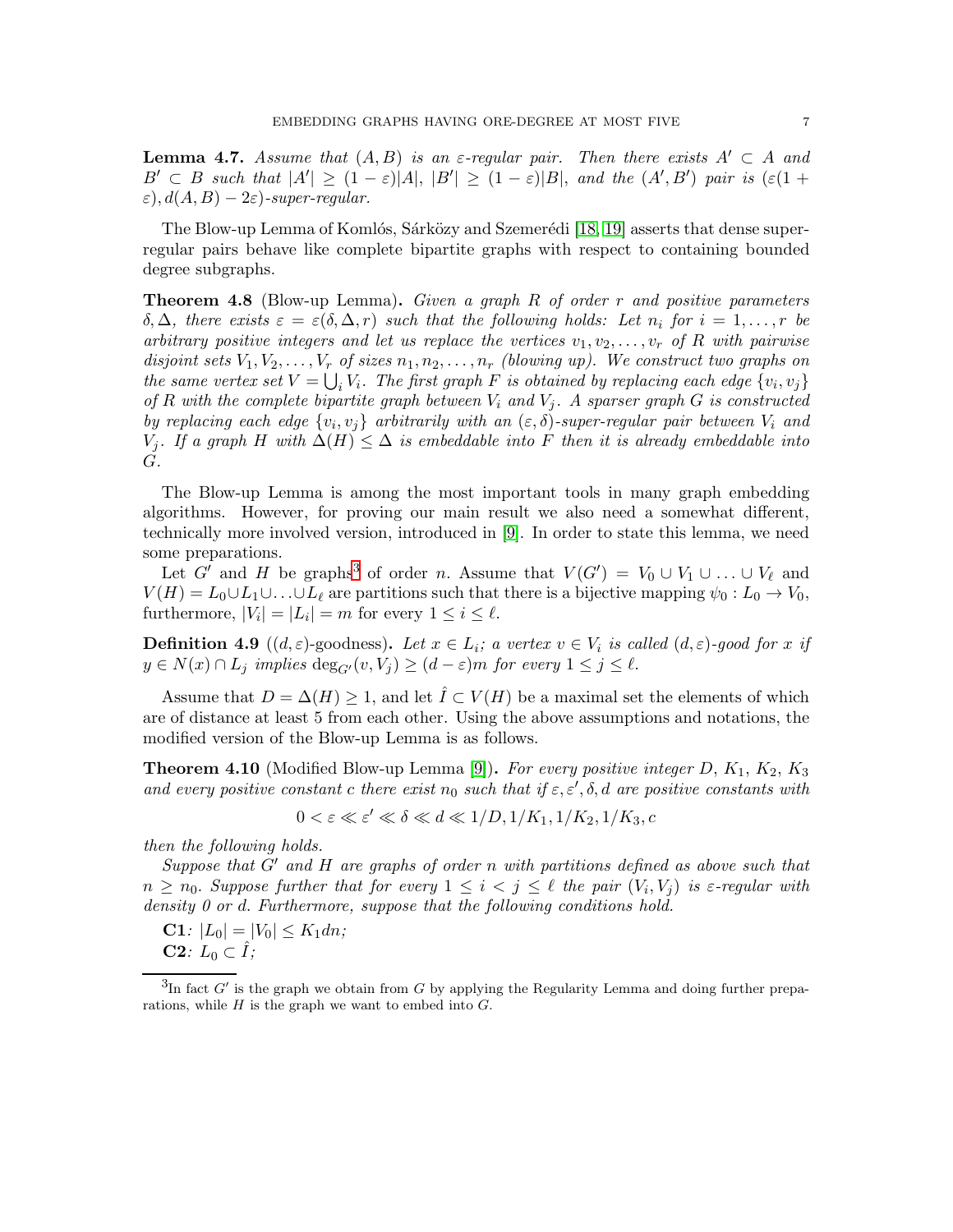- **C3**:  $L_i$  is independent for every  $1 \leq i \leq \ell$ ;
- **C4**:  $|N_H(L_0) \cap L_i| \leq K_2 dm$  for every  $1 \leq i \leq \ell$ ;
- **C5**: for every  $1 \leq i \leq \ell$  there is  $B_i \subset \hat{I} \cap L_i$  with  $|B_i| = \delta m$ , such that for  $B = \bigcup_i B_i$ and every  $1 \leq i, j \leq \ell$

$$
|\,|N_H(B)\cap L_i|-|N_H(B)\cap L_j|\,|\leq \varepsilon m;
$$

- **C6**: if  $(x, y) \in E(H)$  and  $x \in L_i$ ,  $y \in L_j$  for  $1 \leq i, j \leq \ell$ , then  $(V_i, V_j)$  is an  $\varepsilon$ -regular pair with density d;
- **C7**: if  $(x, y) \in E(H)$  and  $x \in L_0$  then  $y \in L_j$   $(j > 0)$  implies  $\deg_{G'}(\psi_0(x), V_j) \ge cm$ ;
- **C8**: for every  $1 \leq i \leq \ell$ , given any  $E_i \subset V_i$  such that  $|E_i| \leq \varepsilon'$ m there exists a set  $F_i \subset (L_i \cap (\hat{I} - B))$  and a bijection  $\psi_i : E_i \to F_i$  such that for every  $v \in E_i$ , v is  $(d, \varepsilon)$ -good for  $\psi_i(v)$ ;

**C9**: for  $F = \bigcup_i F_i$  we have that

$$
|N_H(F) \cap L_i| \le K_3 \varepsilon' m.
$$

Then H could be embedded into G' such that the image of  $L_i$  is  $V_i$  for every  $1 \leq i \leq \ell$ , and the image of each  $x \in L_0$  is  $\psi_0(x) \in V_0$ .

Let us give some remarks on the lemma. First, we need this version since it does not demand super-regularity between cluster pairs, we have conditions C6 and C7 instead. It enables us to directly work with the graph we obtain by applying the Regularity Lemma, even though the number of clusters depends on the regularity constant  $\varepsilon$ .

Condition C1 requires that the number of "exceptional" vertices is small. By condition C2 we make sure that embedding the vertices of  $L_0$  can be done without affecting the neighborhood of other vertices of  $L_0$ . It is clear that we need C3 since every cluster of  $G'$  is an independent set. Condition C4 ensures that embedding  $L_0$  will not significantly affect the embedding of other  $L_i$  sets. By condition C5 we can have sufficiently large sets of buffer vertices (the vertices of  $B$ ) such that the vast majority of them is embedded in the end. The role of C8 and C9 is to eliminate a possible objection during the embedding. Finally, C7 ensures that the neighbors of the  $L_0$  vertices have sufficiently large space.

The reader may notice that we have not defined which vertices would belong to  $E_i$ (conditions C8 and C9), we only made assumption on the size of these sets – the  $E_i$  sets are determined during the execution of the algorithm as follows. The embedding of  $H$  is done sequentially: first we map the vertices of  $N_H(L_0)$ , then  $N_H(B)$ , the neighbors of the buffer vertices. These are small sets, hence, without any difficulty we can map them. At this point we look at G and identify  $\cup E_i$ , the exceptional or "risky" vertices<sup>[4](#page-7-0)</sup>, and cover them right away with buffer vertices. The set of buffer vertices we use for this purpose is denoted by  $F$ . The vast majority of the vertices of  $H$  is mapped after taken care of these exceptional vertices.

<span id="page-7-0"></span><sup>&</sup>lt;sup>4</sup>Roughly speaking, a vertex of G is exceptional, if after the mapping of  $N_H(L_0)$  and  $N_H(B)$ , it is not contained in the vacant neighborhood of many buffer vertices.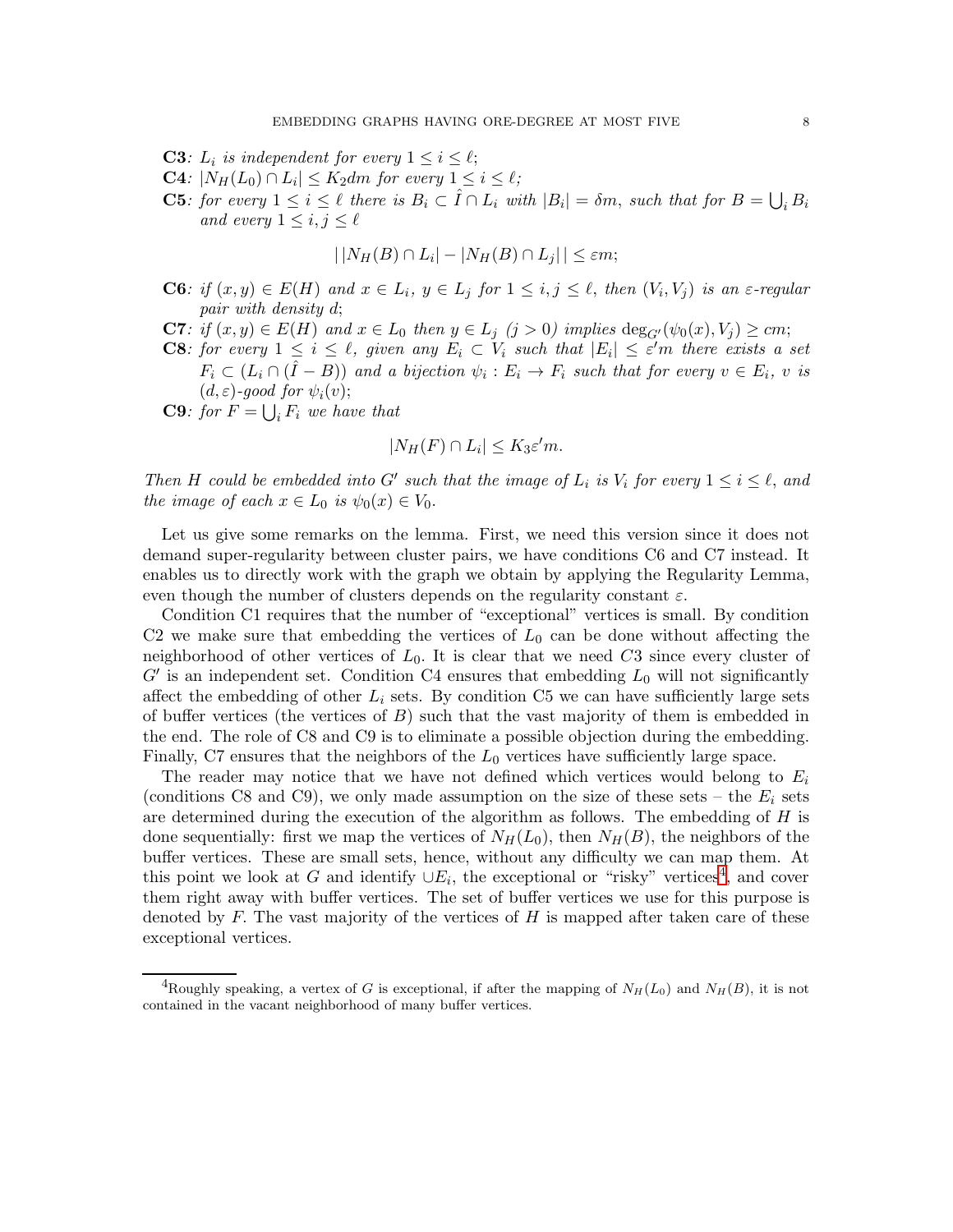P. Hajnal, S. Herdade, A. Jamshed and E. Szemerédi in [\[15\]](#page-38-18) proved the following stability version of the Pósa-Seymour conjecture. Before stating it, we need the notion of  $(\eta, k)$ extremal graphs. Recall that we have already defined  $\eta$ -extremality of a graph, which is in fact equivalent to  $(\eta, 3)$ -extremality, as one can see immediately from the definition below.

**Definition 4.11.** Given some integer  $k \geq 3$  and real  $\eta > 0$  we say that graph G of order n is  $(\eta, k)$ -extremal if there exists  $A \subset V(G)$  with  $|A| = \lfloor n/k \rfloor$  such that  $e(G[A]) \leq \eta { |A| \choose 2}$  ${A|\choose 2} <$  $\eta n^2/(2k^2)$ . If such a subset A does not exist, we say that G is  $(\eta, k)$ -non-extremal.

<span id="page-8-1"></span>**Theorem 4.12.** Let  $k \geq 3$  be an integer and  $\eta > 0$  be a real number. There exists an integer  $n_0(\eta, k)$ , and positive real number  $\gamma(\eta, k)$  such that any  $(\eta, k)$ -non extremal graph G, with  $v(G) = n > n_0(\eta, k)$ , and having minimum degree  $\delta(G) \geq \left(\frac{k-1}{k} - \gamma(\eta, k)\right)n$ , contains  $a (k-1)<sup>th</sup> power of a Hamiltonian cycle.$ 

The authors of [\[15\]](#page-38-18) remark that Theorem [4.12](#page-8-1) works when  $\gamma = \eta^{1000}$  although a much smaller exponent would suffice. When applying their theorem, we will assume that  $\eta$  and  $\gamma$  are related according to this equation.

We mostly consider  $(\eta, 3)$ -extremal and  $(\eta, 3)$ -non-extremal host graphs, and, as we indicated above, we may refer to them as  $\eta$ -extremal or  $\eta$ -non-extremal graphs.

Depending on the structure of  $G$  and  $H$  the embedding algorithm has several cases. Hence, we will also need another notion of extremality, for the graph  $H$  to be embedded.

**Definition 4.13** (*ν*-triangular extremality). We say that a graph H on n vertices is  $\nu$ triangular extreme if it contains at least  $(1 - \nu)n/3$  vertex disjoint triangles, here  $0 < \varepsilon \ll$  $d \ll \nu \ll 1$ .

A proper vertex coloring of a graph is *equitable* if the sizes of its color classes differ by at most one. Kierstead and Kostochka proved the following.

<span id="page-8-2"></span>**Theorem 4.14** (Kierstead, Kostochka, [\[16\]](#page-38-19)). If H is a graph having  $\theta(H) \leq 2k + 1$  then it has an equitable  $(k + 1)$ -coloring.

As our embedding method is in fact a randomized algorithm, we are going to use large deviation bounds, for example the well-known Chernoff inequality, see [\[3\]](#page-38-20). We will also use another, less common inequality, a corollary of the Azuma inequality. We will refer to it as the Azuma-Hoeffding bound (sometimes it is called Hoeffding's bound [\[6\]](#page-38-21)):

<span id="page-8-0"></span>**Lemma 4.15.** Let us assume that we are given an urn with  $r$  red and  $b$  blue balls. Let  $N = r + b$ . We conduct the following experiment: randomly, uniformly draw m balls (where  $1 \leq m \leq N$ ) without replacement. Denote the number of chosen red balls by X. Then for every  $0 \leq q \leq N$  we have

$$
\mathbb{P}\left(|X - \mathbb{E}X| \ge q\right) \le 2e^{-\frac{q^2}{2m}}.
$$

It is easy to see, that  $\mathbb{E}X = ma/N$ .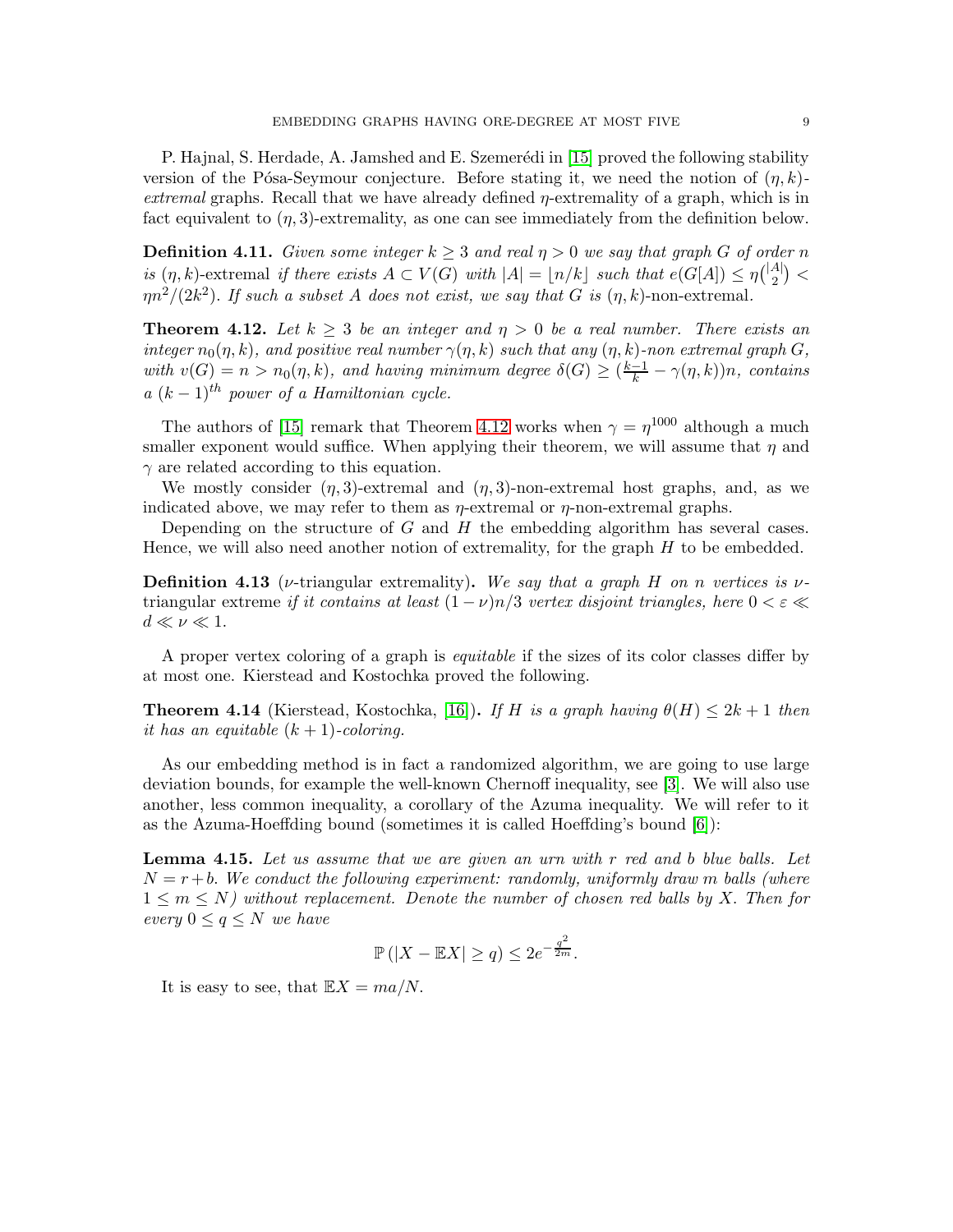#### 5. PROOF OF THE MAIN RESULTS WHEN  $H$  is not triangular extreme

The goal of this section is to prove Theorem [2.3](#page-2-0) and Theorem [2.4](#page-2-1) for the case when H is not triangular extreme. We will achieve this goal through several subsections. The triangular extreme case will be handled in Section [6.](#page-24-0)

Here is a sketch of the main ideas of this section. In subsection [5.1](#page-9-0) we apply the Regularity lemma for G and obtain the reduced graph  $G_r$ . We cover the vast majority of  $G_r$  with disjoint  $K_3$ s. In subsection [5.2](#page-10-0) we decompose H, as a result we will obtain a large independent set I such that the components of  $H - I$  are paths of length at most 2. In subsection [5.3,](#page-13-0) using random methods and matchings, we find a homomorphic mapping  $f: V(H) \longrightarrow V(G_r)$  such that f assigns almost the same number of vertices of H to every clusters of  $G_r$ . Finally, in subsection [5.4](#page-20-0) after somewhat involved preparations based on  $f$ we apply the Modified Blow-up lemma in order to finish the embedding.

<span id="page-9-0"></span>5.1. Preprocessing the host graph. Recall that in Theorem [2.4](#page-2-1) (the stability version), the minimum degree of the host graph is allowed to be slightly smaller than  $2n/3$ . Our strategy for proving Theorem [2.3](#page-2-0) is to first prove the stability version, and then consider only extremal host graphs in order to finish the proof, since the stability version implies Theorem [2.3](#page-2-0) whenever  $G$  is non-extremal.

We will only use the Regularity Lemma for the stability version, hence, we will apply it for a host graph G having minimum degree  $\delta(G) \geq (2/3 - \gamma)n$  for some  $\delta \gamma > 0$ , however, throughout the section we do not assume that G is non-extremal<sup>[6](#page-9-2)</sup>.

- **Step 1** Given  $0 < \varepsilon \ll d \ll 1$ , let us set  $\gamma = d \varepsilon$ , here  $\gamma$  is the parameter of the stability version and  $\varepsilon$  and d are the parameters of the Degree Form of the Regularity Lemma. Applying the Degree Form of the Regularity Lemma for G with the above parameters we obtain  $\ell' + 1$  clusters,  $V_0, V_1, \ldots, V_{\ell'}$  where  $V_0$  is the exceptional cluster. Next we construct the reduced graph  $G_r$ . Recall that  $V(G_r) = \{V_1, \ldots, V_{\ell'}\}$ and  $V_iV_j \in E(G_r)$  if  $(V_i, V_j)$  form an  $\varepsilon$ -regular pair in G with density at least d. Observe that by Corollary [4.5](#page-5-2) the minimum degree of the reduced graph  $G_r$  is  $\delta(G_r) \geq (2/3 - 2d)\ell'.$
- **Step 2** Let us now add  $6d\ell'$  fictive vertices to the vertex set of  $G_r$ . Connect each of the fictive vertices to each of the original vertices of the reduced graph. The resulting new graph has  $(1+6d)l'$  vertices and its minimum degree is at least  $(2/3-2d)l'$  +  $6d\ell' = (2/3 + 4d)\ell' = \frac{2}{3}$  $\frac{2}{3}(1+6d)\ell'$ , hence it satisfies the degree condition of the Corrádi-Hajnal theorem, and therefore it contains a triangle factor.
- Step 3 Next we delete all those triangles from this factor that contain any of the fictive vertices. The non-fictive vertices of deleted triangles will be put into the exceptional cluster  $V_0$ , this will increase its size by at most  $12d\ell'm \leq 12dn$  vertices of G, so we have  $|V_0| \leq 13dn$ . The minimum degree of  $G_r$  may also decrease by at most  $12d\ell'$ . Then the reduced graph on the remaining vertices (that are in fact non-exceptional clusters) has a triangle factor, which we denote by  $\mathcal T$ . For simpler notation we will

<sup>&</sup>lt;sup>5</sup>The value of  $\gamma$  is determined by the parameters of the Regularity Lemma, as we will see soon.

<span id="page-9-2"></span><span id="page-9-1"></span> ${}^{6}$ Hence the results of this section hold for an extremal host graph as well.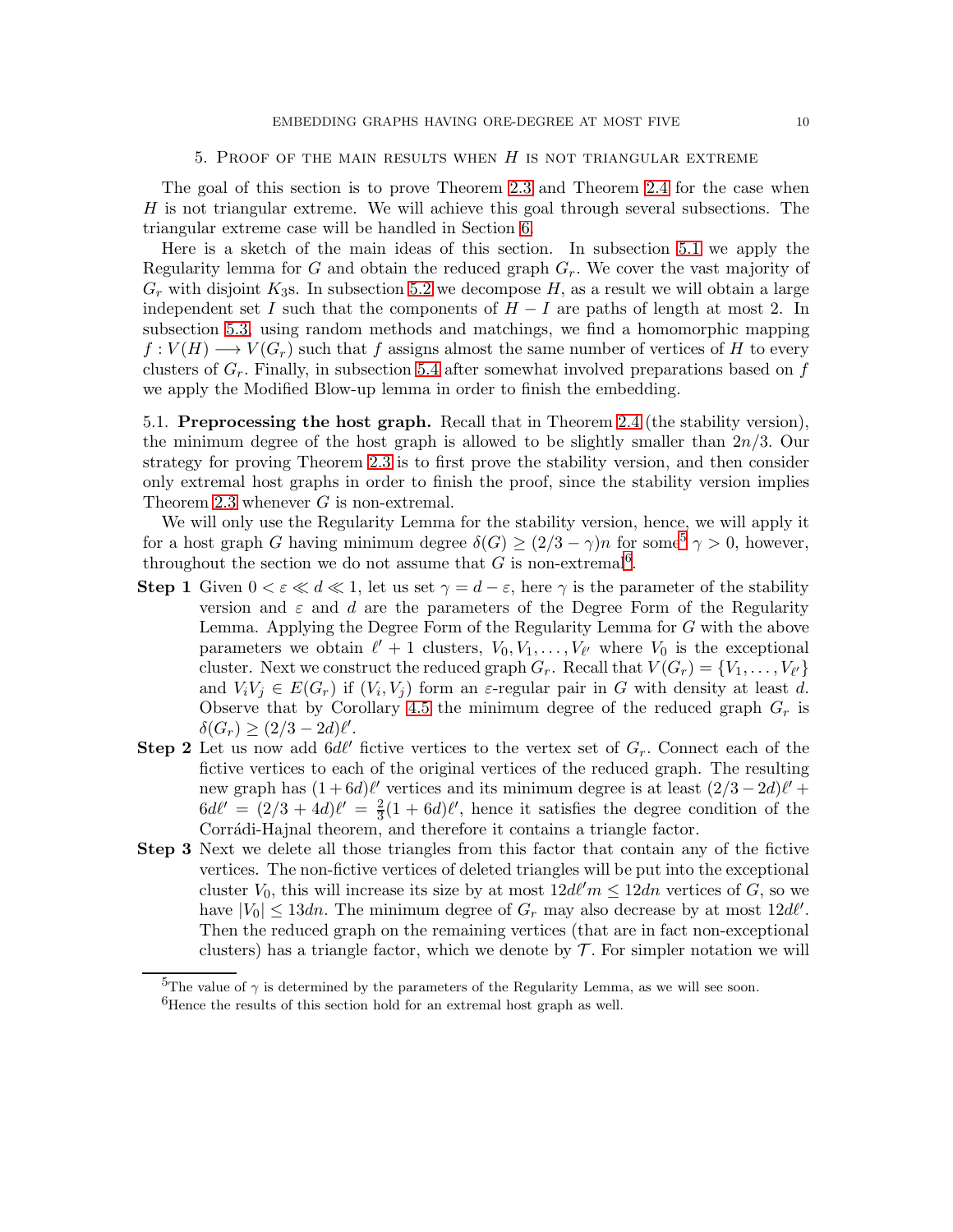still denote this modified reduced graph by  $G_r$ , and the clusters of it will be denoted by  $V_1, \ldots, V_\ell$ , where  $\ell \geq (1 - 12d)\ell'$ .

**Step 4** Recall, that every vertex of the reduced graph is a cluster on m vertices. Using Lemma [4.7](#page-6-1) repeatedly, by deleting  $4\varepsilon m$  vertices from each cluster in the triangles of T we can achieve that every cluster-edge in every triangle is a  $(2\varepsilon, d - 4\varepsilon)$ super-regular pair. For simpler notation we will denote the new cluster sizes by  $m$ . Observe, that when doing so we increased the size of the exceptional cluster by at most  $4\varepsilon n$  vertices, hence, we have that  $|V_0| \leq 14dn$ . The vertex set of the reduced graph (the non-exceptional clusters) and its triangle factor  $\mathcal T$  have not changed.

Summarizing, we have the following.

<span id="page-10-2"></span>**Lemma 5.1.** After preprocessing G, we obtain a reduced graph  $G_r$  with vertices  $V_1, \ldots, V_\ell$ (these are non-exceptional clusters in G) so that  $|V_i| = m$ , and every edge in  $G_r$  represents a 2ε-regular pair. The minimum degree is  $\delta(G_r) \geq (2/3 - 14d)\ell$ . The reduced graph has a triangle factor T such that every edge of T represents a  $(2\varepsilon, d-4\varepsilon)$ -super-regular pair. Furthermore, the exceptional cluster  $V_0$  has at most 14dn vertices.

<span id="page-10-0"></span>5.2. Structural properties of H. Observe that  $\Delta(H) \leq 4$ . In fact the only vertices that can have 4 neighbors are centers of  $K_{1,4}$ s. The presentation of the proof will be somewhat simpler later if we assume that the subgraph  $H_1 \subset H$  that we obtain by deleting every  $K_{1,4}$ from H is *saturated*, that is, we add edges to  $H_1$  one-by-one until we obtain a subgraph with Ore-degree being equal to 5, but adding any new edge would make its Ore-degree larger (of course, we do not add parallel or loop edges).

It is clear that we cannot add any edge that connects a vertex of a  $K_{1,4}$  to any other vertex without increasing the Ore-degree to 6. Similarly, if  $T_1$  and  $T_2$  are arbitrary vertex disjoint triangles in H, then we cannot add any edge that connects  $T_1$  and  $T_2$ .

Let  $D_i = \{x \in V(H) : \text{deg}_H(x) = i\}$  for  $i = 0, \ldots, 4$ . It is easy to see that at most two vertices can have degree at most 1 in the saturated part of  $H$ , therefore, we have that  $|V(H_1) \cap (D_0 \cup D_1)| \leq 2.$ 

An important ingredient for proving Theorem [2.3](#page-2-0) is the following decomposition of H:

<span id="page-10-1"></span>**Lemma 5.2.** Let H be a graph of order n with  $\theta(H) = 5$ . Then there exists  $I \subset V(H)$ such that the following conditions hold:

- (1) I is an independent dominating set in H with  $|I| \ge n/3$ .
- (2)  $deg_H(x) \leq 2$  for each  $x \in I$ .
- (3) The connected components of  $H-I$  are paths with length at most 2.
- (4) If  $x \in I$  with  $N_H(x) = \{y_1, y_2\}$  then either  $y_1y_2 \in E(H)$  or  $y_1$  and  $y_2$  belong to different components of  $H - I$ .

*Proof.* Observe that if  $x \in D_4$  then x is the center vertex of a star in H. Moreover,  $D_3 \cup D_4$ is an independent vertex set by the condition on the Ore degree. Let

$$
\mathcal{P} = \{xz_1 \dots z_r y \text{ is a path of } H : r \ge 0, x \neq y, x, y \in D_1 \cup D_3, z_1, \dots, z_r \in D_2\}
$$
  

$$
\cup \{xz_1 \dots z_r x \text{ is a cycle of } H : r \ge 2, x \in D_3, z_1, \dots, z_r \in D_2\}.
$$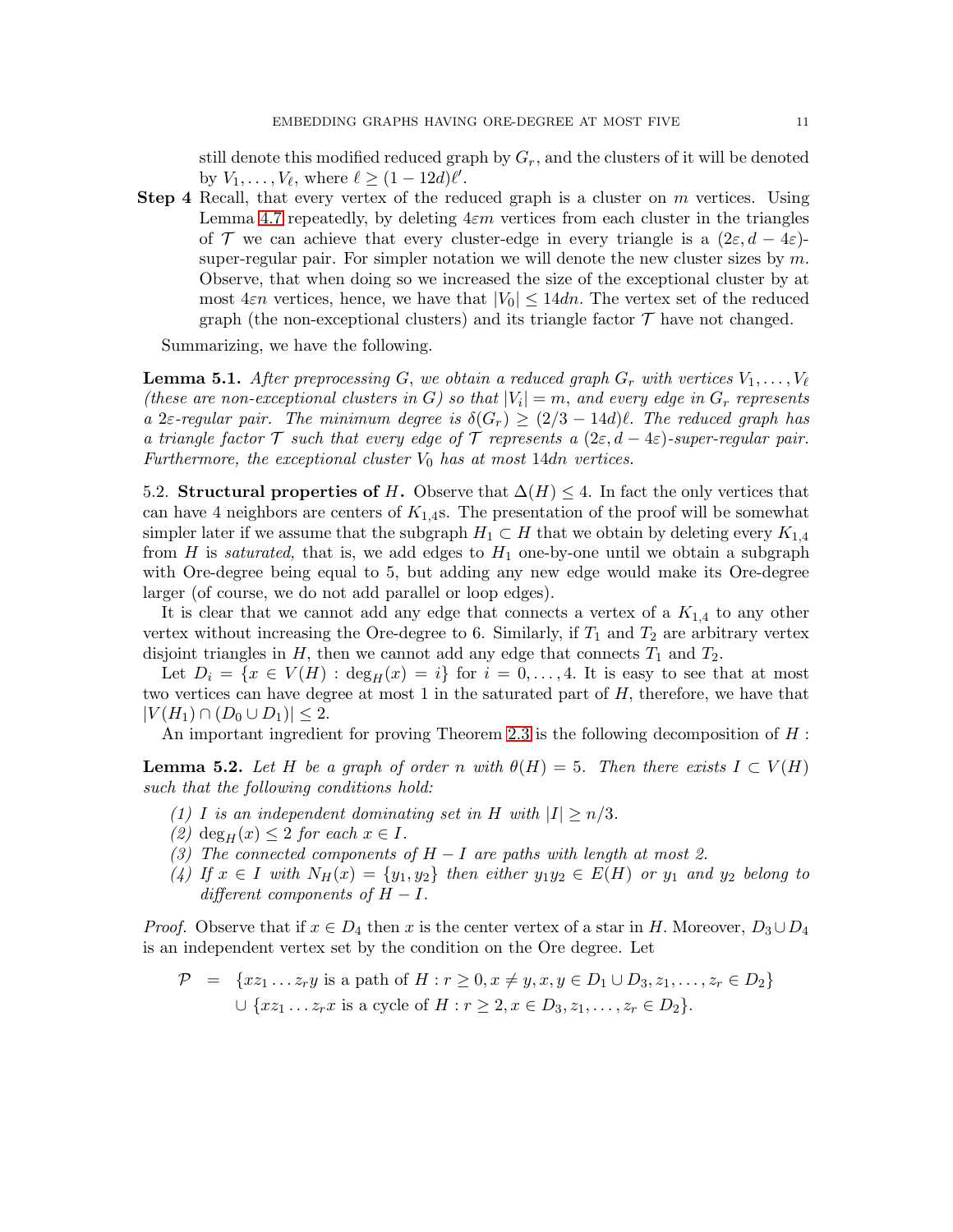Therefore  $H - (D_3 \cup D_4)$  consists of disjoint cycles and paths (note that a path with length 0 is a vertex). We will consider the class of paths in  $H - (D_3 \cup D_4)$  and connect their endpoints with their neighbors in  $D_3$ . Notice the  $r = 0$  case in the above definition. It e.g. takes care of  $K_{1,3}$ s, as  $xy_1, xy_2, xy_3$  are all paths that belong to P (here x is the center vertex of some  $K_{1,3}$ , the  $y_i$ s are the leaves).

<span id="page-11-0"></span>Claim 5.3. If  $x \in D_3$  and  $xy \in E(H)$ , then y belongs to the vertex set of some  $P \in \mathcal{P}$ such that xy is an edge of P.

*Proof.* (of the Claim) If  $y \in D_1$  then by the definition of P we have  $P = xy$ . Assume that  $y \in D_2$  and xy does not belong to any  $P \in \mathcal{P}$ . Then we can build a path or cycle  $P = xyz_1 \ldots z_t$  greedily such that  $yz_1, z_iz_{i+1} \in E(H)$  for all  $1 \leq i \leq t-1$ , and  $z_t \in D_1 \cup D_3$ (if  $z_t = x$ , then we found a cycle). Observe that there does not exist any  $P' \in \mathcal{P}$  with  $y \in P'$  such that  $x \notin P'$ , since both neighbors of y must belong to P'. Hence, y is available when we build P.  $\Box$ 

Let us consider the following auxiliary bipartite graph  $B$ : the color classes of B are  $D_3$ and P, and  $xP \in E(B)$  if and only if  $x \in D_3$ ,  $P \in \mathcal{P}$  and  $x \in P$ .

Claim 5.4. If  $x \in D_3$  then  $2 \le \deg_B(x) \le 3$ , moreover, if  $P \in \mathcal{P}$  then  $\deg_B(P) \le 2$ .

*Proof.* (of the Claim) First, observe that no  $x \in D_3$  can have three neighbors in some  $P \in \mathcal{P}$ : otherwise among the three neighbors one could find a vertex y that itself has two neighbors in P, implying that  $y \in D_3$ , contradicting with the definition of P. Since by Claim [5.3](#page-11-0) every neighbor of x belong to some  $P \in \mathcal{P}$ , we get the lower bound for  $\deg_B(x)$ . It is clear, that  $\deg_B(x) \leq 3$ . Finally,  $\deg_B(P) \leq 2$ , since at most two vertices of P do not belong to  $D_2$  by definition. belong to  $D_2$  by definition.

Counting the number of edges between X and P in B shows that for every  $X \subset D_3$ we have  $|X| \geq |N_B(X)|$ , just Hence, by the König-Hall marriage theorem B has a  $D_3$ saturating matching M. Let

$$
I' = \{ y : (x, P) \in M, y \in P, x \in N_H(y) \}.
$$

The following are immediate:

- (*i*)  $|I'| = |D_3|$ ,
- (*ii*) every  $x \in D_3$  has a neighbor in  $I'$ ,
- (*iii*) every  $y \in I'$  has a neighbor in  $D_3$ ,
- (*iv*)  $I' \subseteq D_1 \cup D_2$  is an independent set.

If  $x \notin I'$  then  $\deg_{H-I'}(x) = 4$  or  $\deg_{H-I'}(x) \leq 2$ , moreover, if  $\deg_{H-I'}(x) = 4$  then x is the center vertex of some  $K_{1,4}$ . Therefore the components of  $H - I'$  are paths, cycles and stars, implying that the chromatic number of  $H - I'$  is at most 3.

Let I be an independent set with maximal size such that  $I' \subseteq I$ . Then we have

$$
|I - I'| \ge \frac{1}{3}(|V(H - I')| - 2|I'|)
$$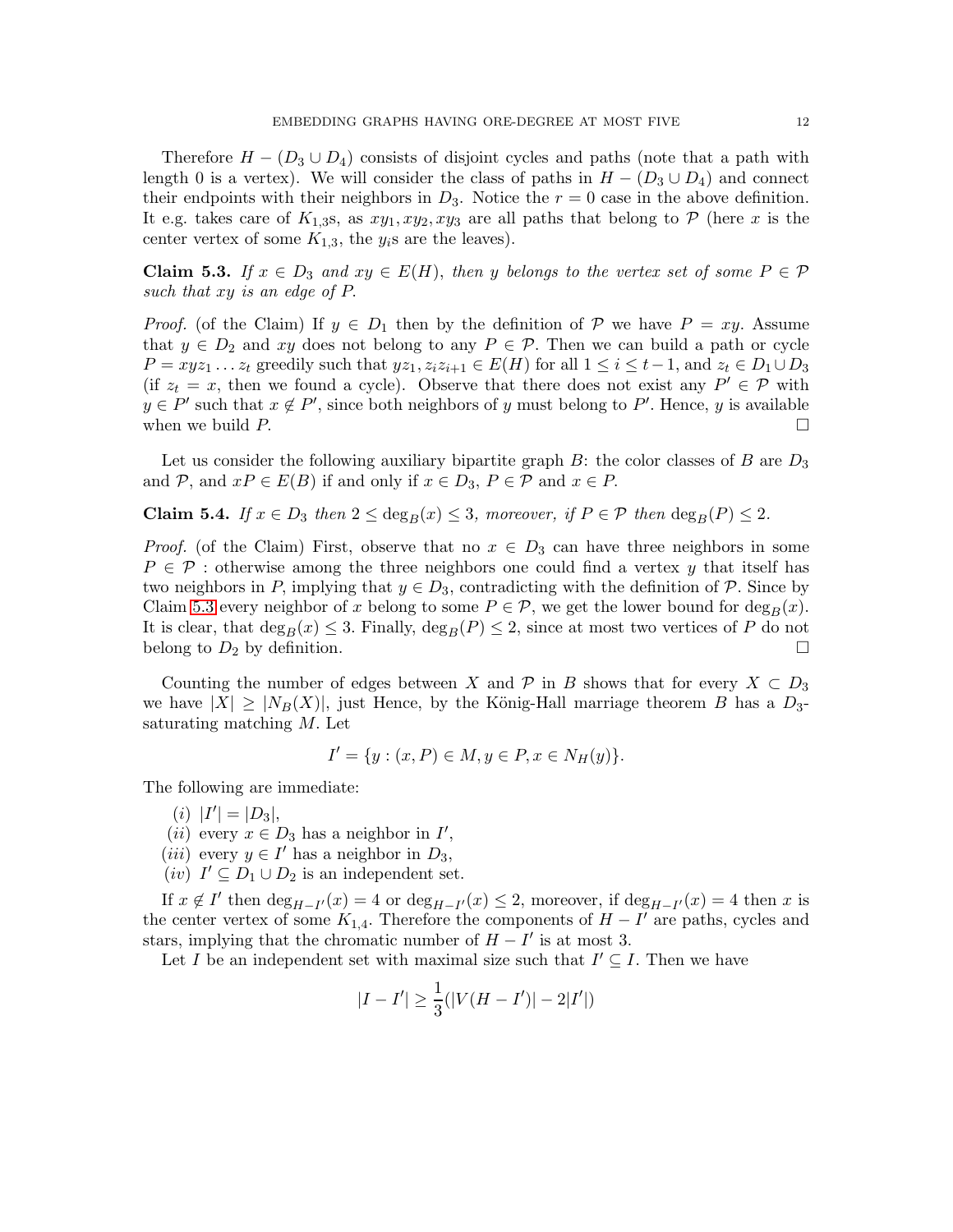since  $I - I'$  is a maximal independent set which does not contain any vertex of  $I' \cup N_H(I')$ ,  $|N_H(I')| \leq 2|I'|$  by  $(iv)$  above and we also use that  $\chi(H - I' - N_H(I')) \leq 3$ . Therefore

$$
|I| \ge \frac{1}{3}(|V(H - I')| - 2|I'|) + |I'| = \frac{n}{3}.
$$

Moreover if  $x \in V(H - I)$  then x has a neighbour in I by (ii) and the maximality of I so condition (1) holds.

Clearly,  $D_3 \cap I = \emptyset$  by (ii). If  $x \in D_4$  then  $x \notin I$ , furthermore,  $N_H(x) \subseteq I - I'$  by the construction of  $I'$  and the maximality of  $I$ . Therefore condition  $(2)$  holds, implying that the components of  $H - I$  are paths and cycles.

Suppose that  $C \subset H - I$  is a cycle. By the condition on the Ore-degree there exists an  $x \in V(C)$  with  $\deg_H(x) = 2$ , therefore  $I \cup x$  is an independent set with larger size which contradicts to the maximality of I.

Similarly, suppose that  $P \subset H - I$  is a path  $x_0 \ldots x_k$  with  $k \geq 3$ . Then by the condition on the Ore-degree there exists an  $0 < i < k$  with  $\deg_H(x_i) = 2$  therefore  $I \cup x_i$  is an independent set with larger size which contradicts to the maximality of  $I$ , therefore condition (3) holds.

Suppose that  $x \in I$  with  $N_H(x) = \{y_1, y_2\}$ . Suppose further that  $y_1y_2 \notin E(H)$  and  $y_1$ and  $y_2$  belong to the same component of  $H - I$ . Using condition (3) this component have to be a path  $y_1x'y_2$ . If  $x' \in D_2$  then  $I \cup x'$  is an independent set that contains  $I'$  and larger than I, this contradicts to the maximality of I. If  $\deg_H(x') > 2$  then  $y_1, y_2 \in D_2$  since  $\theta(H) \leq 5$  and  $xy_i, x'y_i \in E(H)$  for  $i = 1, 2$ . This implies that  $x \notin I'$  using (iii). This allows us to find a new independent set  $(I - \{x\}) \cup \{y_1, y_2\}$  which is clearly larger than I and also contains  $I'$ , contradicting to the maximality of  $I$ . Hence, condition (4) holds.

Let

$$
I_1 = \{x \in I \cap D_2 : y_1, y_2 \in N_H(x), P(y_1) = P(y_2)\}\
$$

and

$$
I_2 = \{x \in I \cap D_2 : y_1, y_2 \in N_H(x), P(y_1) \neq P(y_2)\}.
$$

Observe, that  $I_1$  contains exactly one vertex of each triangle of H by Lemma [5.2,](#page-10-1) moreover, every vertex of  $I_1$  belongs to some triangle. Clearly,  $I_1 \cup I_2 = I \cap D_2$ .

In order to apply the Modified Blow-up Lemma, we need a subset of  $I - I_1 - D_0$  that contains vertices which are at distance at least 5 from each other. Denote  $I$  the maximum sized subset of  $I - I_1 - D_0$  having this property.

<span id="page-12-0"></span>**Claim 5.5.** If H is not v-triangular extreme, then  $|\hat{I}| \ge \frac{\nu n}{40}$ .

*Proof.* For every  $x \in I$  there are at most 12 vertices in I at distance at most 4 from x, therefore, using a simple greedy algorithm one can see that

$$
|\widehat{I}| \ge \frac{|I - I_1|}{13} - 1 \ge \frac{\nu n/3}{13} - 1 \ge \frac{\nu n}{40}
$$

by Lemma [5.2,](#page-10-1) using also that  $|I_1| \le (1 - \nu)n/3$ , since H is not triangular extreme. We subtracted 1 since  $|D_0| < 1$ . subtracted 1 since  $|D_0| \leq 1$ .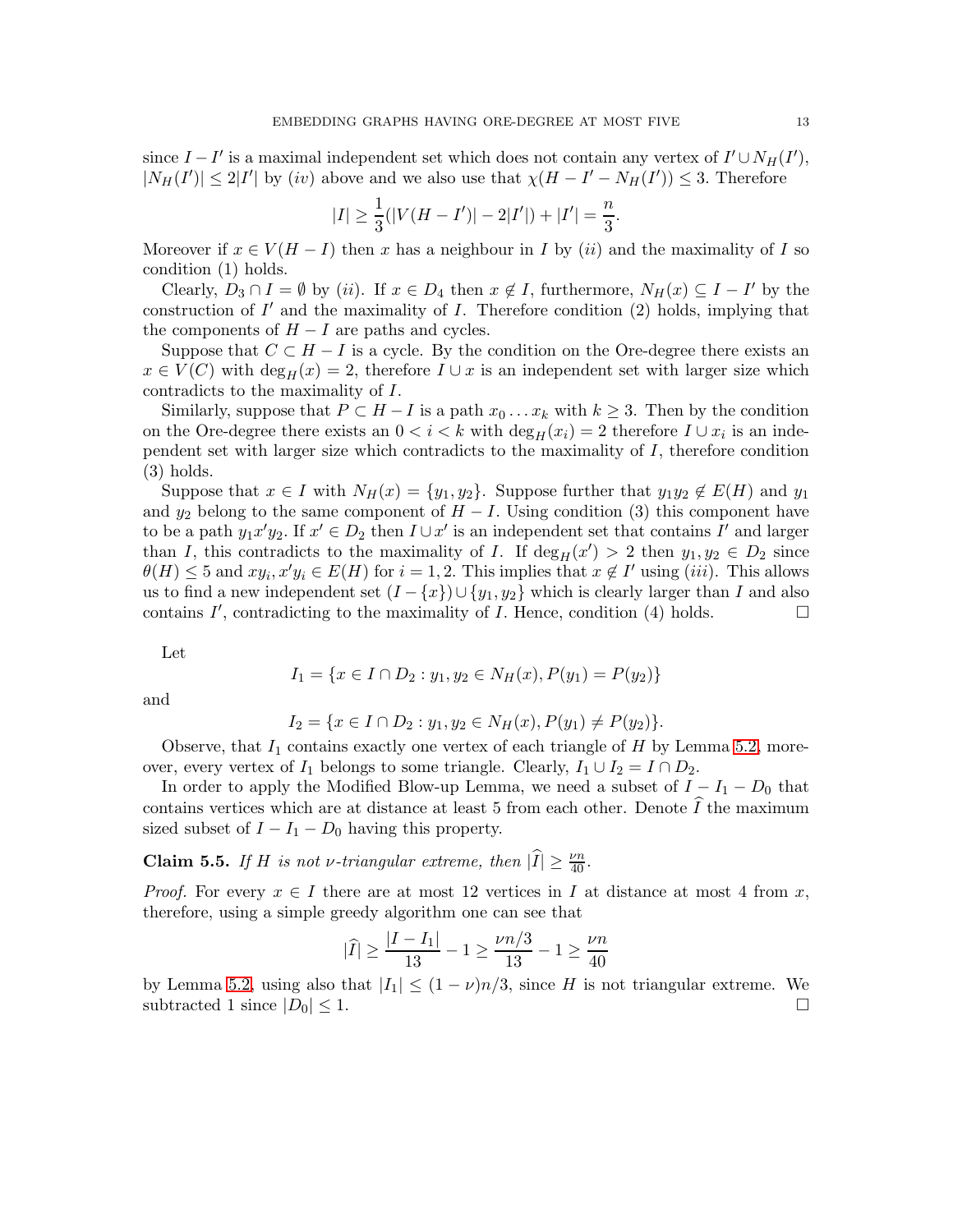Since  $\widehat{I} \subset I - I_1$ , depending on the structure of H, it is possible that  $\widehat{I} \cap I_2$  is small. This happens only when H mainly contains  $K_{1,4}$ s (recall, that  $H_1$  is saturated).

The set  $\tilde{I}$  plays an important role in the embedding procedure of H, when applying the Modified Blow-up Lemma. Since we will use it for three different purposes, it is useful to divide it randomly into three disjoint parts,  $\widehat{I}_1, \widehat{I}_2$  and  $\widehat{I}_3$ , each having either  $\lfloor |\widehat{I}|/3 \rfloor$  or  $\lceil |\widehat{I}|/3 \rceil$  vertices, so  $\widehat{I} = \widehat{I}_1 \cup \widehat{I}_2 \cup \widehat{I}_3$ .

If  $\tilde{I}$  were too small, our embedding algorithm would not work. In order to have that  $\tilde{I}$ is sufficiently large, we set  $\nu = \sqrt[4]{\gamma}$  (=  $\sqrt[4]{d-\varepsilon}$ ).

<span id="page-13-0"></span>5.3. **Homomorphism from** H to  $G_r$ . We say that a homomorphism  $f: V(H) \longrightarrow V(G_r)$ is balanced if

$$
\left| |f^{-1}(V_i)| - |f^{-1}(V_j)| \right| \le \varepsilon^2 m
$$

for every  $V_i, V_j \in V(G_r)$ , here  $\varepsilon, \ell$  are the parameters of the Regularity Lemma. Such a balanced homomorphism from H to  $G_r$  plays a key role in our embedding procedure. We find it in two steps. First we determine  $f : V(H) - I \longrightarrow V(G_r)$ , and then  $f : I \longrightarrow V(G_r)$ .

We will use the Modified Blow-up lemma (Lemma [4.10\)](#page-6-2) for embedding H into G. The  $V_i$ clusters will be "almost" the partition sets of the Modified Blow-up Lemma. We also need to partition the vertex set of H into  $L_0, L_1, \ldots, L_{\ell}$ . In this section we are going to discuss in detail how to find this partition. When f is at hand, the sets  $f^{-1}(V_i)$  for  $1 \leq i \leq \ell$  will be "first approximations" of the  $L_i$  sets, but for obtaining the final  $L_i$  sets we may need to redistribute a small proportion of the vertices<sup>[7](#page-13-1)</sup>.

It is notationally convenient to introduce another function, h, which maps  $V(H)$  to the set  $\{0, 1, \ldots, \ell\}$  such that  $h(x) = i$  if  $x \in L_i$ , that is,  $h(x)$  is the *index* of the set containing x in the partition of  $V(H)$ . Up to a certain point in the distribution of  $V(H)$  the two functions, f and h, are in the following relation:  $f(x) = V_i$  if and only if  $h(x) = i$ .

5.3.1. Assigning the paths in  $H - I$  and the vertices of  $I - I_2 - \hat{I}$ . Roughly speaking, in order to find f restricted to  $V(H) - I$  we will randomly assign the vertices of  $H - I$  to the vertices of  $G_r$ , so that components of  $H-I$  are assigned to clusters of some triangle of the triangle factor  $\mathcal{T}$ .

More precisely, let P be a path in  $H-I$  containing vertices  $x_i$  for  $1 \leq i \leq k = |P|+1$ , here  $|P| \leq 2$  by Lemma [5.2.](#page-10-1) Pick uniformly at random a triangle T from T. Denote  $V_{s_1}, V_{s_2}, V_{s_3}$ the vertices of T. Then pick uniformly at random a permutation  $\pi$  on  $\{1,2,3\}$ , and let  $f(x_i) = V_{s_{\pi(i)}}$  for every  $1 \leq i \leq k$ . Set  $f(x_i) = V_{s_{\pi(i)}}$  for  $1 \leq i \leq k$  and let  $h(x_i) = s_{\pi(i)}$ .

Suppose now that  $x \in I - I_2 - \hat{I}$ . Then we have already assigned each vertex of  $N_H(x)$ to the same triangle  $T \in \mathcal{T}$  randomly, if  $x \notin D_0$ . Since  $\deg_H(x) \leq 2$  there will be at least one vertex of  $T$  that has no neighbor of  $x$  assigned to it. If there are two such vertices, pick one of them randomly. In both cases denote  $V_s$  the chosen vertex, and let  $f(x) = V_s$ and  $h(x) = s$ . If  $x \in D_0$  then choose T and then  $V_s$  from T randomly.

Later we will need the following.

<span id="page-13-1"></span><sup>&</sup>lt;sup>7</sup>For example,  $f(V(H)) \cap V_0$  is empty at the moment, while  $V_0$  and therefore  $L_0$  are non-empty sets in general.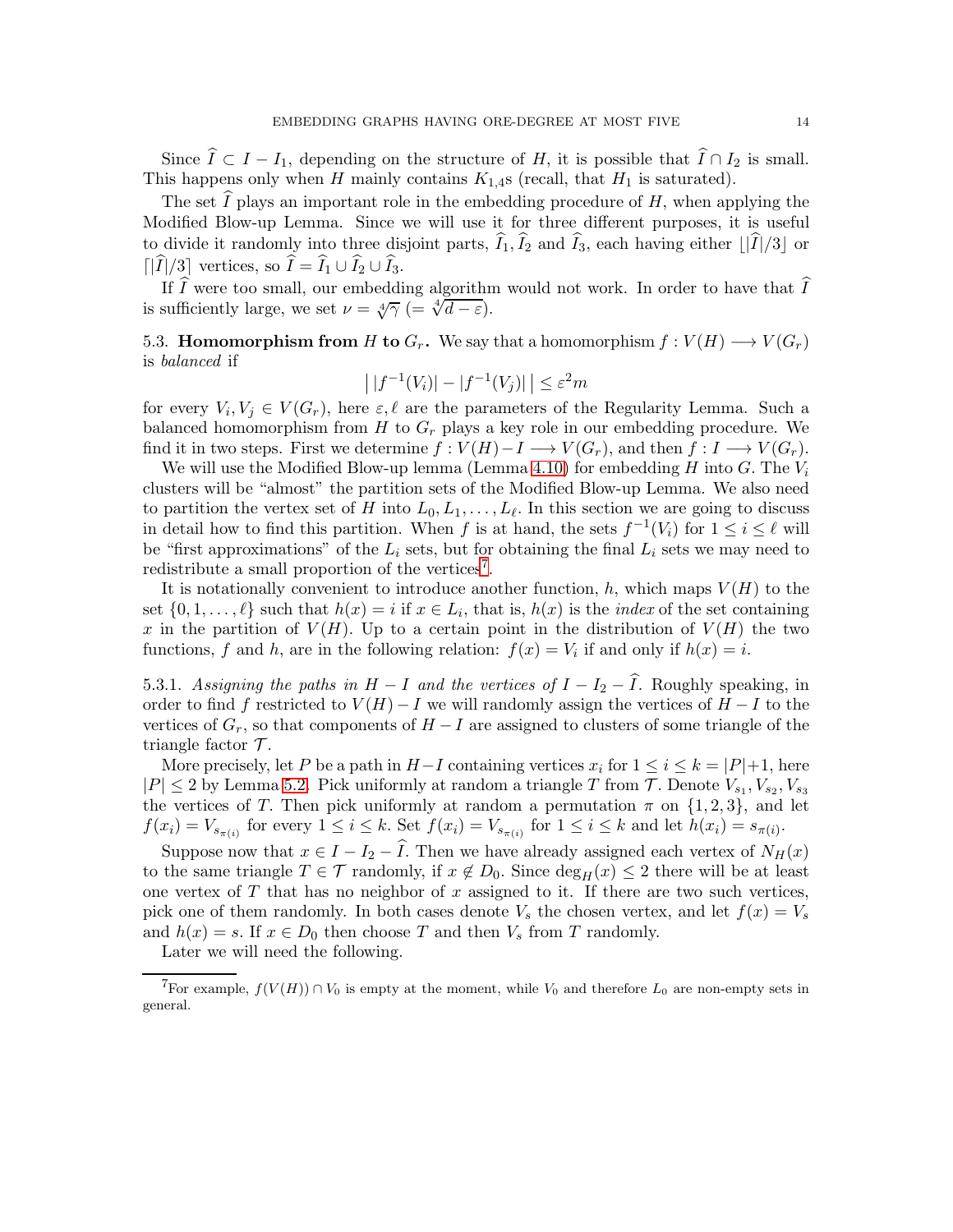<span id="page-14-1"></span>**Lemma 5.6.** Let  $i \in \{1, 2, ..., \ell\}$  be arbitrary. Assume that  $x \in V(H) - I_2 - \widehat{I}$ . Then

$$
\Pr(h(x) = i) = \frac{1}{\ell}.
$$

Assume further that  $x', x'' \in V(H) - I$  such that  $x'$  and  $x''$  belong to different components of  $H - I$ . Then

$$
Pr(h(x') = h(x'') = i) = \frac{1}{\ell^2},
$$

and

$$
\Pr(h(x') = h(x'')) = \frac{1}{\ell}.
$$

Similarly, if  $y, y' \in V(H) - I_2 - \hat{I}$  such that the distance of y and y' is at least five, then

$$
\Pr(h(y) = h(y') = i) = \frac{1}{\ell^2},
$$

and

$$
\Pr(h(y) = h(y')) = \sum_{i} \Pr(h(y) = h(y') = i) = \frac{1}{\ell}.
$$

*Proof.* It is clear that the vertices of  $H-I$  are distributed uniformly at random, moreover, if  $x', x''$  belong to different components then  $h(x')$  and  $h(x'')$  are independent. From this the second and third equations follow immediately. For the first equation we need to consider vertices of  $I_1, D_0$  and leaves of  $K_{1,4}$ s as well. Since such vertices have at most one neighbor which is uniformly distributed among the vertices of  $G_r$  (as we have just seen), these must also be uniformly distributed, using the assigning method of this section. Finally, if y and y' are at distance at least five then  $h(y)$  and  $h(y')$  define independent, uniformly distributed random variables, so we obtain what was desired.

5.3.2. Assigning the vertices of  $I_2 \cup \widehat{I}$ . We have not taken care of all the vertices of  $D_1$ , since  $\widehat{I} \cap D_1$  may not be empty. Let  $\widehat{I}^s$  denote the subset of  $\widehat{I}$  that consists of leaves belonging to  $K_{1,4}$ s of H. Note that every  $K_{1,4}$  contributes to  $\widehat{I}^s$  with exactly one leaf.

Set  $I_2' = \{x \in I_2 : |f(N(x))| = 1\}$ . In order to simplify the discussion regarding the assignment of the vertices of  $I'_2 \cup \widehat{I}^s$ , we are going to introduce fictive neighbors<sup>[8](#page-14-0)</sup> for them.

This goes as follows. Let  $F$  denote the set of fictive neighbors of the vertices of  $I'_2 \cup \tilde{I}^s$ . There is a bijection  $g: I'_2 \cup \tilde{I}^s \longrightarrow F$ , every  $x \in I'_2 \cup \tilde{I}^s$  has exactly one fictive neighbor  $g(x) \in F$ , and every  $y \in F$  is the fictive neighbor of exactly one  $x = g^{-1}(y) \in I'_2 \cup \tilde{I}^s$ . Denote this expanded graph by  $H^+$ . We also let  $I_F = I'_2 \cup \hat{I}^s$ .

We are going to distribute the vertices of  $F$  among the  $L_i$  sets randomly: for every  $y \in F$  we randomly, uniformly, independently from the other choices pick an index  $j \in$  $\{1, \ldots, h(N(g^{-1}(y))) - 1, h(N(g^{-1}(y))) + 1, \ldots, \ell\}$ , assign y to  $V_j$ , and also let  $h(y) = j$ . With introducing fictive neighbors and distributing them randomly we have in fact achieved that every vertex of  $I_F$  behaves as it were from  $I_2 - I'_2$ .

<span id="page-14-0"></span><sup>8</sup>We are not going to embed the fictive vertices, these are used only for assigning their neighbors in  $I'_2\cup \widehat{I}^s.$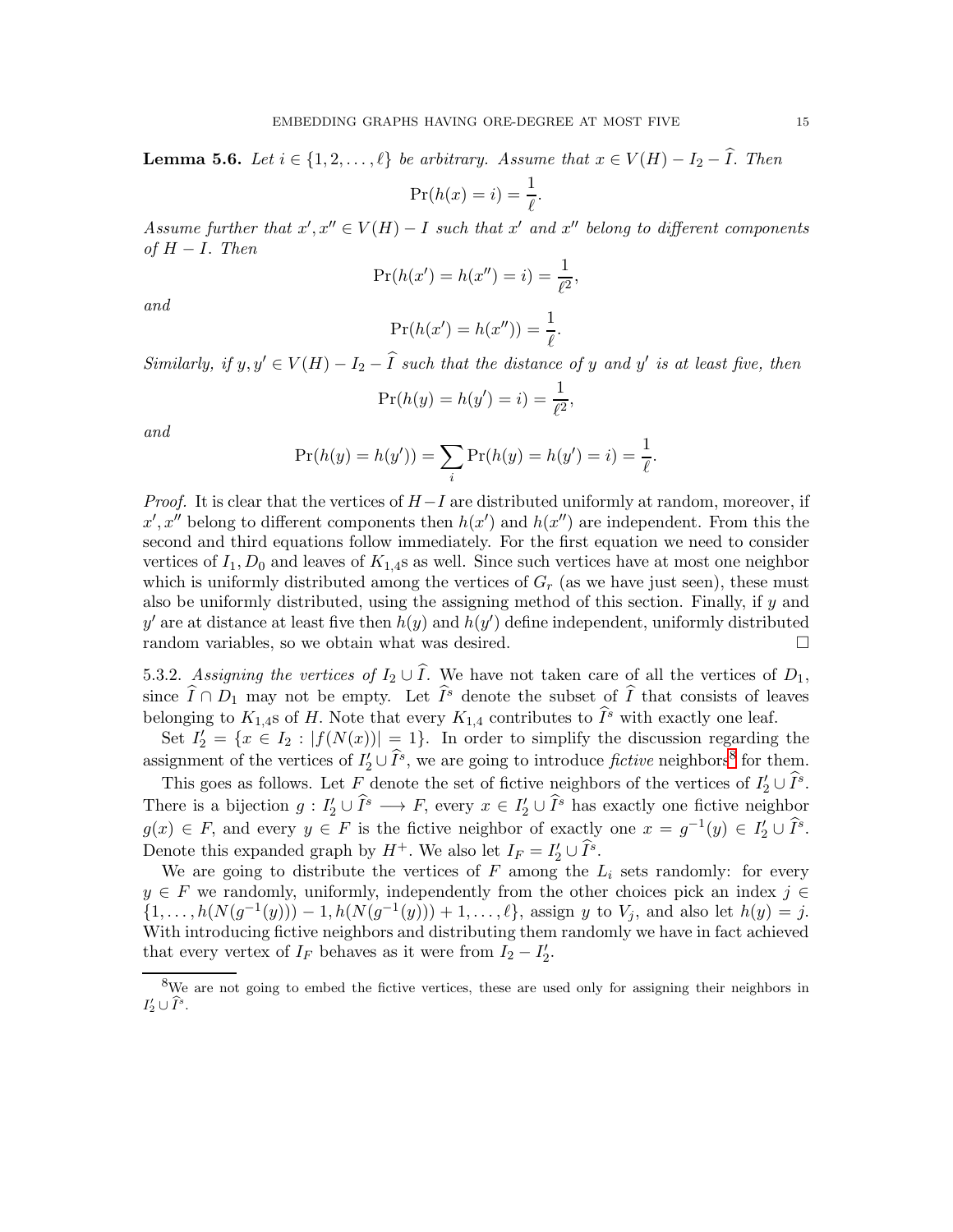After these preparations we are ready to discuss the distribution of the vertices of  $I_2 \cup I_F$ to vertices of the reduced graph in a balanced way. This is a significantly harder task than the assignment of  $I-I_2-I_F$ , which was considered before. For that we will use proportional (or many-to-one or star) and strong proportional matchings (this method was perhaps used first in [\[11\]](#page-38-10), and also played important role in [\[9\]](#page-38-9)) in appropriately defined auxiliary graphs.

**Definition 5.7** (proportional matching [\[11\]](#page-38-10)). Let  $\mathcal{F}(R, S)$  be a bipartite graph with  $|S|$ q|R| for some positive integer q. We say that  $\mathcal{M} \subset E(\mathcal{F}(R,S))$  is a proportional matching if every  $v \in R$  is adjacent to exactly q vertices in S and every  $u \in S$  is adjacent to exactly one v ∈ R in M.

The following claim is a simple consequence of the König-Hall marriage theorem.

<span id="page-15-0"></span>**Claim 5.8** (Proportional König-Hall). We have a proportional matching in the graph  $\mathcal{F}(R, S)$  defined above if and only if  $|N_{\mathcal{F}}(A)| \geq q|A|$  for every  $A \subset R$ .

Proof. The proof is very similar to a part of the proof of Proposition [3.8.](#page-4-1) We construct a new bipartite graph  $\mathcal{F}'$ , one vertex class of it is S, the other is R', the latter is the blown-up R. That is, for every  $v \in R$  we will have q copies,  $v_1, \ldots, v_q \in R'$ . We have an edge  $v_i u \in E(\mathcal{F}')$  for  $v_i \in R'$  and  $u \in S$  if and only if  $vu \in E(\mathcal{F})$ , where  $v_i$  is a copy of  $v$ . It is clear that a perfect matching in  $\mathcal{F}'$  is a proportional matching in  $\mathcal{F}$  and vice versa, and the König-Hall conditions for  $\mathcal{F}'$  translate to the proportional König-Hall conditions of the claim.  $\Box$ 

We are going to need an auxiliary bipartite graph.

**Definition 5.9** ( $\Lambda_1$ -graph). The  $\Lambda_1 = \Lambda_1(G_r)$  graph is a bipartite graph having vertex classes  $V(G_r)$  and  $S = \begin{pmatrix} V(G_r) \\ 2 \end{pmatrix}$  $\binom{G_r}{2}$ , that is, S is the set of all unordered 2-element subsets of  $V(G_r)$ . We have an edge  $\overline{W}S \in E(\Lambda_1)$  for  $W \in V(G_r)$  and  $S \in S$  if and only if W is adjacent to both vertices of S in  $G_r$ .

The lemma below is a special case of Lemma 20 in [\[9\]](#page-38-9).

<span id="page-15-1"></span>**Lemma 5.10.** There is a proportional matching  $\mathcal{M}_1$  in  $\Lambda_1$ .

*Proof.* We are going to check the proportional König-Hall conditions given in Claim [5.8.](#page-15-0)

• Let  $W \in V(G_r)$  be an arbitrary vertex. By the minimum degree condition on  $G_r$ we have that W is adjacent to at least

$$
\left(\frac{2}{3}(1-14d)\right)^2|\mathcal{S}|-o(|\mathcal{S}|)>0.4|\mathcal{S}|
$$

pairs in S (count the number of pairs in  $N_{G_r}(W)$ ).

• Next we take an arbitrary set  $A \subset V(G_r)$  with  $|A| = 0.4\ell$ . Then any  $U \in V(G_r)$ will have a neighbor in A. Say,  $W \in A$  such that  $UW \in E(G_r)$ . Then for every  $U' \in N_{G_r}(W)$  the  $(U, U')$  pair is adjacent to W, hence,

$$
|N_{\Lambda_1}(A)| \geq \frac{2}{3}(1-14d)|\mathcal{S}|.
$$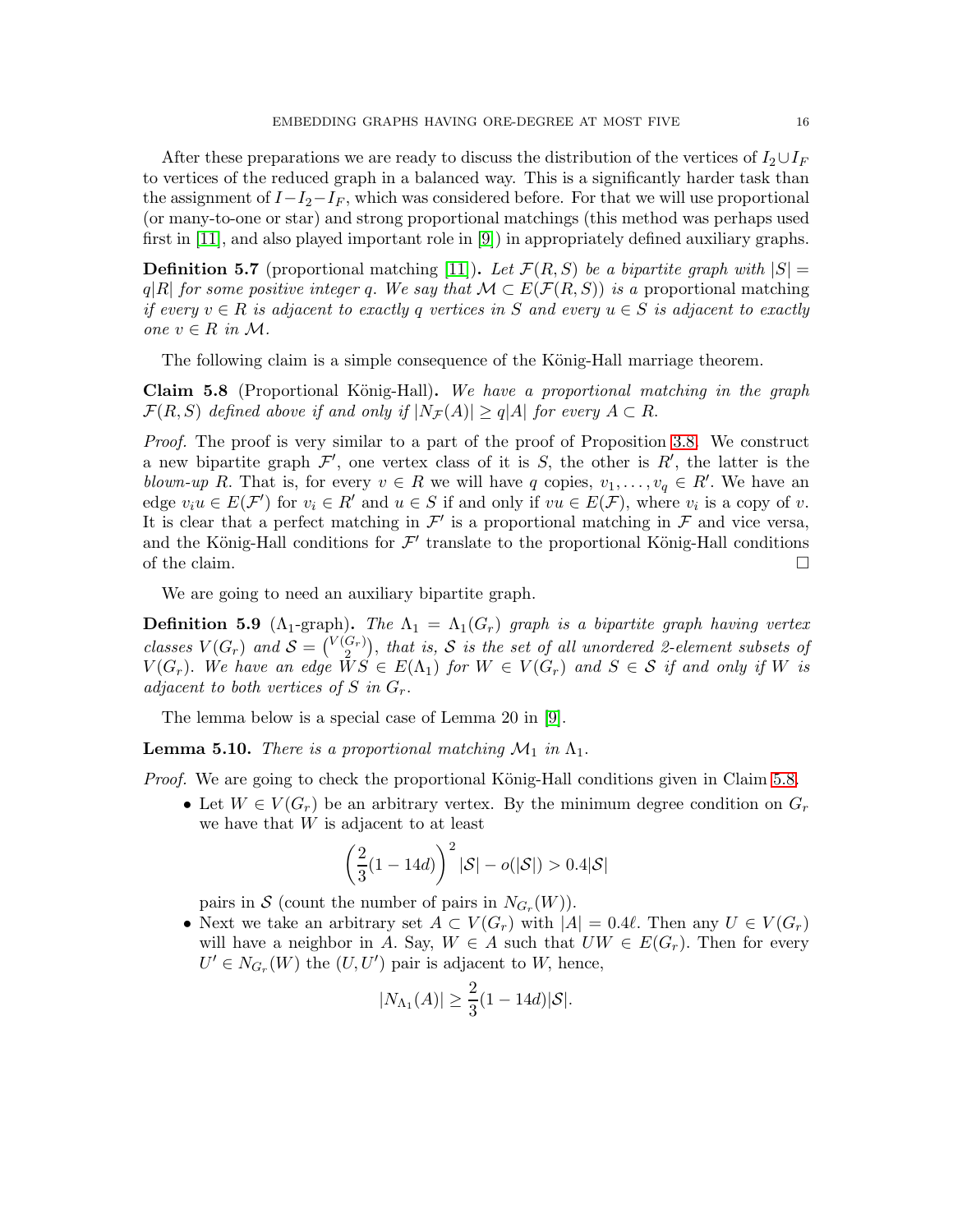• Assume that  $A \subset V(G_r)$  with  $|A| = \frac{2}{3}$  $\frac{2}{3}(1-14d)\ell$ . Consider an auxiliary graph F with vertex classes A and  $V(G_r)$ , where for a  $W \in A$  and a  $U \in V(G_r)$  we have  $WU \in$  $E(F)$  if and only if  $WU \in E(G_r)$ . We get that  $e(F) \geq |A| \cdot \delta(G_r) \geq (\frac{2}{3})$  $\frac{2}{3}(1-14d))^2\ell^2.$ Using this lower bound for  $e(F)$  simple calculation shows that more than 30% of the vertices of  $V(G_r)$  must have more than  $(1/3 + 100d)\ell$  neighbors in A.

It is easy to see that if a vertex  $W \in V(G_r)$  has more than  $(1/3+100d)\ell$  neighbors in A, then for every  $U \in V(G_r)$  the  $(W, U) \in S$  pair is adjacent to some vertex of A. This implies that  $|N_{\Lambda_1}(A)| \geq 0.7|\mathcal{S}|.$ 

• Finally, let  $A \subset V(G_r)$  with  $|A| = 0.7\ell$ . Then every  $(W, W') \in S$  is a neighbor of some  $U \in A$ , therefore,  $N_{\Lambda_1}(A) = S$ .

 $\Box$ 

We need another kind of matching about which we demand that it "distributes" the vertices at least slightly more evenly.

**Definition 5.11** (strong proportional matching). Let  $\mu$  be a real such that  $0 < \mu < 1$ . We say that  $\Lambda_1$  allows a strong proportional matching with respect to  $\mu$  if there is a proportional matching in the following bipartite graph  $\Lambda_2 = \Lambda_2(\Lambda_1)$ . Its color classes are  $V(G_r)$  and  $S'$ , where we obtain S' from S in the following way. For every element  $U \in S$  we add  $\frac{\ell}{\mu}$  copies  $U_1,\ldots,U_{\frac{\ell}{\mu}}$  to  $\mathcal{S}',$  hence,  $|\mathcal{S}'|=|\mathcal{S}|\cdot\ell/\mu$ . If  $N_{\Lambda_1}(U)=\{W_1,\ldots,W_t\}$  then we will have the  $\emph{following edges: } (U_i,W_i) \emph{ for } 1 \leq i \leq t, \emph{ and } (U_j,W_i) \emph{ for } 1 \leq i \leq t \emph{ and } t < j \leq \frac{\ell}{\mu}$  $\frac{\ell}{\mu}$ . In other words, the first t copies of U have degree 1, while the others have the same degree, t. We will refer to  $\Lambda_2$  as the  $\Lambda_2$ -graph of  $G_r$ .

<span id="page-16-0"></span>**Claim 5.12.** Let  $\Lambda_1$  and  $\Lambda_2$  be graphs as above. If  $A \subset V(G_r)$  then

$$
\frac{|N_{\Lambda_1}(A)|(1-\mu)}{|S|} \le \frac{|N_{\Lambda_2}(A)|}{|S'|}.
$$

*Proof.* If  $U \in N_{\Lambda_1}(A)$  then  $U_{\ell+1}, \ldots, U_{\frac{\ell}{\mu}} \in N_{\Lambda_2}(A)$ , therefore

$$
|N_{\Lambda_2}(A)| \ge \ell \left(\frac{1}{\mu} - 1\right) |N_{\Lambda_1}(A)|.
$$

Recall that  $|\mathcal{S}'| = |\mathcal{S}| \cdot \ell/\mu$ , so the claim follows.

Using this fact we can prove the existence of a strong proportional matching relatively easily, using the existence of a proportional matching in  $\Lambda_1$ . We set the parameter  $\mu$ : let  $\mu = \nu \ (= \sqrt[4]{d - \varepsilon})$ , then  $0 < \varepsilon, d \ll \mu \ll 1$ . We have the following.

**Lemma 5.13.** The  $\Lambda_2$ -graph of  $G_r$  has a proportional matching, hence,  $\Lambda_1$  allows a strong proportional matching  $\mathcal{M}_2$ .

*Proof.* Note that  $q = |\mathcal{S}'|/\ell = |\mathcal{S}|/\mu$ . Let  $A \subset V(G_r)$  be arbitrary. We are going to show that

$$
\frac{|N_{\Lambda_2}(A)|}{|S'|} \ge \frac{|A|}{\ell},
$$

which implies the existence of the desired strong proportional matching in  $\Lambda_2$ .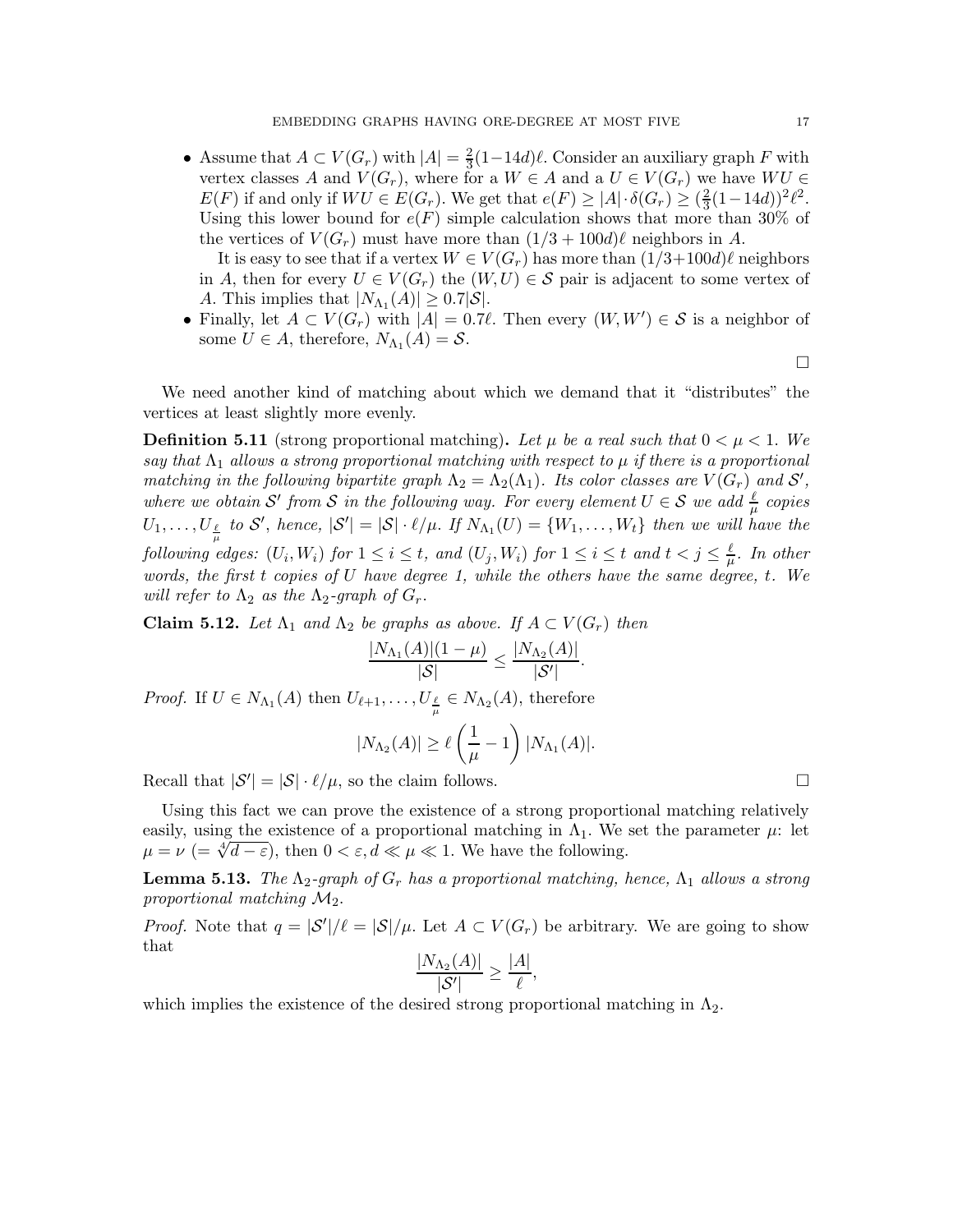• Suppose first that  $|A| \leq (1 - \mu)\ell$ . One can see from the proof of Lemma [5.10](#page-15-1) that

$$
\frac{|N_{\Lambda_1}(A)|}{|\mathcal{S}|} \ge (1+2\mu)\frac{|A|}{\ell}
$$

since  $\mu$  is small. Then we can use Claim [5.12](#page-16-0) and get that

$$
\frac{|N_{\Lambda_2}(A)|}{|S'|} \ge (1-\mu)(1+2\mu)\frac{|A|}{\ell} > \frac{|A|}{\ell}.
$$

• Assume now that  $|A| > (1 - \mu)\ell$ . Observe first, that every  $S \in \mathcal{S}$  that has degree larger than 1 is adjacent to some  $V_i \in A$ . Let  $W \in V(G_r) - A$ . Then  $S'$  contains at most  $|\mathcal{S}|$  elements that are adjacent to W in  $\Lambda_2$  and have degree 1. Hence, overall  $\mathcal{S}'$  has at most  $(|V(G_r) - A|) \cdot |\mathcal{S}|$  elements that are not adjacent to some vertex of A in  $\Lambda_2$ . Hence,

$$
\frac{|N_{\Lambda_2}(A)|}{|S'|} \ge 1 - \mu \left(1 - \frac{|A|}{\ell}\right) \ge 1 - \mu \ge \frac{|A|}{\ell},
$$

since

$$
|\mathcal{S}| \cdot \ell/\mu - |\mathcal{S}|(\ell - |A|) = |\mathcal{S}'|(1 - \mu + \mu|A|/\ell).
$$

Let us first discuss the assignment of the vertices of  $(I_2 \cup I_F) - \widehat{I}_1$ . Consider the  $\Lambda_1$ -graph of  $G_r$  and apply Lemma [5.10.](#page-15-1) Recall that  $\mathcal{M}_1$  denotes the proportional matching of  $\Lambda_1$ and  $\mathcal{M}_2$  denotes the strong proportional matching. Assume that  $x \in (I_2 \cup I_F) - I_1$  and  $h(N_{H^+}(x)) = \{i, j\}.$  Denote  $V_k \in V(G_r)$  the cluster to which the pair  $(V_i, V_j)$  is matched in  $\mathcal{M}_1$ . Then we let  $f(x) = V_k$  and  $h(x) = k$ .

It is more complicated to assign vertices of  $\widehat{I}_1$  to the  $L_i$  sets. Let  $i, j$  be fixed indices such that  $1 \leq i < j \leq \ell$ . Define the following subset of  $\widehat{I}_1$ :

$$
\widehat{I}_1(i,j) = \left\{ x \in \widehat{I}_1 : h(N_{H^+}(x)) = \{i,j\} \right\}.
$$

Notice that  $\widehat{I}_1(i, j)$  contains those vertices of  $\widehat{I}_1$  that have their neighbors in  $L_i$  and  $L_j$ . Next take a *random* equipartition of  $\widehat{I}_1(i, j)$  into the disjoint sets  $S_1, \ldots, S_{\ell/\mu}$ . That is,

$$
\widehat{I}_1(i,j)=S_1\cup\ldots\cup S_{\ell/\mu},
$$

and  $||S_t| - |S_r|| \leq 1$  for every  $1 \leq t, r \leq \ell/\mu$ , where the  $S_t$  sets are random subsets. For example, one can find this random partition in the following way: take uniformly at random a permutation  $\pi$  on  $\tilde{I}_1(i, j)$ . Next take consecutive segments of lengths  $|\mu|\tilde{I}_1(i, j)|/\ell|\,$  or  $\lceil \mu \rceil \hat{I}_1(i,j) / \ell \rceil$ , starting from the first element of  $\hat{I}_1(i,j)$  according to  $\pi$ . The elements of the *t*-th segment will be the set  $S_t$ .

If the t-th copy of  $(V_i, V_j)$  is matched to  $V_k$  in  $\mathcal{M}_2$  then we let  $f(x) = V_k$  and  $h(x) = k$ for every  $x \in S_t$ . We repeat the above for every  $i, j$  pair.

Since adjacent vertices of  $H^+$  are assigned to adjacent vertices of  $G_r$ , with this we have found a homomorphism  $f: V(H) \longrightarrow V(G_r)$ . What is left is to prove that f is balanced.

 $\Box$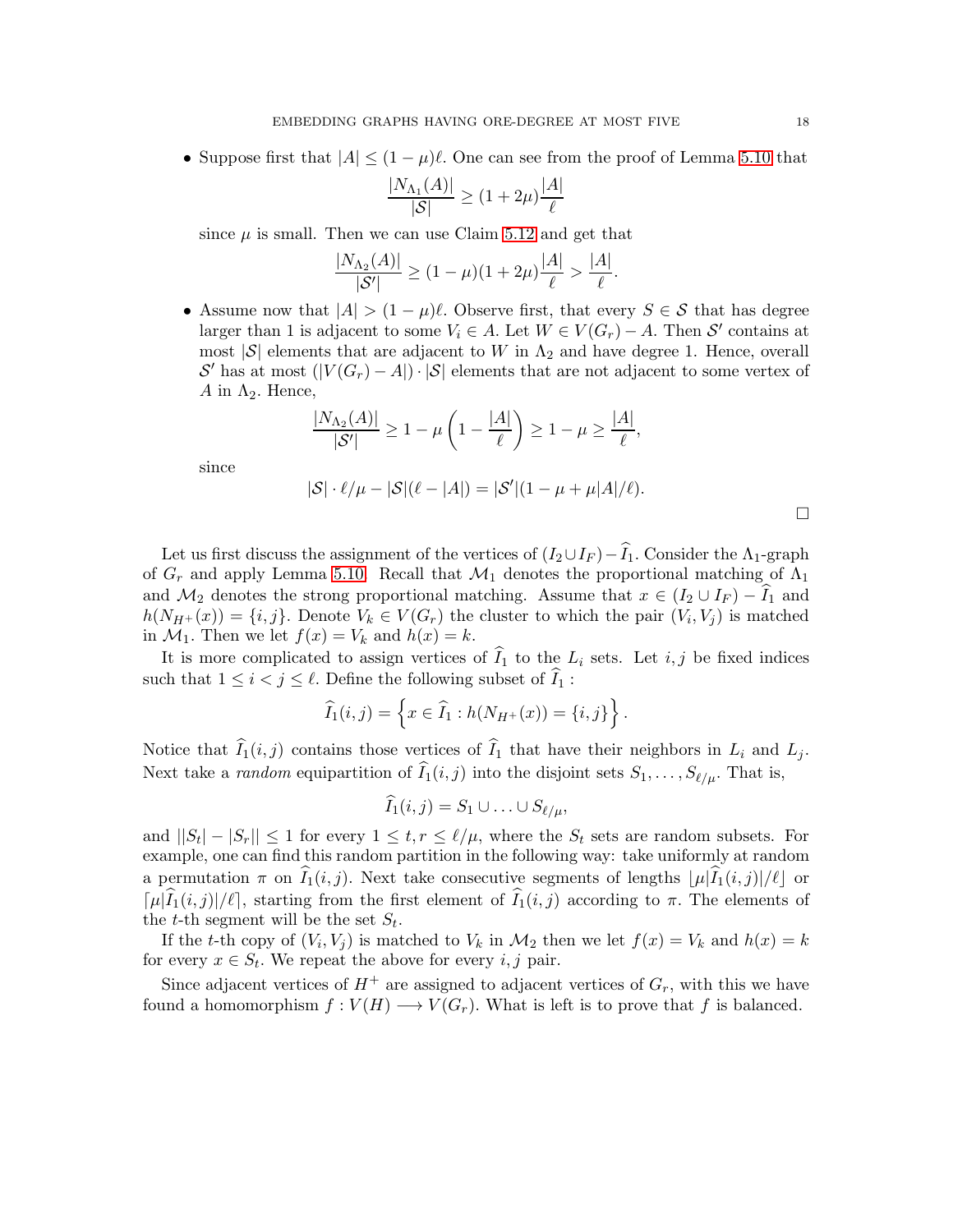<span id="page-18-1"></span>**Lemma 5.14.** Let  $A \subseteq V(H)$  and  $k \in \{1, ..., \ell\}$  be arbitrary. Then

$$
\Pr\left(\left||A \cap L_k| - \frac{|A|}{\ell}\right| \ge n^{3/4}\right) \le \frac{1}{\sqrt{n}}.
$$

*Proof.* Let  $\{x_1, \ldots, x_a\}$  denote the vertices of A (hence  $|A| = a$ ). We define *indicator* random variables  $X_1, \ldots, X_a$  such that for every  $i \in \{1, \ldots, a\}$  we have  $X_i = 1$  if and only if  $h(x_i) = k$ . Set  $X = \sum_i X_i$ . It is easy to see that  $X = |A \cap L_k|$ . Our first goal is to show the following.

**Claim 5.15.** The expected number of vertices of A assigned to  $L_k$  is  $\mathbb{E}X = \frac{|A|}{\ell}$  $\frac{A_{\parallel}}{\ell}$ .

*Proof.* (of the Claim) We show that  $\mathbb{E}X_i = 1/\ell$  for every i. Whenever  $x_i \in A - I_2 - \hat{I}$  this is an immediate consequence of Lemma [5.6.](#page-14-1)

Assume now that  $x_i \in A \cap (I_2 - I_2' - \widehat{I}),$  and denote the neighbors of  $x_i$  by y and y'. By Lemma [5.6](#page-14-1) we have that the  $(h(y), h(y'))$  pair is uniformly distributed in the set of all possible two-element subsets of  $\{1,\ldots,\ell\}$ . For finding  $h(x_i)$  we use the proportional matching  $\mathcal{M}_1$ . Since every vertex of  $G_r$  has the same degree,  $(\ell-1)/2$  in  $\mathcal{M}_1$  and every pair has degree 1, we get that  $\mathbb{E}X_i = 1/\ell$  in this case, too. The case when  $x_i \in A \cap (I'_2 - \widehat{I})$ is very similar. Since the non-fictive neighbors of  $x_i$  are assigned to a randomly, uniformly chosen vertex of  $G_r$  by Lemma [5.6,](#page-14-1) the fictive neighbor must also be uniformly distributed. Hence, the argument we used for vertices from  $I_2 - I'_2 - \hat{I}$  works here as well.

Assume that  $x_i \in A \cap (\hat{I} - \hat{I}_1)$ . For assigning such an  $x_i$  we use  $\mathcal{M}_1$ , and since the neighbors (fictive or non-fictive) of  $x_i$  are uniformly distributed in  $\binom{V(G_r)}{2}$  $\binom{G_r}{2}$ , similarly to previous cases we conclude that  $h(x_i)$  is uniformly distributed.

Finally, assume that  $x_i \in A \cap \hat{I}_1$ . As before, we know that its neighbors are uniformly distributed in  $\binom{V(G_r)}{2}$  $\binom{G_r}{2}$ . Recall the definition of the  $\widehat{I}_1(i,j)$  sets. When distributing the vertices of  $\widehat{I}_1$  using the strong proportional matching we first divide the  $\widehat{I}_1(i, j)$  sets randomly into  $\ell/\mu$  subsets, this procedure is independent from the random distribution of the vertices in  $V(H) - I$ . Since the probability that  $x_i \in \widehat{I}_1(i, j)$  is exactly  $1/\binom{\ell}{2}$  $\binom{\ell}{2}$ , we get that  $h(x_i) = k$ with probability  $1/\ell$  when using  $\mathcal{M}_2$  for finding the function h. Hence,  $h(x_i)$  is uniformly distributed in this case, too.

Since  $\mathbb{E}X_i = \frac{1}{\ell}$  $\frac{1}{\ell}$  for every *i*, using linearity of expectation finishes the proof of the claim.  $\Box$ 

In order to finish the proof of the lemma we need a simple claim, a direct consequence of Chebyshev's inequality.

<span id="page-18-0"></span>**Claim 5.16.** Let  $k, s \in \mathbb{N}$  be fixed such that  $s \geq k$ . Assume that  $Z_1, \ldots, Z_s$  are indicator random variables such that  $Pr(Z_i = 1) = p$  for every i. Assume further that every  $Z_i$  is independent from at least  $s - k$  other indicator variables. Set  $Z = \sum_i Z_i$ . Then

$$
\Pr(|Z - \mathbb{E}[Z]| \ge \lambda \sqrt{(k+1)sp}) \le \frac{1}{\lambda^2}
$$

for every  $\lambda > 0$ .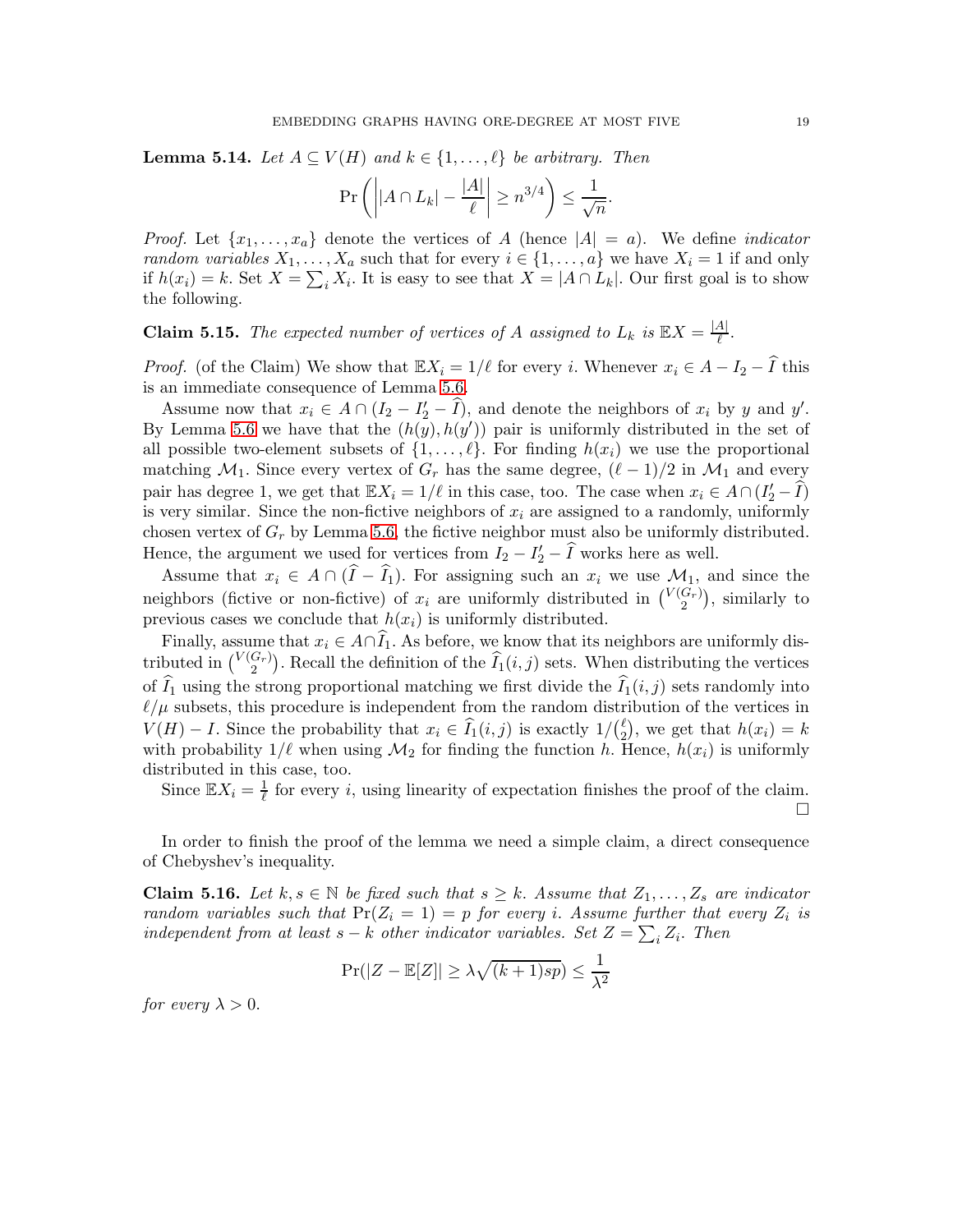*Proof.* (of the Claim) We estimate  $Var[Z]$  as follows:

$$
\text{Var}[Z] = \sum_{i} \text{Var}[Z_i] + \sum_{i \neq j} (\mathbb{E}[Z_i Z_j] - \mathbb{E}[Z_i] \mathbb{E}[Z_j]).
$$

Let's consider the terms of the first sum:

$$
Var[Z_i] = \mathbb{E}[Z_i^2] - \mathbb{E}^2[Z_i] = p - p^2 \le p
$$

holds for every *i*. Next we consider the covariances. Whenever  $Z_i$  and  $Z_j$  are independent, we have that  $\mathbb{E}[Z_i Z_j] - \mathbb{E}[Z_i] \mathbb{E}[Z_j] = 0$ . When they are not independent, we will use the following bound:

$$
\mathbb{E}[Z_i Z_j] - \mathbb{E}[Z_i] \mathbb{E}[Z_j] \le \mathbb{E}[Z_i] - \mathbb{E}[Z_i] \mathbb{E}[Z_j] = p - p^2 \le p
$$

which holds for every *i* and *j*. Putting these together we obtain that  $Var[Z] \leq (k+1)sp$ .<br>Applying Chebyshev's inequality finishes the proof. Applying Chebyshev's inequality finishes the proof.

Now let  $x_i$  and  $x_j$  be two vertices of  $A-\widehat{I}_1$ . Observe that if  $X_i$  and  $X_j$  are not independent random variables then there exists a component P of  $H - I$  such that  $x_i, x_j \in V(P) \cup$  $N_H(V(P))$ . By Lemma [5.2](#page-10-1) we have that if  $x, x' \in V(P) \cup N_H(V(P))$  then  $dist(x, x') \leq 4$ , hence, for each  $x \in V(H)$  there are less than  $3^4$  vertices with distance at most 4. Set  $\lambda = 2\sqrt[4]{n}$  then Claim [5.16](#page-18-0) implies that

$$
\Pr\left(\left| |(A - \widehat{I}_1) \cap L_k| - \frac{|A - \widehat{I}_1|}{\ell} \right| \ge \frac{n^{3/4}}{2}\right) \le \frac{1}{2\sqrt{n}}.
$$

Finally, we discuss the vertices in  $A \cap \widehat{I}_1$ , which is a slightly more complicated case. Consider a pair of indices  $(s, t)$  such that  $V_sV_k, V_tV_k \in E(G_r)$  (therefore, a copy of the  $(V_s, V_t)$  pair is matched to  $V_k$  in the strong proportional matching  $\mathcal{M}_2$ ). The random variables that correspond to  $x_i \in A \cap \hat{I}_1$  are independent, since  $\hat{I}_1$  contains only such vertices that are at distance at least 5 from each other. We get that

$$
\Pr\left(\left||A\cap \widehat{I}_1(s,t)|-\frac{|A\cap \widehat{I}_1|}{\binom{\ell}{2}}\right|>\sqrt{n}\log n\right)<\frac{1}{n},
$$

here we used the Chernoff bound (see e.g. [\[3\]](#page-38-20)) for the case  $|A \cap \widehat{I}_1| \geq \sqrt{n} \log n$ , and the trivial bound  $\sqrt{n} \log n$  if  $A \cap \widehat{I}_1$  is too small. This implies that after distributing the vertices of  $\widehat{I}_1$  using  $\mathcal{M}_2$ , the following will hold with probability at least  $1/(2\sqrt{n})$ : the number of vertices of  $A \cap \widehat{I}_1$  assigned to  $L_k$  differs from its expectation by at most  $n^{3/4}/2$ . This proves the lemma.  $\Box$ 

We also get the following:

Corollary 5.17. For every  $W \in V(G_r)$  we have  $||f^{-1}(W) - F| - n/\ell| = O(n^{3/4})$  with probability at least  $1 - \ell/n^{1/4}$ .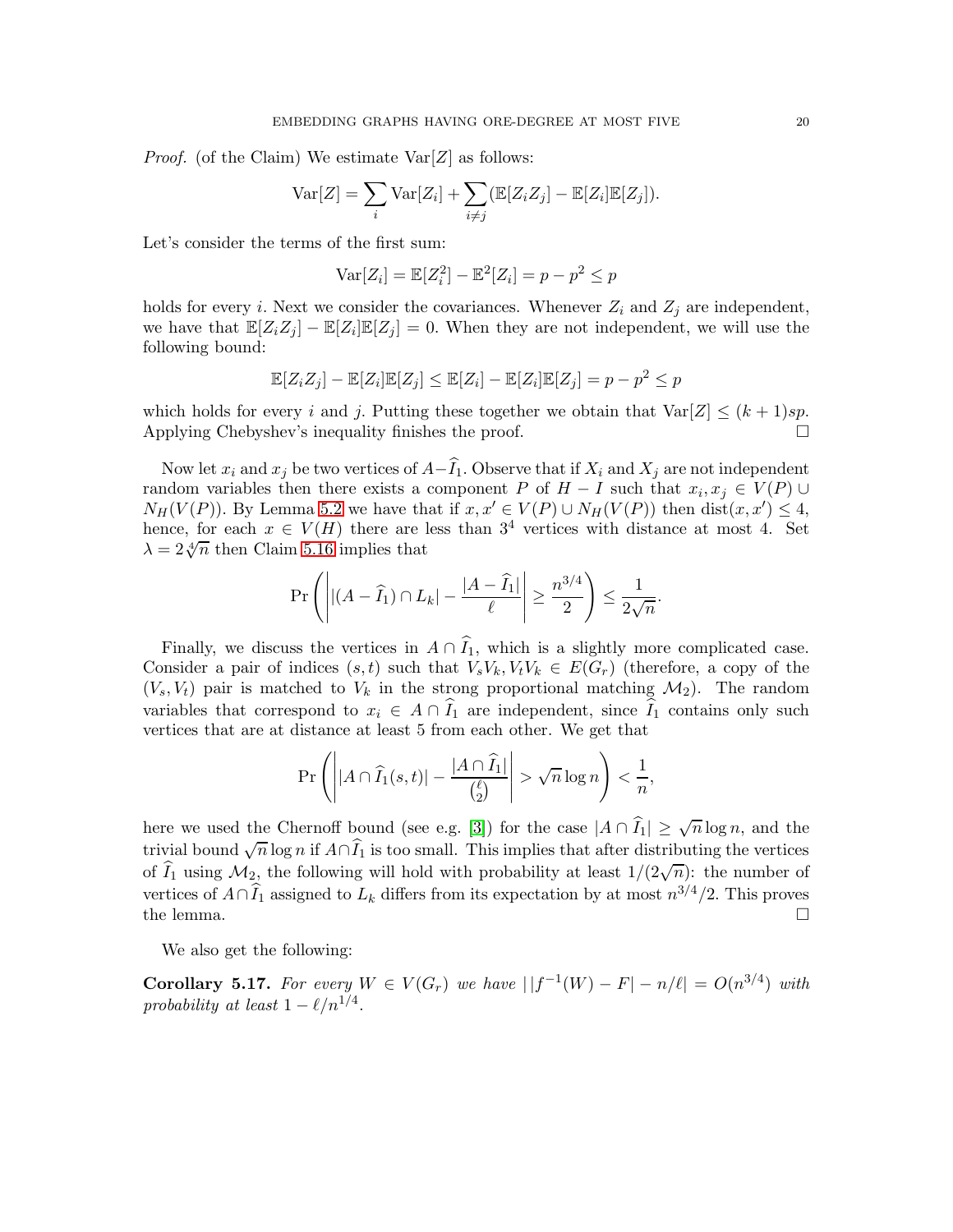<span id="page-20-0"></span>5.4. Finishing the embedding. In this section we will apply the Modified Blow-up lemma (Theorem [4.10](#page-6-2) in this paper) in order to embed a non-triangular extreme graph H. Recall, that H is non- $\nu$ -triangular extreme, if it contains less than  $(1 - \nu)n/3$  vertex disjoint triangles, where  $d \ll \nu \ll 1$ . The Modified Blow-up lemma has several conditions, we will go through each of them to verify that they are satisfied.

Whenever it is possible, we will refer to lemmas, claims of [\[9\]](#page-38-9), since the Modified Blowup lemma was introduced in that paper, moreover, proportional and strong proportional matchings were used for distributing vertices among clusters of the host graph, exactly like in the present paper.

An "almost final" partition of  $V(G)$ , required by the Modified Blow-up lemma, is naturally given by applying the Regularity Lemma and then preprocessing of  $G_r$  in Lemma [5.1.](#page-10-2) The exceptional set is  $V_0$ , the  $V_i$  sets for  $1 \leq i \leq \ell$  are the non-exceptional clusters. It is possible that we need to move around a small proportion of the vertices of G among the clusters.

A provisional partition  $V(H) = L_1 \cup \ldots \cup L_\ell$  is provided by the balanced homomorphism  $f: V(H) \longrightarrow V(G_r)$  of Section [5.3.](#page-13-0) Recall, that  $L_i = f^{-1}(V_i)$ . It is clearly temporary, since  $L_0$  is empty at this point.

5.4.1. Bad vertices in G – preparation for conditions C8 and C9. By definiton of the reduced graph, if  $V_i V_j \in E(G_r)$  then the  $(V_i, V_j)$  pair is  $\varepsilon$ -regular. However,  $V_i$  may have up to  $\varepsilon m$  vertices that has only a small number of neighbors in  $V_j$ , or even no neighbor at all (of course, similar holds for  $V_i$ ). In order to avoid problems that may be caused by this, we will discard a few vertices from the non-exceptional clusters, and place them into  $V_0$ .

The procedure we use for determining the vertices to be placed to  $V_0$  is based on the following notion. Given the proportional matching  $\mathcal{M}_1$  provided by Lemma [5.10,](#page-15-1) for every  $1 \leq i \leq \ell$  let  $S_i$  denote the set of pairs matched to the non-exceptional cluster  $V_i$  in  $\mathcal{M}_1$ . We say that a vertex  $v \in V(G) - V_0$  has  $\alpha$ -small degree to a pair  $S \in {V(G_r)}$  $\binom{G_r}{2}$ , if v has less than  $(d - \alpha)m$  neighbors in at least one of the clusters of S. A vertex  $v \in V_i$  is called  $\alpha$ -bad, if v has  $\alpha$ -small degree to at least  $|S_i|/2$  pairs in  $S_i$ . The lemma below is from [\[9\]](#page-38-9) (can be found as Lemma 4.7), we omit the proof.

<span id="page-20-3"></span>**Lemma 5.18.** By removing exactly  $4\varepsilon m$  appropriately chosen vertices from every nonexceptional cluster of G' we can achieve that no  $6\varepsilon$ -bad vertices will remain in them.

<span id="page-20-2"></span>**Corollary 5.19.** After performing the above procedure the edges of  $G_r$  will represent  $2\varepsilon$ regular pairs with density at least  $d-4\varepsilon$ , moreover,

$$
3\varepsilon n < 4\varepsilon \ell m \le |V_0| \le 4\varepsilon m \ell + 14dn < 15dn.
$$

5.4.2. Forming  $L_0$  and satisfying conditions  $C_1$ ,  $C_2$ ,  $C_3$ ,  $C_4$ ,  $C_6$  and  $C_7$ . By Lemma [5.14](#page-18-1) we have that  $||I_j \cap L_i|| - |I_j|/\ell| = o(n)$  for every  $1 \leq i \leq \ell$  and  $j = 1, 2, 3$  with high probability. The sets  $\hat{I}_1$ ,  $\hat{I}_2$  and  $\hat{I}_3$  will be used for different purposes. In this section we show how to fill up  $L_0$  with vertices of  $\tilde{I}_1$ .

<span id="page-20-1"></span> $^{9}$ An *ordinary* vertex of G, not a cluster.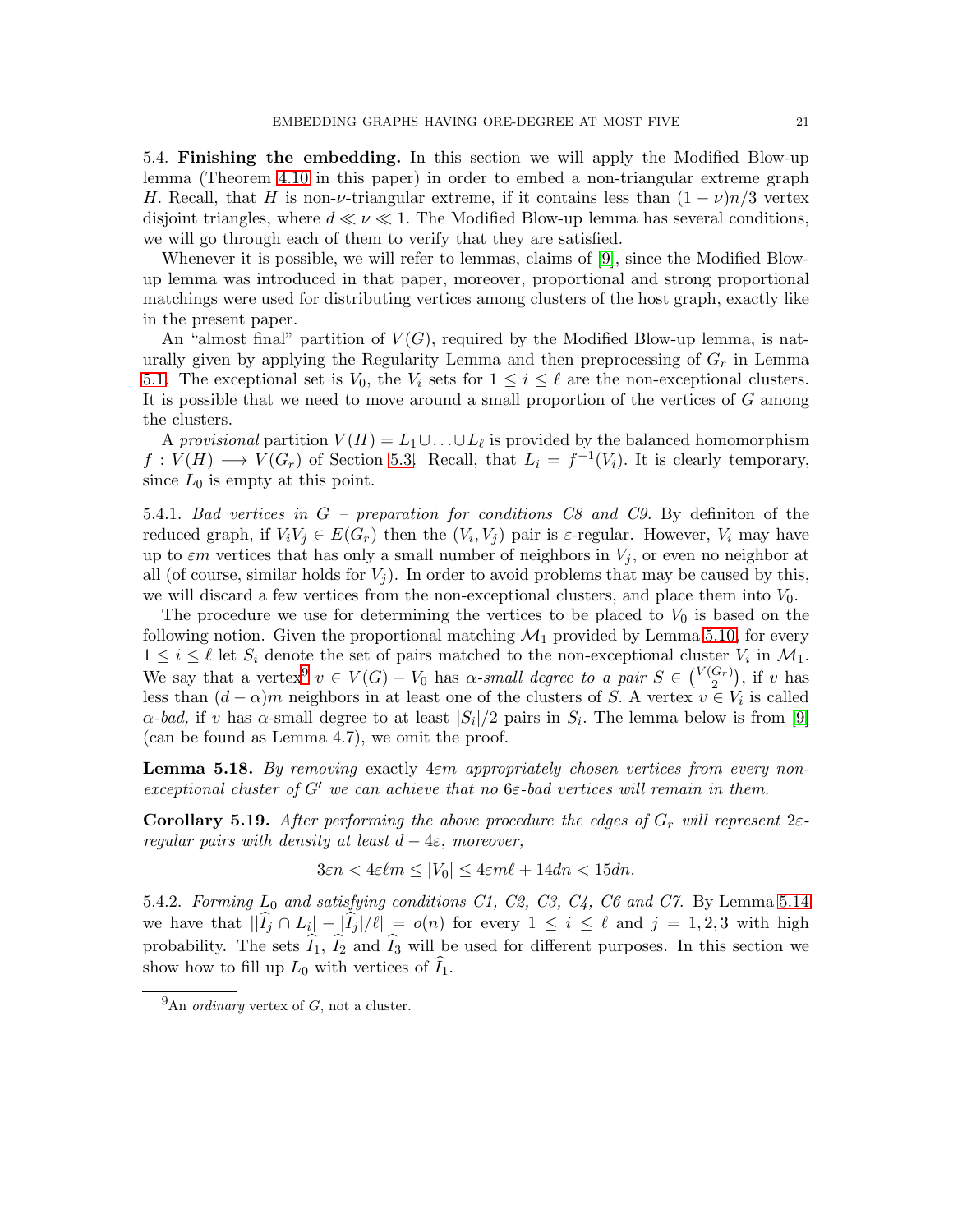First, take a random subset  $R_i \subset \widehat{I}_1 \cap f^{-1}(V_i)$  of size<sup>[10](#page-21-0)</sup>  $|L_i| - |V_i|$  for every  $1 \leq i \leq \ell$ , and let  $L_0 = R_1 \cup \ldots \cup R_\ell$ . Clearly, we have achieved that  $|L_0| = |V_0|, |L_1| = |V_1|, \ldots, |L_\ell| = |V_\ell|$ since  $v(H) = v(G)$ .

At this point C1 is satisfied by Remark [5.19,](#page-20-2) C2 and C3 hold by definition and C6 is satisfied since the components of  $G - I$  are distributed randomly among  $L_i$  sets so that if  $xy \in E(H)$  for  $x, y \in V(G) - I$ , then  $V_{h(x)}V_{h(y)} \in E(G_r)$ , and the vertices of I are assigned to  $L_i$  sets using proportional and strong proportional matchings.

The following lemma proves that C4 holds with high probability.

**Lemma 5.20.** For every  $1 \leq i \leq \ell$  we have  $|N_H(L_0) \cap L_i| \leq 3|L_0|/\ell = 3|V_0|/\ell < 50$ dm with high probability.

*Proof.* Fix an arbitrary index  $i \in \{1, \ldots, \ell\}$ . We have

$$
|R_j| = |L_j| - |V_j| \le \ell^2 n^{3/4} + \frac{|V_0|}{\ell}
$$

for each  $1 \leq j \leq \ell$  by Lemma [5.14.](#page-18-1) Therefore if  $x \in \widehat{I}_1 \cap L_j$  then

$$
\Pr(x \in R_j) = \frac{|R_j|}{|\widehat{I}_1 \cap L_j|} \le \frac{\frac{|V_0|}{\ell} + \ell^2 n^{3/4}}{\frac{|\widehat{I}_1|}{\ell} - \ell^2 n^{3/4}} \le \frac{|V_0|}{|\widehat{I}_1|} (1 + \varepsilon),
$$

the first inequality follows from Lemma [5.14,](#page-18-1) the second inequality holds because  $|V_0| \geq 3\varepsilon n$ by Lemma [5.18](#page-20-3) and Corollary [5.19](#page-20-2) and  $|\hat{I}_1| \ge \nu n/40$  by Claim [5.5.](#page-12-0) So if  $x \in \hat{I}_1$  then  $p_x = Pr(x \in L_0) \le \frac{|V_0|}{|\hat{I}_1|} (1 + \varepsilon).$ 

For each  $x \in I_1$  we define a random variable:  $Z_x = |N_H(x) \cap L_i|$  if x is chosen for  $L_0$ and 0 otherwise. Note that  $0 \le Z_x \le 2$ . Clearly  $Z = \sum_{x \in \widehat{I}_1} Z_x = |N_H(L_0) \cap L_i|$ . Let us estimate the expectation of Z.

$$
\mathbb{E}(Z) = \sum_{x \in \widehat{I}_1} \mathbb{E}(Z_x) = \sum_{x \in \widehat{I}_1} p_x + \sum_{x \in \widehat{I}_1} 2p_x
$$
  
\n
$$
\leq |N_H(L_0) \cap L_i| \cdot \frac{|V_0|}{|\widehat{I}_1|} (1 + \varepsilon)
$$
  
\n
$$
\leq \frac{|N_H(\widehat{I}_1)|}{\ell} (1 + \varepsilon) \cdot \frac{|V_0|}{|\widehat{I}_1|} (1 + \varepsilon) \leq \frac{2|V_0|}{\ell} (1 + \varepsilon)^2,
$$

where the last two inequalities come from Lemma [5.14](#page-18-1) and the fact that  $|N_H(\hat{I}_1)| \leq 2|\hat{I}_1|$ . Observe that if  $x, y \in \hat{I}_1$  then  $\mathbb{E}(Z_xZ_y) \leq \mathbb{E}(Z_x)\mathbb{E}(Z_y)$ . It is also clear that  $Var(Z_x) \leq$ 

<span id="page-21-0"></span><sup>&</sup>lt;sup>10</sup>Recall that we chose  $\varepsilon$ , d and  $\nu$  such that  $\varepsilon \ll d \ll \nu$ . One can see that  $|\hat{I}_1 \cap f^{-1}(V_i)| > |L_i| - |V_i|$  is always satisfied by Claim [5.5](#page-12-0) and Lemma [5.18.](#page-20-3)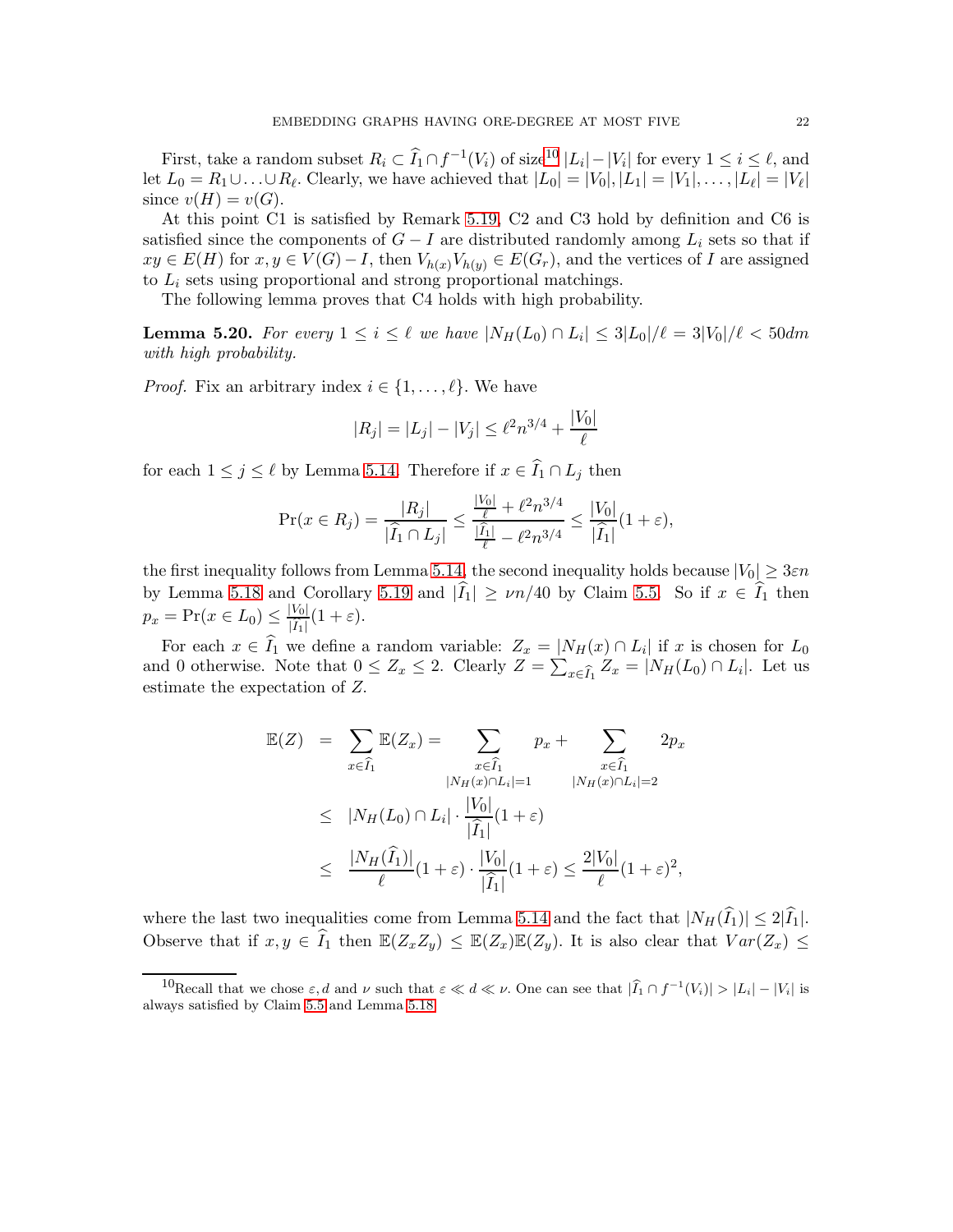$4p_x(1-p_x)$  for every  $x \in \hat{I}_1$  using the definition of variance. Therefore

$$
Var(Z) = \sum_{x \in \widehat{I}_1} Var(Z_x) + \sum_{x,y \in \widehat{I}_1, x \neq y} (\mathbb{E}(Z_x Z_y) - \mathbb{E}(Z_x)\mathbb{E}(Z_y))
$$
  

$$
\leq \sum_{x \in \widehat{I}_1} Var(Z_x) \leq \sum_{x \in \widehat{I}_1} 4p_x(1 - p_x) < n.
$$

Applying the Chebyshev inequality we get that

$$
\Pr(|Z - \mathbb{E}(Z)| \ge \lambda \sqrt{n}) \le \frac{1}{\lambda^2}.
$$

Substituting  $\lambda = \sqrt[4]{n}$  proves the lemma.

Since we may not have condition C7 at this point, further work is required. Recall the *index function h.* Let us fix an arbitrary bijective mapping  $\psi_0 : L_0 \longrightarrow V_0$ . For all  $x \in L_0$ we have to check whether condition C7 of the Blow-up Lemma holds, that is, we need that  $deg_{G'}(v, V_{h(y_1)})$ ,  $deg_{G'}(v, V_{h(y_2)}) \ge cm$ , where  $y_1, y_2$  are the two neighbors of x and  $v = \psi_0(x)$ .

If this condition does not hold for some  $x$  then a *switching* will be performed. Switching goes as follows. First, uniformly at random we pick a cluster  $V_i$  from the common neighborhood of  $V_{h(y_1)}$  and  $V_{h(y_2)}$ . Note that this common neighborhood contains more than  $\ell/4$ clusters (in fact almost  $\ell/3$  clusters even in the worst case).

Then locate a vertex  $x' \in L_i \cap \widehat{I}_1$  such that  $\deg_{G'}(v, V_{h(y'_1)})$ ,  $\deg_{G'}(v, V_{h(y'_2)}) \ge cm$ , where  $x'y'_1, x'y'_2 \in E(H)$ . This is done randomly: we pick uniformly at random a pair of vertices from the neighborhood of  $V_i$  among those into which v has at least cm neighbors. Denote the set of these vertices of  $G_r$  by R. It is easy to see that  $\deg(v, V_i) \geq cm$  for at least  $5\ell/9$ vertices  $V_j$  of  $G_r$ , since c is small (we can choose  $c = 100\nu$ , say), and out of this many vertices only slightly more than  $\ell/3$  are ruled out that are not neighbors of  $V_i$ . Hence, we have more than  $\ell/5$  vertices in R from which we can choose one *available* pair randomly.

As soon as we have the pair of vertices, say  $V_j$  and  $V_k$ , the strong proportional matching we used to distribute  $\widehat{I}_1$  allows us to find an x' with the property required above. Here is a brief calculation:  $|\widehat{I}_1| \ge \nu n/150$ , hence,  $|\widehat{I}_1(j,k)| \ge \nu n/(75\ell^2)$  (we divided by  $\binom{\ell}{2}$  $_{2}^{\ell}$ )), one copy of a pair in R therefore "sends" at least  $\nu\mu n/(75\ell^3)$  vertices of  $\tilde{I}_1$ , since the number of copies is  $\ell/\mu$  in the definition of the  $\Lambda_2$  graph.

The number of copies of available pairs in R is at least  $\binom{\ell/5}{2}$  $\ell_2^{(5)} \approx \ell^2/50$ . Hence, the number of candidates for switching is larger than  $\nu \mu n/(4000\ell)$  for every  $x \in L_0$  for a given  $V_i$ . Since we chose  $V_i$  from the common neighborhood of  $V_{h(y_1)}$  and  $V_{h(y_2)}$ , overall we have at least about  $\nu\mu n/12000$  candidates for the vertices of  $L_0$ . Hence if we choose  $\nu, \mu$  and d such that  $d \ll \nu\mu \ll 1$ , then we can perform the switching. Since we have  $\nu = \mu \approx \sqrt[4]{d}$ , we do not get stuck when switching.

Once we have x', we will switch the roles of x and x', that is, we let  $L_i = L_i + x - x'$ ,  $L_0 = L_0 - x + x'$  and  $\psi_0(x') = v$ . It is clear that we have condition C7 for x', and that we reassigned x to  $L_i$  so that we did not violate other conditions of the Blow-up Lemma.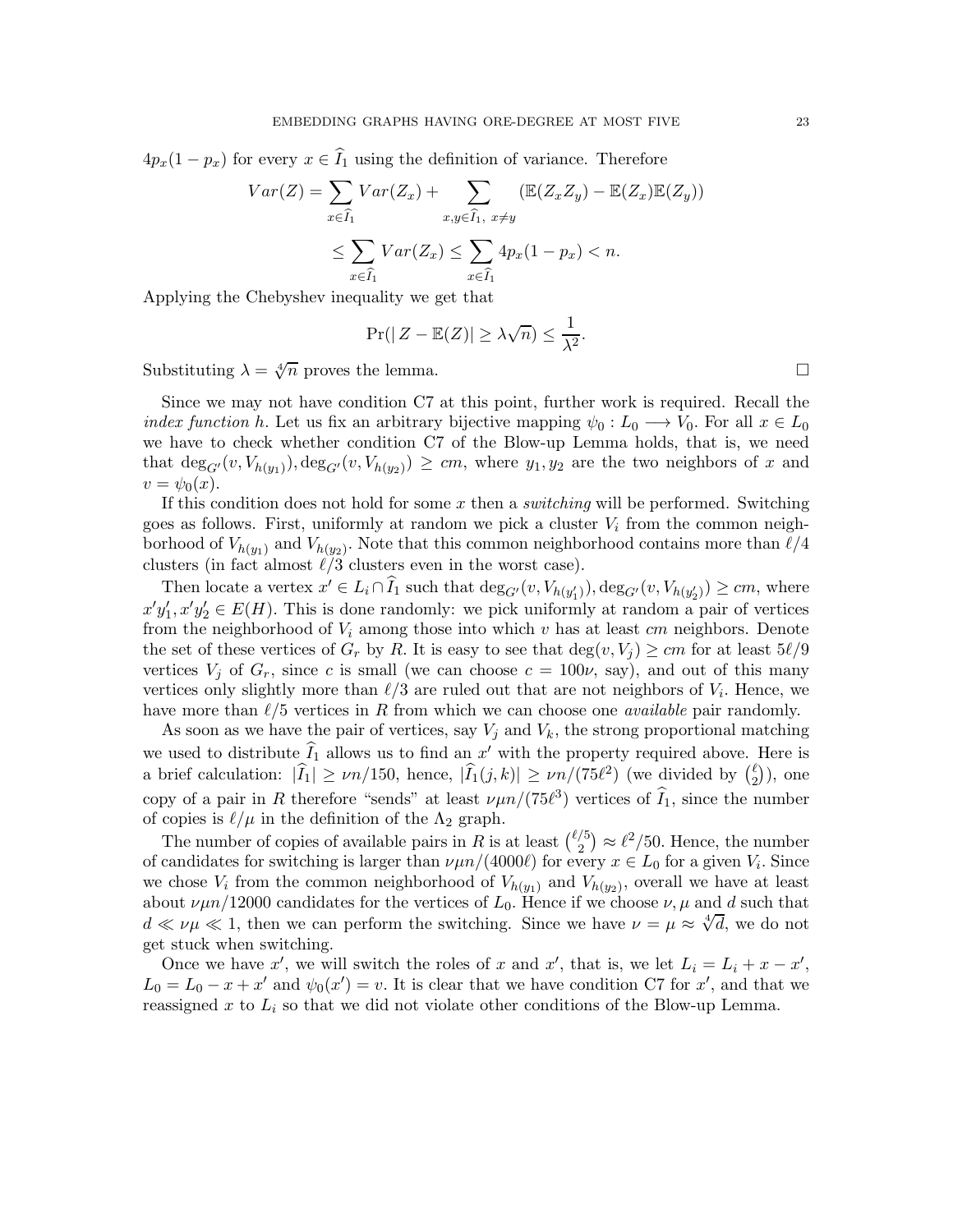The above calculation shows that we do not get stuck during switching even if every vertex of  $L_0$  has to be switched. The randomness in the procedure also guarantees that condition C4 will hold at the end. The lemma below is proved (in two separate statements, Lemma 4.8 and Lemma 4.9) in  $[9]$ :

**Lemma 5.21.** Using the above switching procedure, for every  $x \in L_0$  one can find an  $x' \in \hat{I}_1 - L_0$  so that at the end of switching for every  $1 \leq k \leq \ell$  with high probability we have that

$$
|L_k \cap N_H(L_0)| \leq K dm
$$

where  $K \leq 15000$ .

It is easy to see that conditions C1, C2, C3 and C6 are kept during the switching procedure.

5.4.3. Condition C5. In order to satisfy condition C5 we find a set  $B \subset \widehat{I}_2$ . Recall that in  $I_2$  vertices have their neighbors in two different  $L_i$ -sets (one of these neighbors could be a fictive one). In the beginning let  $B = \emptyset$ .

Let  $(V_i, V_j)$ ,  $i \neq j$  be a pair of clusters and consider the set

$$
S_{i,j} = \tilde{I}_2 \cap N_{H^+}(L_i) \cap N_{H^+}(L_j).
$$

The vertices of  $S_{i,j}$  were assigned to clusters using the proportional matching  $\Lambda_1$ . Pick  $\delta m \ell / ( \frac{\ell}{2}$  $_{2}^{\ell}$ ) vertices from  $S_{i,j}$  arbitrarily and place them into B. Repeat the above step for every possible cluster pair. Finally, let  $B_i = B \cap L_i$  for all  $1 \leq i \leq \ell$ . It is easy to see that the following lemma holds, we omit the proof:

**Lemma 5.22.** We have  $|B_i| = \delta m$  and  $|N_H(B) \cap L_i| = 2\delta m$ .

Hence if we determine  $B$  and the  $B_i$  sets using the above procedure we can satisfy condition C5.

5.4.4. Conditions C8 and C9. We briefly explained the role of conditions C8 and C9 right after the Modified Blow-up lemma. As above, we will refer to a lemma<sup>[11](#page-23-0)</sup>, Lemma 4.11 in [\[9\]](#page-38-9) which proves that conditions C8 and C9 are satisfied:

**Lemma 5.23.** Given arbitrary sets  $E_i \subset V_i$  such that  $|E_i| \leq \varepsilon' m$ , we can find the sets  $F_i \subset L_i \cap I_3$  and bijective mappings  $\psi_i : F_i \longrightarrow E_i$  for every  $1 \leq i \leq \ell$  such that the following hold:

(1) if  $xy \in E(H)$  with  $x = \psi_i^{-1}(v)$  and  $y \in L_j$  then  $\deg(v, V_j) \ge (d - 6\varepsilon)m$ , (2) for  $F = \bigcup F_i$  we have  $|N_H(F) \cap L_i| \leq 6\varepsilon' m$ .

With this we have finished proving an important special case of Theorem [2.3](#page-2-0) and Theorem [2.4:](#page-2-1)

<span id="page-23-0"></span><sup>&</sup>lt;sup>11</sup> Only straightforward modifications were made in the notation, that is, we use  $\varepsilon'$  instead of  $\varepsilon''$  and  $\widehat{I}_3$ instead of  $B'_2$ .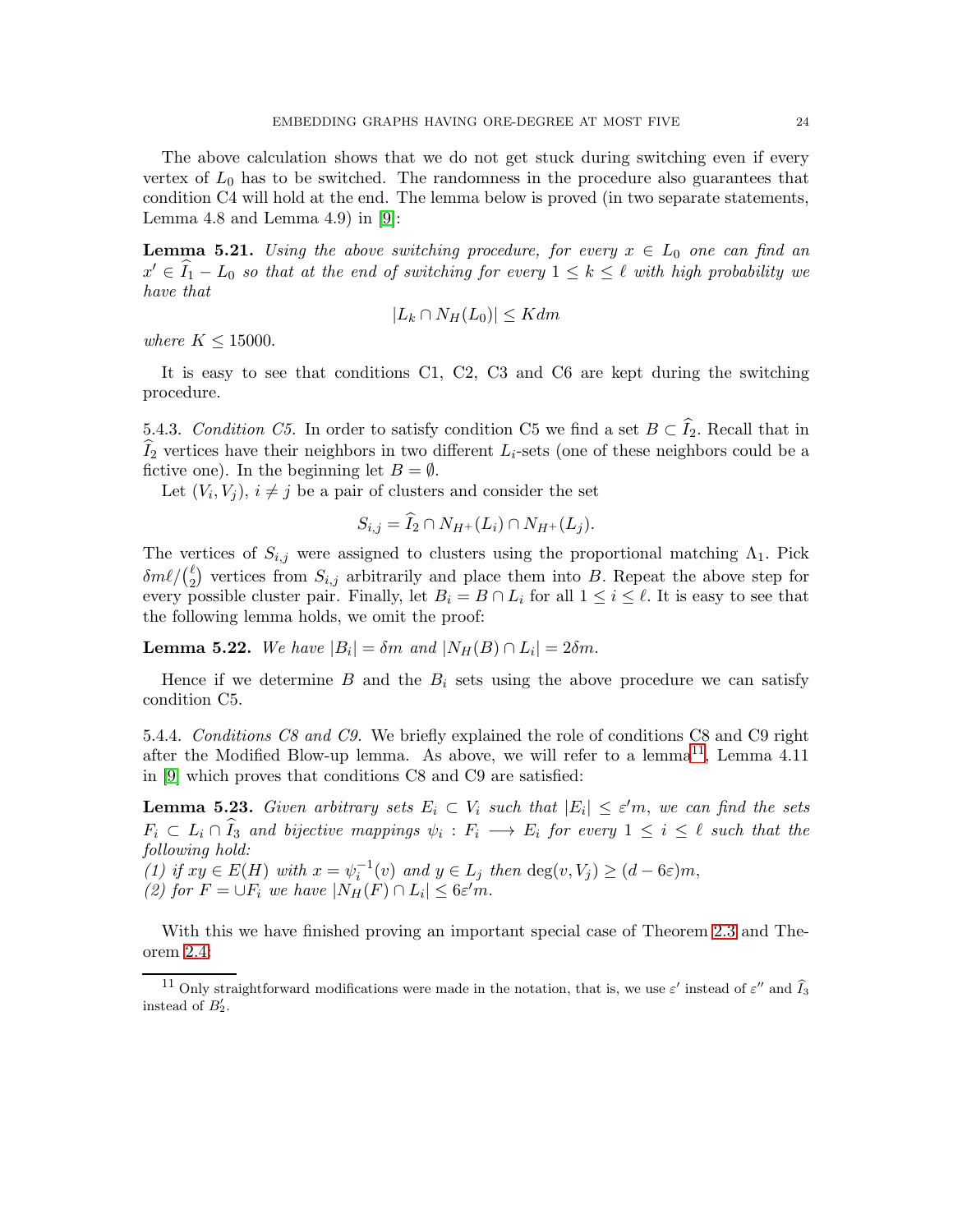<span id="page-24-2"></span>**Proposition 5.24.** There exist positive numbers  $\gamma, \nu, n_0$  such that if  $n > n_0$  and  $\theta(H) \leq 5$ for a graph H of order n that is not v-triangular extreme, and  $\delta(G) \geq (2/3 - \gamma)n$  for any graph G of order n then  $H \subset G$ .

Let us emphasize that according to the above result, if  $H$  has relatively many vertices that do not belong to triangles, then  $H \subset G$  even if  $\delta(G)$  is somewhat smaller than  $2n/3$ . It does not even matter whether G is extremal or not. Basically, the reason of this is that if  $H$  is not extremal then we can distribute a non-negligible number of vertices by the help of the strong proportional matching and can use switching when necessary, so we can fill up  $L_0$ . If H were extremal, we could still embed the vast majority of it into  $G$ , but perhaps some vertices would be left uncovered in  $V_0$ .

### 6. Embedding in the triangular extreme case

<span id="page-24-0"></span>In order to embed a triangular extreme  $H$  into  $G$  we will consider two cases. In the first one we assume that G is not  $\eta$ -extremal, while in the second case G is an  $\eta$ -extremal graph. The second case is considerably more complicated than the first one. In particular, it has three more subcases depending on the structure of G. Observe that with finishing the proof of the first case we will in fact finish proving Theorem [2.4](#page-2-1) as well, and in the second case we will have Theorem [2.3.](#page-2-0)

Denote the set of vertices of H belonging to a triangle by  $V_{\Delta'}$ , and the set of vertices belonging to a triangle containing only vertices having exactly 2 neighbors by  $V_{\Delta}$ . Clearly,  $V_{\Delta} \subset V'_{\Delta}$ , the subgraph  $H[V_{\Delta}]$  consists of a triangle factor, moreover, if  $x \in V_{\Delta}$ ,  $y \in V(H)$ , and y do not belong to the triangle of x then  $xy \notin E(H)$ .

<span id="page-24-1"></span>**Lemma 6.1.** If H is v-triangular extreme, then  $|V_{\Delta}| \ge n(1 - 7\nu)$ .

Proof. By the definition of triangular extremality we have

$$
|V_{\Delta'}| \ge n(1-\nu).
$$

If  $v \in V_{\Delta'}$  and  $\deg_H(v) = 3$  then it must be adjacent to a vertex in  $V(H) - V_{\Delta'}$ , moreover, a vertex in  $V(H) - V_{\Delta'}$  is adjacent to at most 2 vertices in  $V_{\Delta'}$ , so there are at most 2*vn* vertices in  $V_{\Delta}$ ′ with degree 3, therefore

$$
|V_{\Delta}| \geq n(1 - \nu - 3 \cdot 2\nu)
$$
  
=  $n(1 - 7\nu).$ 

6.1. Non-extremal host graphs. In this section we assume that G is not  $\eta$ -extremal with  $\eta = (8\nu)^{1/1000} + 126\nu$ ,  $\delta(G) \ge (2/3 - \gamma)n$ , and H is *v*-triangular extreme (recall, that  $\nu = \sqrt[4]{7}$ . Let  $H' = H - V_{\Delta}$ . By Lemma [6.1](#page-24-1) we have that  $v(H') \le 7\nu n$ .

We give an itemized list of the embedding algorithm in this case.

**Step 1.** Add  $n - v(H')$  fictive isolated vertices to  $H'$ , and apply Proposition [5.24](#page-24-2) in order to embed this new graph into G. Denote  $\tilde{G}$  the subgraph of G which is spanned by those vertices that are covered by the fictive vertices. Clearly, if  $G$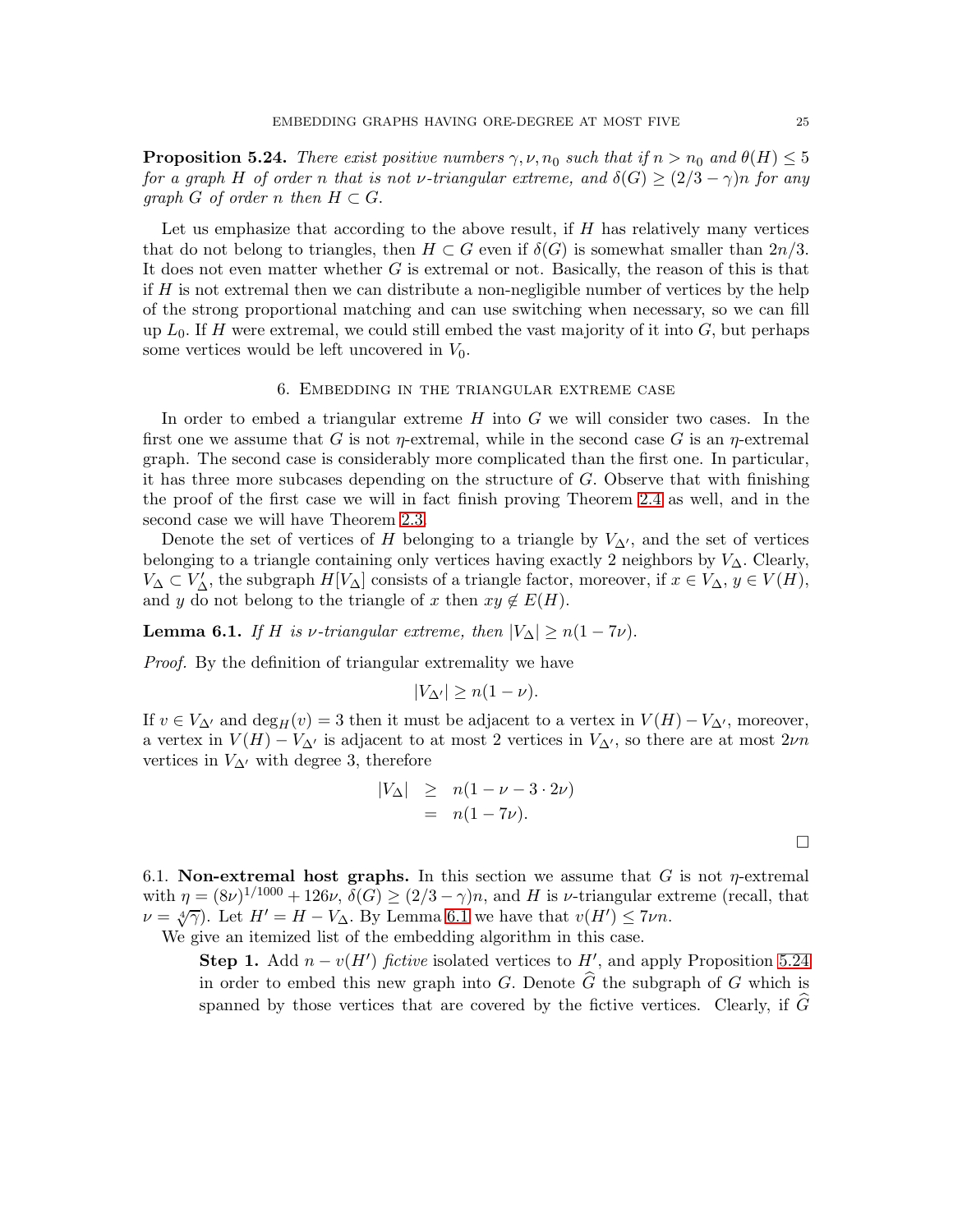contains  $v(\hat{G})/3$  vertex disjoint triangles, then we are done, so we will focus on finding these triangles in the sequel.

**Step 2.** Let us first estimate the minimum degree of  $\widehat{G}$  from below:

 $\delta(\widehat{G}) \geq \delta(G) - v(H') \geq (2/3 - \gamma - 7\nu)n \geq (2/3 - 8\nu)v(\widehat{G}).$ 

Next we show that  $\hat{G}$  is not  $\eta'$ -extremal for  $\eta' = \eta - 7\nu$ . Let  $A \subset V(\hat{G})$  with  $|A| = v(\widehat{G})/3$ . Then

$$
e(\widehat{G}[A]) \ge e(G[A]) - 7\nu n^2 \ge (\eta/18 - 7\nu)n^2 \ge \eta' v(\widehat{G})^2/18.
$$

**Step 3.** By the above we obtained that  $\delta(\widehat{G}) \geq (2/3 - 8\nu)v(\widehat{G})$  and  $\widehat{G}$  is  $\eta'$ -nonextremal, where  $\eta' = (8\nu)^{1/1000}$ . Hence we may apply Theorem [4.12](#page-8-1) in order to find the desired triangle factor in  $\widehat{G}$ .

With this we finished proving the following.

**Lemma 6.2.** Let H be a v-triangular extreme graph on n vertices with  $\theta(H) \leq 5$ , and let G be an  $\eta$ -non-extremal graph on n vertices with minimum degree  $\delta(G) \geq (2/3 - \gamma)n$ . If n is sufficiently large then H is a subgraph of G.

6.2. Extremal host graphs. Our goal in this section is to prove the following.

<span id="page-25-0"></span>**Lemma 6.3.** There exists an  $n_0$  such that if  $n > n_0$ ,  $\theta(H) \leq 5$  for a v-triangular extreme graph H of order n and  $\delta(G) \geq 2n/3$  for an  $\eta$ -extremal graph G of order n with  $\eta \leq$  $(8\nu)^{1/1000} + 126\nu$  then H is a subgraph of G.

Note that with the above lemma we will finish the embedding of  $H$  into an extremal  $G$ . Before starting to prove it, we need to know more about the structure of  $G$ . For that let us consider a  $(\mu, 2)$ -non-extremal graph  $G_1$  on N vertices  $(0 < \mu < 1$  is a constant) such that  $N$  is even and

$$
\delta(G_1) \ge N/2 - \alpha N
$$

where  $\alpha \leq \mu/10$ . We are going to prove the following.

<span id="page-25-1"></span>**Lemma 6.4.** Let  $G_1$  be as above. Then either  $G_1$  has a perfect matching, or it has the following structure. Its vertex set can be divided into the disjoint subsets  $V_1$  and  $V_2$  such that  $V(G_1) = V_1 \cup V_2$ ,  $|V_1| = |V_2| = N/2$ , and  $e(G_1[V_1, V_2]) \leq 3\alpha N^2$ .

*Proof.* Assume that the largest matching M in  $G_1$  has less than  $N/2$  edges, we will heavily use this assumption on the maximality of  $M$  throughout the proof. We are going to prove that the required partition of  $V(G_1)$  exists.

Given any vertex  $a \in V(M)$ , we let  $M(a)$  denote its neighbor in M, that is,  $aM(a) \in M$ . Denote u and v any two vertices that are not covered by  $M$ . We divide the set of edges of  $M$  into six disjoint, not necessarily non-empty sets, based on how they are connected to  $u$ and v.

• Let  $M_1$  denote those  $w_1w_2$  edges for which  $uw_1, uw_2 \in E(G_1)$ , that is,  $V(M_1) \subset$  $N_{G_1}(u)$ . Since M is maximal, v has no neighbor in  $V(M_1)$ .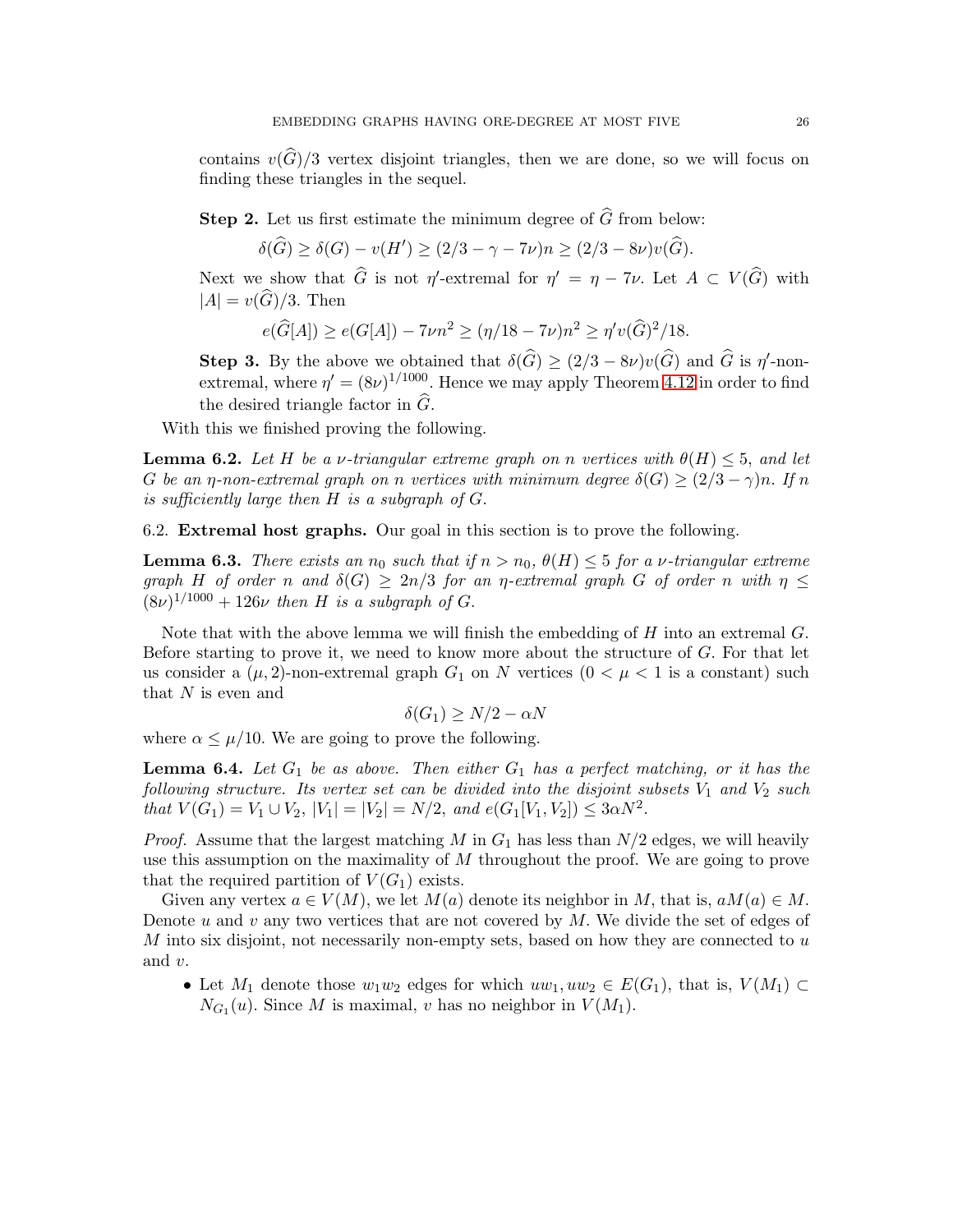- Let  $M_2$  denote the set of those  $w_1w_2$  edges in which u has exactly one neighbor, moreover, v has no neighbor in  $V(M_2)$ .
- Next let  $M_3$  denote the set of those edges in which both u and v has a neighbor. By the maximality of M they can have exactly one neighbor in all the edges of  $M_3$ . In fact, the maximality of M implies that  $N_{G_1}(u) \cap V(M_3) = N_{G_1}(v) \cap V(M_3)$ .
- Let  $M_4$  denote the set of those edges of M that has exactly one vertex that is adjacent to  $v$  (and has no neighbor of  $u$ ).
- Let  $M_5$  denote the set of those edges of M for which  $V(M_5) \subset N_{G_1}(v)$  (hence no vertex of  $V(M_5)$  is adjacent to u by maximality).
- Finally, let  $M_6$  denote the set of those edges for which  $V(M_6) \cap (N_{G_1}(u) \cup N_{G_1}(v)) =$ ∅.

Let us set  $m_i = |M_i|$  for every  $1 \leq i \leq 6$ , hence,  $N \geq 2(m_1 + \ldots + m_6)$ , since there are unmatched points in  $V(G_1)$ . We decompose the proof of the lemma into several simple claims.

**Claim 6.5.** Let  $S_2 = N_{G_1}(u) \cap V(M_2)$  and  $S_4 = N_{G_1}(v) \cap V(M_4)$ . Then  $G_1$  has no edges between  $M(S_2)$  and  $M(S_4)$ .

*Proof.* If there were an edge between  $M(S_2)$  and  $M(S_4)$ , we could find an augmenting path for M, contradicting to the maximality of M.

## Claim 6.6. We have  $m_6 \leq \alpha N$ .

*Proof.* Using the definition of the  $M_i$  sets and the fact that there are no edges between unmatched points we get that

$$
N/2 - \alpha N \le \deg_{G_1}(u) \le 2(m_1 + m_2) + m_3
$$

and

$$
N/2 - \alpha N \le \deg_{G_1}(v) \le 2(m_4 + m_5) + m_3.
$$

Summing up the two inequalities we get that

$$
N - 2\alpha N \le 2(m_1 + m_2 + m_3 + m_4 + m_5) \le N - 2m_6,
$$

from which the claim follows.  $\Box$ 

Claim 6.7. We have  $M_3 = \emptyset$ .

*Proof.* Assume that  $M_3 \neq \emptyset$ . First we show that  $m_3 \leq N/2 - \mu N$ . By the maximality of M, the subset  $S \subset V(M_3)$  that consists of the non-neighbors of u and v must be an independent set, otherwise we could find an augmenting path for M. Since  $G_1$  is  $(\mu, 2)$ -non-extremal, simple calculations shows that  $m_3$  cannot have more than  $N/2 - \mu N$  edges.

Next let  $w \in V(M_3) - N_{G_1}(u)$ . By the maximality of M we get that w has no neighbor in the following subsets:  $V(M_3) - N_{G_1}(u)$ ,  $V(M_1) \cup V(M_5)$ ,  $V(M_2) - N_{G_1}(u)$  and  $V(M_4) N_{G_1}(v)$ . Since w cannot have any unmatched neighbor, we get the following

$$
\frac{N}{2} - \alpha N \le \deg_{G_1}(w) \le m_2 + m_3 + m_4 + 2m_6,
$$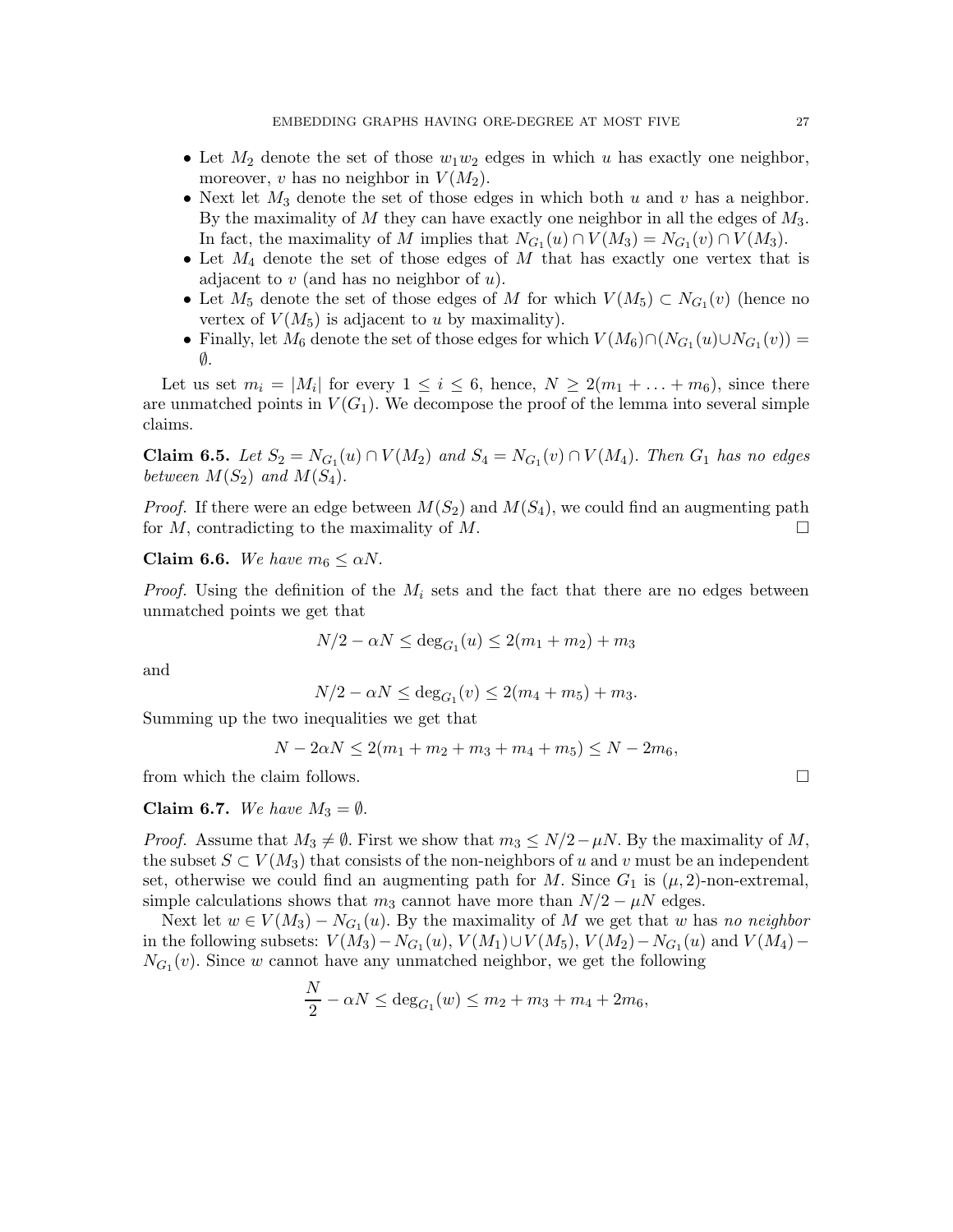hence,

$$
\frac{N}{2} - 3\alpha N \le m_2 + m_3 + m_4.
$$

We proved that  $m_3 \le N/2 - \mu N$ . Since  $\alpha \le \mu/10$ , w must have neighbors in  $(V(M_2) \cap$  $N_{G_1}(u)$ )∪( $V(M_4) \cap N_{G_1}(v)$ ), denote S this neighborhood. By the maximality of M the set  $M(S) \cup M(N_{G_1}(u) \cap V(M_3))$  must be an independent set. However, this set has at least  $N/2-3\alpha N$  vertices, as we have just seen. This contradicts with the  $(\mu, 2)$ -non-extremality of  $G_1$ . Hence  $M_3 = \emptyset$ . of  $G_1$ . Hence  $M_3 = \emptyset$ .

Claim 6.8. 
$$
m_2 + m_4 \leq 2\alpha N
$$
.

*Proof.* Since  $M_3 = \emptyset$ , we get that  $2m_1 + m_2 \ge N/2 - \alpha N$  and  $2m_5 + m_4 \ge N/2 - \alpha N$ , here the first inequality follows from the degree bound of  $u$ , the second follows from the degree bound of v. We also have that

$$
N \ge 2(m_1 + m_2 + m_4 + m_5) \ge N - 2\alpha N.
$$

Subtracting the first two inequalities from the last one we obtain what was desired.  $\Box$ 

Finally, we find the claimed partition of  $V(G_1)$ . First let  $V_1 = V(M_1) \cup V(M_2) \cup \{u\}$ and  $V_2 = V(M_4) \cup V(M_5) \cup \{v\}$ . Observe that we can only have two unmatched points, u and v, otherwise for  $u, v \neq w \notin V(M)$ 

$$
deg_{G_1}(w) \le 2|M| - (2m_1 + m_2 + m_4 + 2m_5) = m_2 + m_4 + 2m_6 \le 4\alpha N < \delta(G_1).
$$

Clearly  $|V_i| > N/2 - \alpha N$   $(i = 1, 2)$ . If  $|V_i| > N/2$  then move  $|V_i| - N/2$  points from  $V_i$ to  $V_{3-i}$  (i = 1, 2). Denote the set of the moved points by W. Then we distribute  $V(M_6)$ among  $V_1$  and  $V_2$  so that the resulting sets have equal size. With this we have found the partition of  $V(G_1)$ .

Next observe that if  $v_1v_2 \in E(G_1[V_1, V_2])$  (so it is a crossing edge), then either  $v_1$  or  $v_2$ belongs to  $V(M_2) \cup V(M_4) \cup V(M_6) \cup W$  using the maximality of M. Since the total number of vertices of this union of sets is at most  $5\alpha N$ , we get that  $e(G_1[V_1, V_2]) \leq \frac{5}{2}$  $\frac{5}{2}\alpha N^2 < 3\alpha N^2,$ what was desired.  $\Box$ 

*Proof.* (of Lemma [6.3\)](#page-25-0) First we write n in the form  $n = 3k + r$ , where  $r \in \{0, 1, 2\}$ . Since G is *η*-extremal, there exists a set  $A \subset V(G)$  such that  $|A| = k$  and  $e(G[A]) \leq \eta n^2/18$ . Set  $B = V(G) - A$ , and also set  $\mu = 10000\sqrt{\eta}$ .

We consider three cases in the proof of the lemma.

**Case 1:** G[B] is  $(\mu, 2)$ -non-extremal, and for all  $B_1 \subset B$ ,  $|B_1| = k + |r/2|$  we have that

$$
e(G[B_1, B - B_1]) \ge \mu n^2.
$$

**Case 2:** G[B] is  $(\mu, 2)$ -non-extremal, and there exists a set  $B_1 \subset B$ ,  $|B_1| = k + |r/2|$ such that

$$
e(G[B_1, B - B_1]) < \mu n^2.
$$

**Case 3:**  $G[B]$  is  $(\mu, 2)$ -extremal.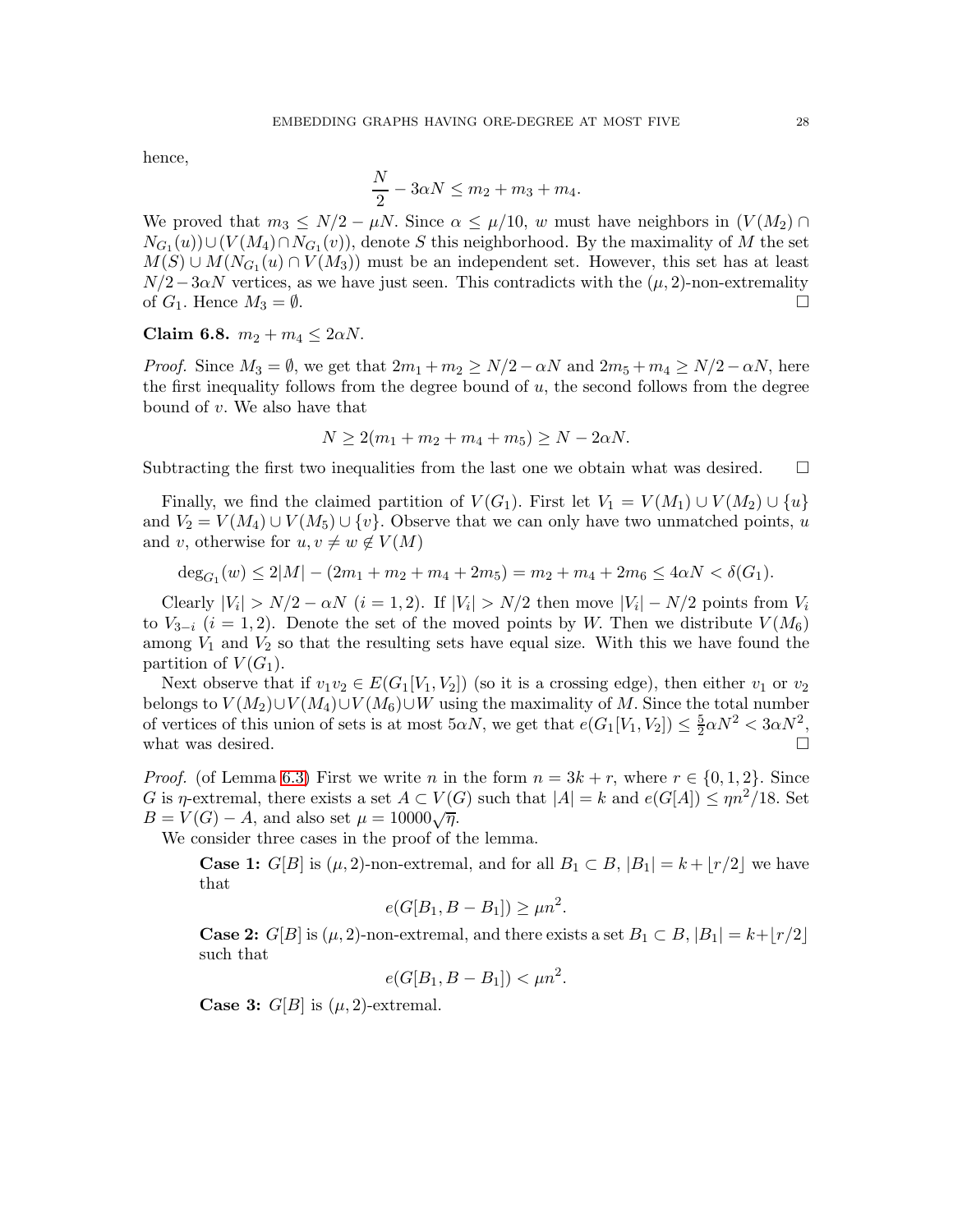The proof of Lemma [6.3](#page-25-0) is relatively simple when there are no "exceptional" vertices and H consists of  $n/3$  vertex disjoint triangles. For example, let us consider Case 1 in such an ideal setup: A is an independent set of size k, B has exactly 2k vertices,  $G[A, B] = K_{k,2k}$ ,  $\delta(G[B]) \geq k$  and H has  $n/3$  triangles. Then we can find a perfect matching M in  $G[B]$ easily, since the minimum degree is sufficiently large in it. Next construct an auxiliary bipartite graph F with vertex classes A and M. A vertex  $u \in A$  is adjacent to  $vw \in M$  in F if and only if  $uv, uw \in E(G)$ . It is clear that F has a perfect matching as  $G[A, B] = K_{k,2k}$ . Since every edge of  $F$  translates to a triangle of  $G$ , the existence of a perfect matching in  $F$  implies the existence of a triangle factor in  $G$ , and this is what we wanted to prove.

However,  $H$  may contain other structures, not only triangles, even though most of  $H$ consists of vertex-disjoint triangles. Furthermore, our assumptions on the structure of G are approximate. For example, in Case 1 a randomly chosen vertex of A is expected to have almost all of its neighbors in B. However, A may contain some vertices that have perhaps only a bit more than  $k$  neighbors in  $B$ , and similarly,  $B$  may also contain some vertices that have only a few neighbors in  $A$ . In general, we will call a vertex *exceptional* whenever its neighborhood differs a lot from what we expect in case we choose a vertex randomly, according to the structure of G. For all the three cases above we give rigorous definitions for the exceptional sets.

We try to avoid having unnecessary complications, and therefore apply preprocessing methods that may reduce the number of exceptional vertices, and more importantly after preprocessing we can have structural assumptions on the distribution of exceptional vertices. One of the preprocessing algorithms follows below, it is needed in all the three cases.

## Preprocessing #1:

If A contains a vertex  $u$  and  $B$  contains a vertex  $v$  such that

$$
\deg(u, A) + \deg(v, B) > \deg(u, B) + \deg(v, A),
$$

then we switch the two vertices, that is, we let  $A = A - u + v$  and  $B = B - v + u$ . We stop when such vertices cannot be found. Since in every step the number of edges between A and  $B$  increases, Preprocessing  $#1$  stops in a finite number of steps.

Let us define two subsets of exceptional vertices:

$$
A' = \left\{ v \in A : \deg_G(v, B) < \frac{4n}{9} \right\},\
$$
  

$$
B' = \left\{ v \in B : \deg_G(v, A) < \frac{2n}{9} \right\}.
$$

<span id="page-28-0"></span>**Claim 6.9.** Apply Preprocessing #1. If  $A' \neq \emptyset$  then  $B' = \emptyset$ .

*Proof.* Simple calculation shows the claim using the definition of  $A'$  and  $B'$ . . — П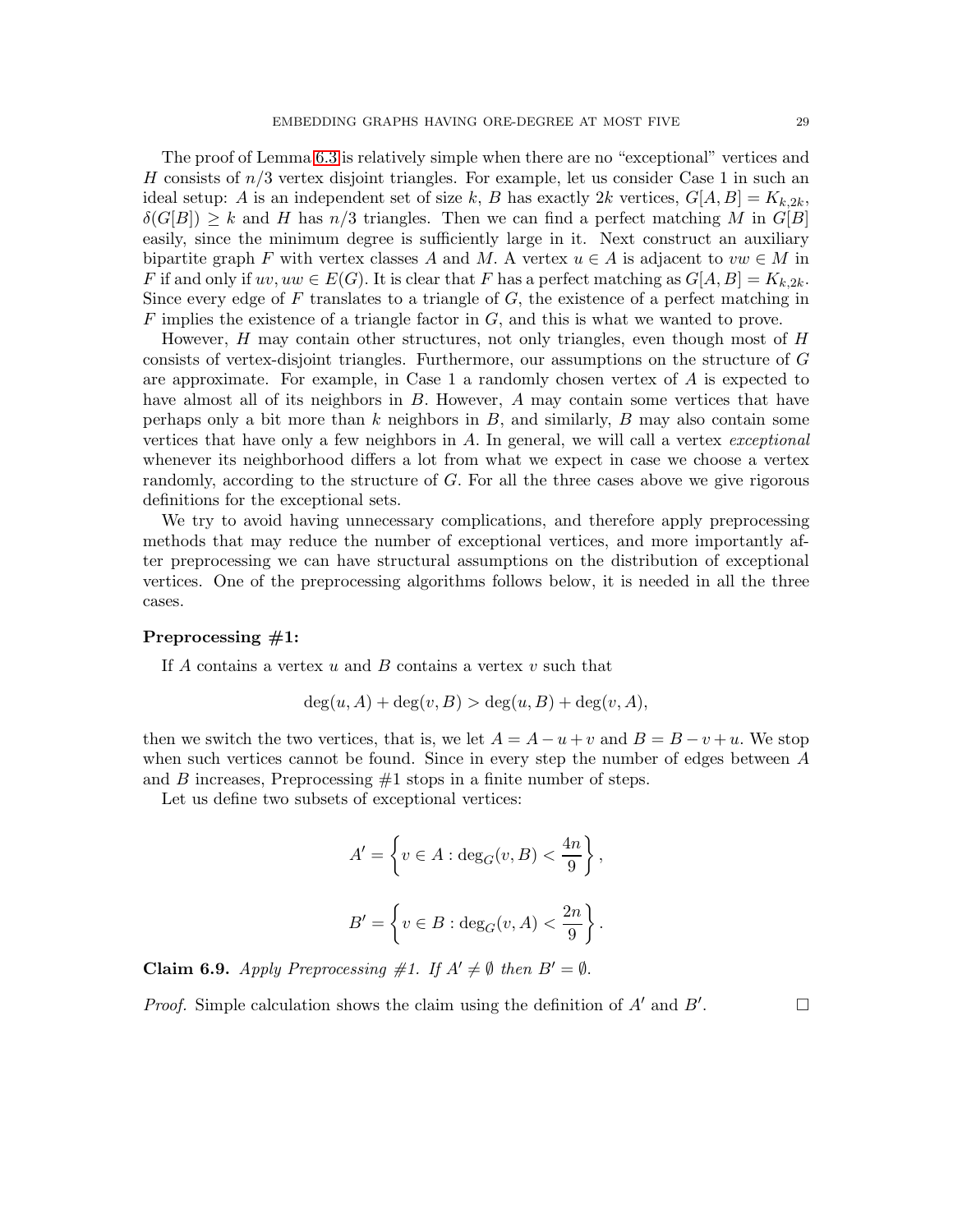Of course this also means that if  $B' \neq \emptyset$  then  $A' = \emptyset$ . We also need the following definitions of other kind of exceptional vertices:

$$
A'' = \left\{ v \in A - A' : \deg_G(v, B) \le \frac{2n}{3} - 10\eta^{1/2} n \right\},\
$$
  

$$
B'' = \left\{ v \in B - B' : \deg_G(v, A) \le \frac{n}{3} - 10\eta^{1/2} n \right\}.
$$

One may say that the vertices in  $A'' \cup B''$  are "less exceptional" but still need some extra attention.

<span id="page-29-1"></span>**Claim 6.10.** We have the following upper bounds:  $|A'| \le \eta n$ ,  $|B'| \le 3\eta n$ ,  $|A''| \le \eta^{1/2} n/45$ and  $|B''| \leq \eta^{1/2} n/30$ .

*Proof.* Using that G is  $\eta$ -extremal, the sum of the degrees inside A is at most  $\eta n^2/9$ , implying that  $e(G[A, B]) \geq (1 - \eta) \frac{2n^2}{9}$ . 9

- (1)  $e(G[A, B]) \leq (\frac{n}{3} |A'|) \frac{2n}{3} + |A'| \cdot \frac{4n}{9} = \frac{2n^2}{9} \frac{2n}{9}$  $\frac{2n}{9}$ |A'|, implying that  $|A'| \le \eta n$ .
- (2)  $e(G[A, B]) \leq (\frac{2n}{3} + 2 |B'|) \frac{n}{3} + |B'| \cdot \frac{2n}{9} = \frac{2n^2}{9} + \frac{2n}{3} \frac{n}{9}$  $\frac{1}{9}$  $|B'|$ , therefore  $|B'| \leq 3\eta n$ . (3)  $e(G[A, B]) \leq (\frac{n}{3} - |A''|) \frac{2n}{3} + |A''| (\frac{2n}{3} - 10\eta^{1/2} n) = \frac{2n^2}{9} - 10\eta^{1/2} n |A''|$ , therefore
- $\eta^{1/2} n |A''| \le \frac{2\eta n^2}{90}$  implying that  $|A''| \le \eta^{1/2} n / 45$ . (4)  $e(G[A, B]) \leq \left(\frac{2n}{3} + 2 - |B''|\right) \frac{n}{3} + |B''| \left(\frac{n}{3} - 10\eta^{1/2} n\right) = \frac{2n^2}{9} + \frac{2n}{3} - 10\eta^{1/2} n |B''|,$ therefore  $\eta^{1/2} n |B''| \le \frac{3\eta n^2}{90}$ , implying that  $|B''| \le \eta^{1/2} n/30$ .

The following simple claim plays a key role in the proof of Lemma [6.3.](#page-25-0)

<span id="page-29-0"></span>**Claim 6.11.** Assume that we are after applying Preprocessing #1. If  $B' \neq \emptyset$  then the bipartite subgraph  $G[B', A]$  has a matching that covers every vertex of  $B'$ .

*Proof.* By the König-Hall theorem it is sufficient to show that for every  $S \subset B'$  we have

 $|N(S) \cap A| > |S|$ .

Let us assume that there exists an  $S \subset B'$  for which the claimed inequality does not hold. Denote s the cardinality of S. Let  $v \in S$  and  $u \in A - N(S)$ . Then  $deg(v, A) \leq s - 1$ , and  $deg(u, B) \leq 2n/3 - s$ . Let  $A = A - u + v$  and  $B = B - v + u$ . Clearly, this switching will increase the number of edges between  $A$  and  $B$ , contradicting to the Preprocessing algorithm  $\#1$ .

6.2.1. Case 1: Let us call a triangle uvw balanced if exactly one of its vertices belongs to A. Recall that  $H'$  denotes the "non-triangle" part of H. For embedding H into G we apply an algorithm that has several steps. As this algorithm proceeds, more and more vertices will get covered in A and in B. It is useful to introduce a notation for the vacant subset of A and B after Step  $j$   $(1 \leq j \leq 4)$ : these will be denoted by  $A(j)$  and  $B(j)$ . The embedding algorithm is as follows.

Embedding Algorithm for Case 1:

 $\Box$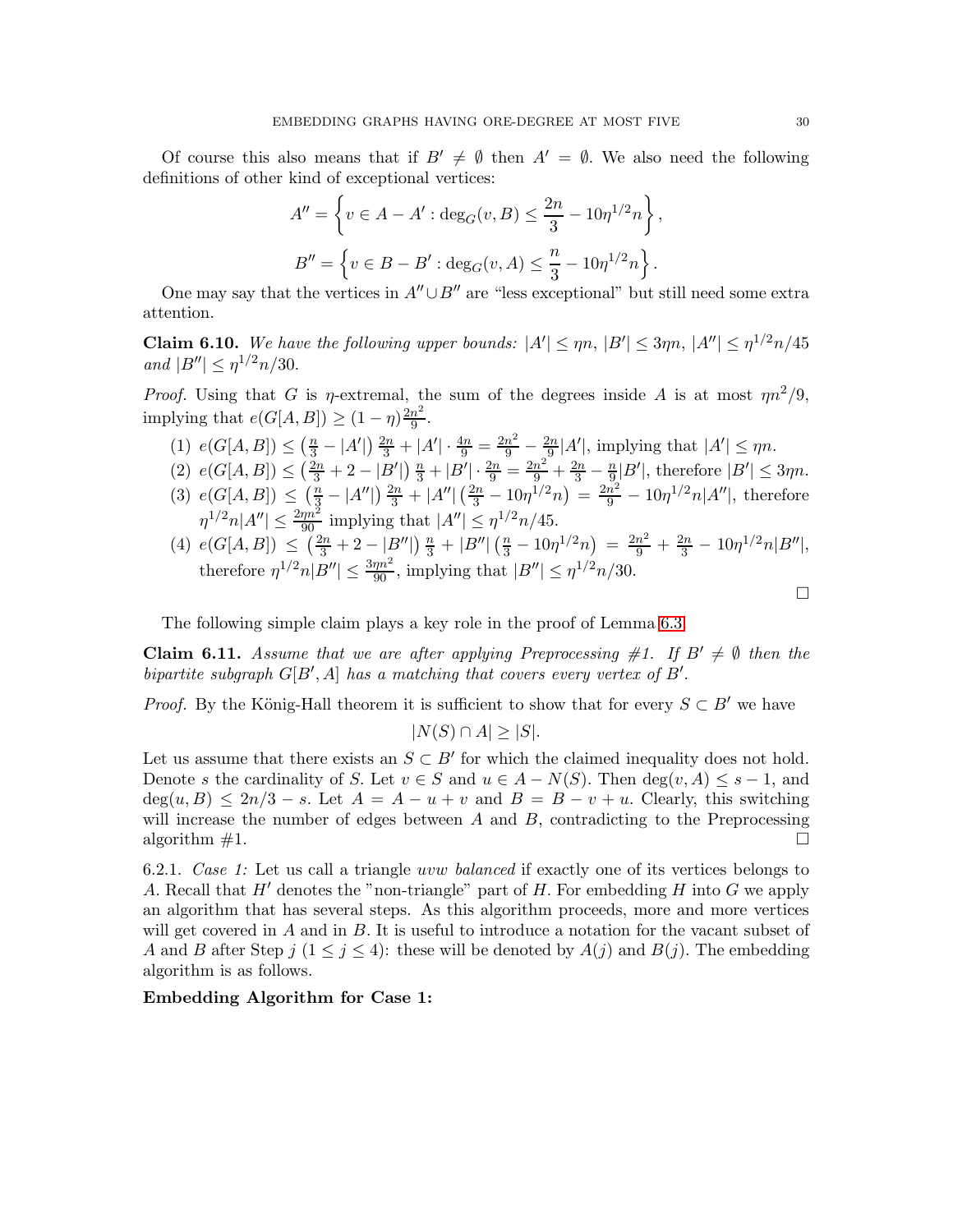Step 0: Apply Preprocessing #1.

- Step 1: If  $B' \neq \emptyset$ : Cover the vertices of B' by vertex-disjoint balanced triangles so that every such triangle consists of a vertex of  $B'$ , a vertex of  $B - B'$ , and a vertex of A. If  $A' \neq \emptyset$ : Cover the vertices of A' by vertex-disjoint balanced triangles.
- Step 2: Cover the vertices of  $A(1)''$  and  $B(1)''$  by vertex-disjoint balanced triangles, so that these triangles contain exactly one exceptional vertex (that is, the other two vertices of these triangles belong to  $A(1) \cup B(1)$ .
- Step 3: Embed  $H'$  so that its independent set  $I(H')$  provided by Lemma [5.2](#page-10-1) is embedded into  $A(2)$  and  $H - I(H')$  is embedded into  $B(2)$ .
- Step 4: If necessary embed (less than  $\lceil v(H')/3 \rceil$ ) vertex-disjoint triangles into  $B(3)$  so as to get that at the end of this step  $2|A(4)| = |B(4)|$ .
- Step 5: Find a triangle-factor in  $G[A(4) \cup B(4)]$ .

<span id="page-30-0"></span>**Lemma 6.12.** If the conditions of Lemma [6.3](#page-25-0) and Case 1 are satisfied, then the Embedding Algorithm for Case 1 finds a copy of H in G.

*Proof.* We begin with Step 1. Assume that  $B'$  is non-empty. By Claim [6.11](#page-29-0) we have a matching  $M_1$  in the bipartite subgraph  $G[A, B']$  that covers every vertex of  $B'$ . Let  $b \in B'$ and  $a \in A$  such that  $ab \in M_1$ . Since  $b \in B'$  we have  $\deg(b, B) \ge 4n/9$ . Similarly,  $\deg(a, B) \ge$  $4n/9$ , since we must have  $A' = \emptyset$  in this case. Therefore  $|N(a) \cap N(b) \cap B| \geq 2n/9$ . By Claim [6.10](#page-29-1)  $|B'| \leq 3\eta n$ , hence, for every  $ab \in M_1$  we can find a  $v \in N(a) \cap N(b) \cap (B - B')$ such that the *abv* triangles we obtain this way are vertex-disjoint. It is clear that these triangles are balanced, too.

Let's assume now that  $A'$  is non-empty. Since no vertex can have more than  $n/3$  neighbors in A, we have that  $deg(a, B) > n/3$  for every  $a \in A'$ . Recall that  $G[B]$  is  $(\mu, 2)$ -nonextremal, hence, the neighborhood  $N(a) \cap B$  contains at least  $\mu n^2/18$  edges. Pick one such edge with uncovered endpoints, it gives a triangle with a. Repeat the above procedure until A' is exhausted. Since  $|A'| \le \eta n$  and  $\eta \ll \mu$ , it is clear that we can find vertex-disjoint balanced triangles for A'. Note that in every subset  $S \subset B(1)$  with  $|S| = k$  we still have at least  $\mu n^2/18 - k \cdot 10\eta n > \mu n^2/18 - 4\eta n^2$  edges in  $G[S]$  with uncovered endpoints.

We continue with Step 2. For the vertices of  $A(1)$ <sup>n</sup> we can use the method of Step 1 above, without any change. Next we consider the vertices of  $B(1)''$ . Let  $b \in B(1)''$ . We have that deg(b, A)  $\geq 2n/9$  and deg(b, B)  $\geq n/3$ . Pick a vacant point  $a \in N(b, A(1)) - A(1)''$ , there are more than  $2n/9 - \sqrt{\eta}n \gg |B(1)''|$  such vertices. Since  $a \in A(1) - A(1)''$ , we have  $|N(a) \cap N(b) \cap B(1)| \geq k - 10\sqrt{\eta}n \gg |B(1)^{''}|$ , hence, for every  $b \in B(1)^{''}$  we can find an  $a \in A(1) - A(1)''$  and  $a v \in N(a) \cap N(b) \cap B(1)$  such that the abv triangles are vertex-disjoint and balanced.

Since  $|A(1)| + |B(1)|' | \leq \sqrt{\eta} n/10$  there will be more than  $\frac{\mu n^2}{18} - k \cdot 10\eta n - k \cdot \sqrt{\eta} n >$  $(\mu/18-\sqrt{\eta})n^2$  edges with uncovered endpoints in  $G[S]$  for every subset  $S \subset B$  with  $|S| = k$ .

Let us consider Step 3. Apply Lemma [5.2](#page-10-1) to  $H'$ . Denote the resulting independent set by  $I(H')$ . By Lemma [5.2](#page-10-1) we know that the components of  $H' - I(H')$  are paths having length at most 2. Let us add  $25\sqrt{\eta}n$  fictive points to  $B(2)$ , and connect them with every vertex of  $B(2)$ . It is easy to see that the minimum degree in the graph we obtain this way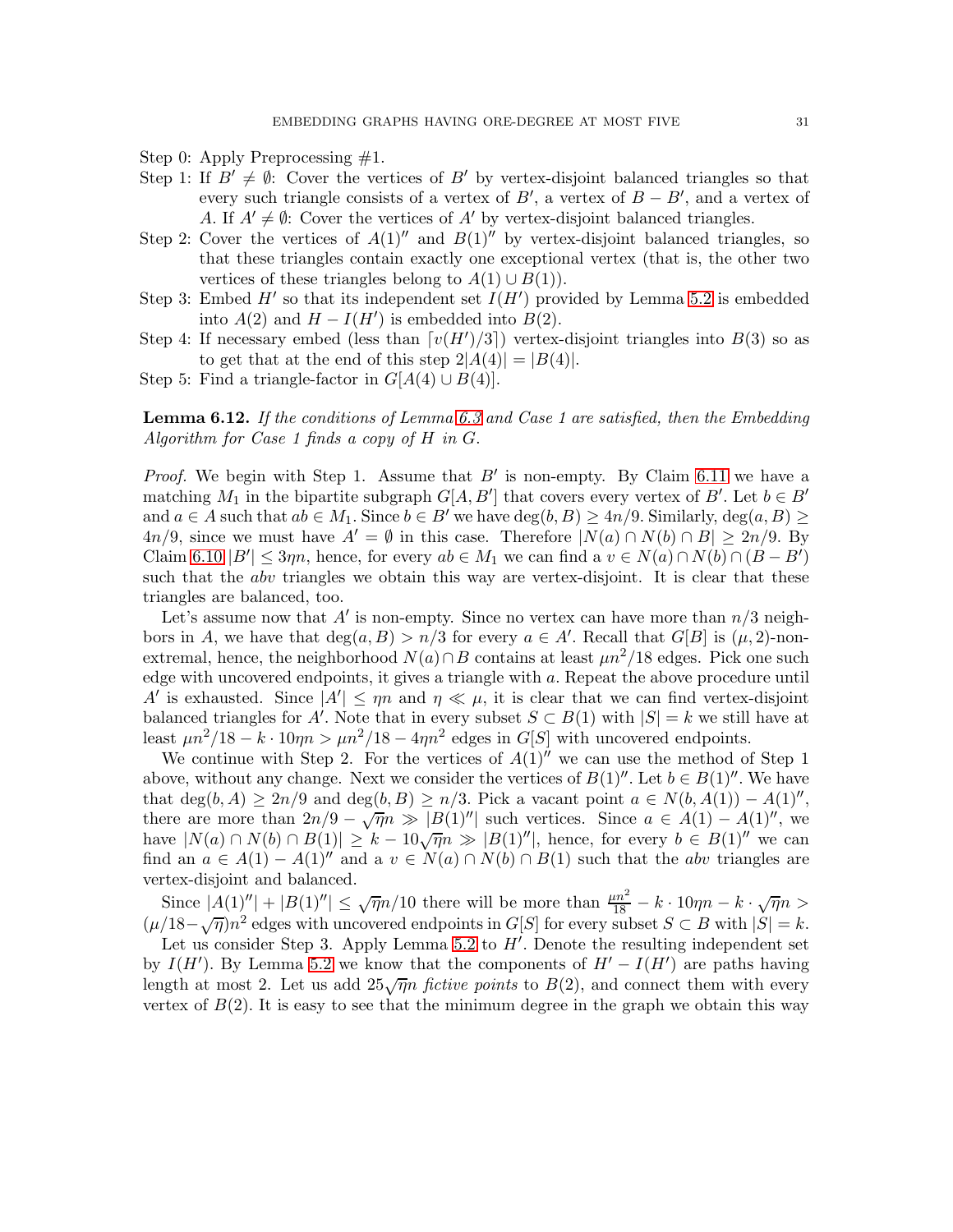is large enough to find a Hamilton cycle. We delete the fictive vertices. Then the Hamilton cycle is divided into shorter paths having average length  $1/(25\sqrt{\eta})$ .

Since  $v(H') \le 7\nu n$  and  $\nu \ll \sqrt{\eta}$ , we can apply a greedy procedure to map the vertices in  $V(H') - I(H')$  using the collection of paths we obtained above. Next we have to map the vertices of  $I(H')$ . Since every vertex of  $B(2)$  has more than  $n/3 - 2\sqrt{\eta}n$  neighbors in  $A(2)$ , we can again use a greedy algorithm. For example, let  $x \in I(H')$  so that  $y_1, \ldots, y_t$ are the neighbors of  $x (1 \le t \le 4)$ . Suppose that  $y_i$  was mapped onto  $v_i \in B(2)$  for every 1 ≤ i ≤ t. Since only non-exceptional vertices are left, the v<sub>i</sub>s has at least  $n/3 - 4\sqrt{n}n$ common neighbors in  $A(2)$ , out of these at most  $7\nu n$  are covered (by some other vertex of  $I(H')$ ). Hence, we can always find a vacant vertex  $u \in A(2)$  for every x so that adjacent vertices of  $H'$  are mapped onto adjacent vertices of  $G$ . With this we are done with Step 3.

For Step 4 we introduce some notation. Let  $h_0 = |I(H')|$  and  $h_1 = v(H') - h_0$ . Recall that  $n = 3k+r$ . Then we have  $v(H') = 3p+r$  for some  $p \in \mathbb{N}$ . By Lemma [5.2](#page-10-1)  $3h_0 \geq h_0+h_1$ , hence,  $2h_0 = h_1 + s$  for some  $0 \le s \le 7\nu n$  natural number. Set  $k' = |A(2)|$ , then  $|B(2)| = 2k' + r$ . When embedding H' we covered  $h_1$  vertices of  $B(2)$  and  $h_0$  vertices of  $A(2)$ . The  $A(3)$ ,  $B(3)$ sets are balanced, if  $2|A(3)| = |B(3)|$ . We claim that  $B(3)$  contains  $s+r$  vertices more than what it should be for being balanced:

$$
|B(3)| - 2|A(3)| = 2k' + r - h_1 - 2(k' - h_0) = r - h_1 + 2h_0 = r + s.
$$

We show that  $r+s$  is divisible by three:  $h_1 = 3p+r-h_0$ , hence,  $h_1 + s = 3p+r-h_0 + s$ , and using that  $2h_0 = h_1 + s$ , we get that  $3h_0 = 3p + r + s$ , implying the claimed divisibility. Now our task is to embed  $(r+s)/3$  triangles into  $G[B(3)]$ . This can be done using the  $(\mu, 2)$ non-extremality of  $G[B]$ . Since we have covered less than  $\mu n/20$  vertices of B,  $G[B(3)]$  is  $(\mu/2, 2)$ -non-extremal. Hence, the neighborhood of any  $b \in B(3)$  contains many edges, so we can find the  $(r + s)/3$  vertex-disjoint triangles in  $B(3)$  that are needed for the balance. At the end we will have that  $2|A(4)| = |B(4)|$ . Note that  $G[B(4)]$  is  $(\mu/3, 2)$ -non-extremal, since  $r + s \leq 10\nu n \ll \sqrt{\eta}n$ .

Finally, we finish the proof with Step 5. By Lemma [6.4](#page-25-1) and the fact that  $G[B(4)]$  is  $(\mu/3, 2)$ -non-extremal and  $\delta(G[B(4)]) \ge (1/2 - 8\sqrt{\eta})|B(4)|$ , we can find a perfect matching M in  $G[B(4)].$ 

In order to extend  $M$  into a triangle factor we consider the following auxiliary bipartite graph: its vertex classes are the vertices of  $A(4)$  and the edges of M, and we have an edge between  $a \in A(4)$  and  $b_1b_2 \in M$  if and only if  $ab_1, ab_2 \in E(G)$ . Using the König-Hall theorem, we can find a perfect matching in this graph, as there are no exceptional vertices left: every edge of M is adjacent to almost all of  $A(4)$ , and every vertex of  $A(4)$  is adjacent to almost every edge of  $M$ . Observing that a perfect matching in the auxiliary graph gives a triangle factor in  $G[A(4) \cup B(4)]$  finishes the proof.

6.2.2. Case 2: In order to show that  $H \subset G$  in Case 2 we will give the details of an embedding algorithm, which in many steps is similar to Embedding Algorithm 1, but there will be differences as well. For example, we need Preprocessing #1 discussed earlier, but we also need another version.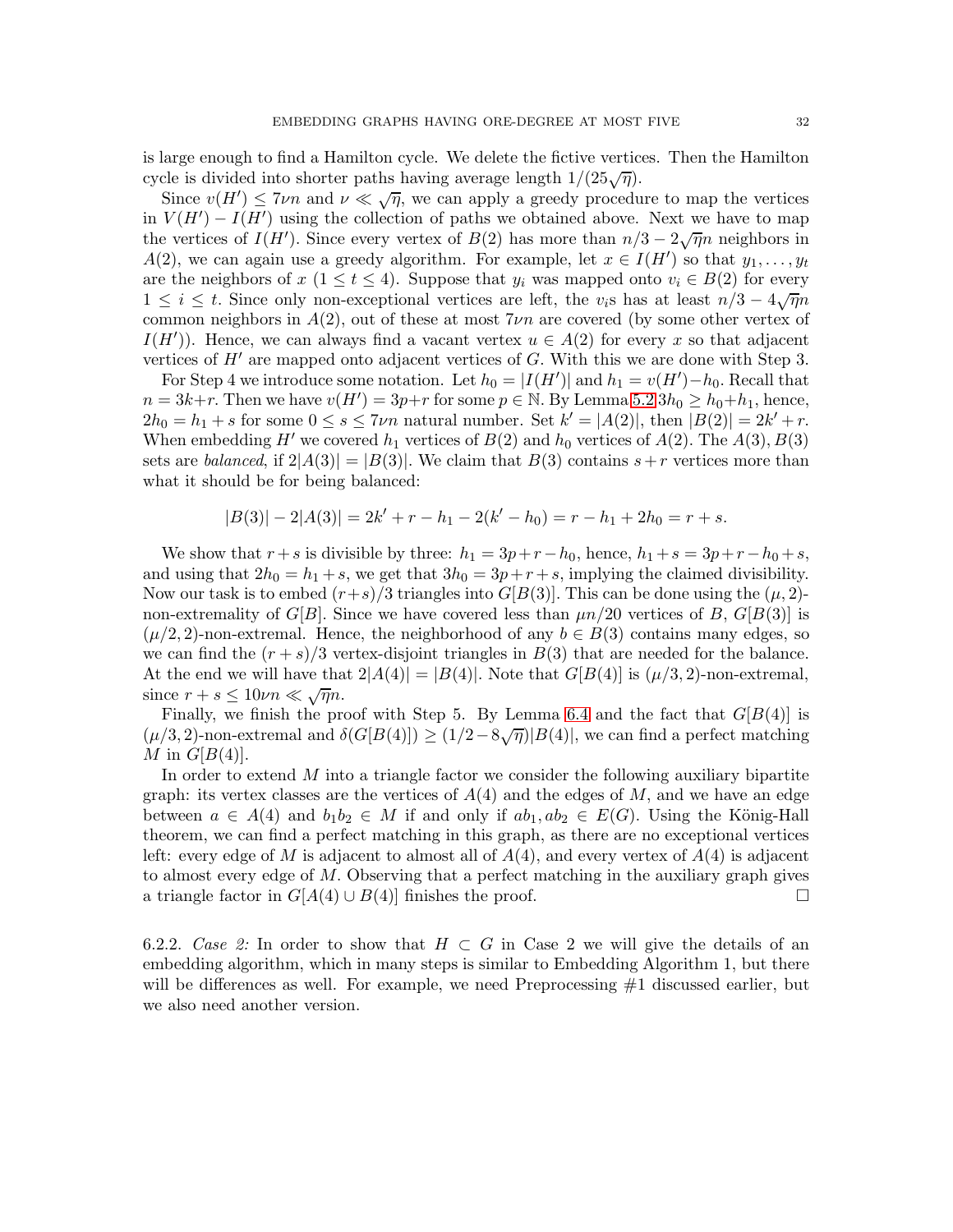Recall that in Case 2 the set B can be divided into two subsets,  $B_1$  and  $B_2$  such that the number of edges between these two sets is less than  $\mu n^2$ . Hence, in this case  $G[B]$  is close to the union of two cliques having sizes  $|B_1| = ||B|/2$  and  $|B_2| = |B|/2$ .

We need the following:

# Preprocessing #2:

If  $B_1$  has a vertex  $v_1$  and  $B_2$  has a vertex  $v_2$  such that

$$
\deg(v_1, B_2) + \deg(v_2, B_1) > \deg(v_1, B_1) + \deg(v_2, B_2),
$$

then we switch  $v_1$  and  $v_2$ , that is, we let  $B_1 = B_1 - v_1 + v_2$  and  $B_2 = B_2 - v_2 + v_1$ . We stop when two such vertices cannot be found. Since every switching step decreases the number of edges between  $B_1$  and  $B_2$ , the algorithm stops in a finite number of steps.

Let us define two subsets:

$$
B'_{1} = \left\{ v \in B_{1} : \deg(v, B_{1}) < \frac{k}{3} \right\},\,
$$
  

$$
B'_{2} = \left\{ v \in B_{2} : \deg(v, B_{2}) < \frac{k}{3} \right\}.
$$

<span id="page-32-0"></span>Claim 6.13. Apply Preprocessing #1 and Preprocessing #2. If  $B'_1 \neq \emptyset$  then  $B'_2 = \emptyset$ . Moreover,  $B' \cap B'_1 = B' \cap B'_2 = \emptyset$ .

*Proof.* Simple calculation shows the claim using the definitions of  $B'$ ,  $B'_1$  and  $B'_2$  $\Box$ 

We also need the following definitions:

$$
B_1'' = \left\{ v \in B_1 - B_1' : \deg(v, B_1) \le k - 10\mu^{1/2} k \right\},\
$$
  

$$
B_2'' = \left\{ v \in B_2 - B_2' : \deg(v, B_2) \le k - 10\mu^{1/2} k \right\}.
$$

Recall the definition of  $A', A'', B'$  and  $B''$ . The following upper bounds hold.

<span id="page-32-1"></span>Claim 6.14. We have that  $|A'| \leq \eta n$ ,  $|B'| \leq 3\eta n$ ,  $|A''| \leq \eta^{1/2} n/45$ ,  $|B''| \eta^{1/2} n/30$ ,  $|B'_1|, |B'_2| \leq 5\mu n$ , and  $|B''_1|, |B''_2| \leq \mu^{1/2} n/2$ .

Proof. The proofs of the first four inequalities go in the same way as in the proof of Claim [6.10.](#page-29-1) For the other inequalities we use that  $e(G[B_1, B_2]) \leq \mu n^2$ .

- (1)  $e(G[B_1, B_2]) \ge |B'_1| \left(\frac{n}{3} \frac{k}{3}\right)$  $\frac{k}{3}$   $\geq |B_1'| \frac{2n}{9}$  $\frac{2n}{9}$ , hence  $|B'_1| \leq 5\mu n$ . Essentially the same computation shows that  $|\tilde{B}'_2| \leq 5\mu n$ .
- (2)  $e(G[B_1, B_2]) \ge |B''_1| 10\sqrt{\mu k} > |B''_1| 4\sqrt{\mu}n$ , implying that  $|B''_1| \le \mu^{1/2}n/2$ . This computation can be repeated in order to obtain that  $|B_2''| \leq \mu^{1/2} n/2$ .

The following observation is an easy consequence of the minimum degree of G, using that  $|A| = k$ ,  $|B_1| = k + |r/2|$  and  $|B_2| = k + [r/2]$ .

 $\Box$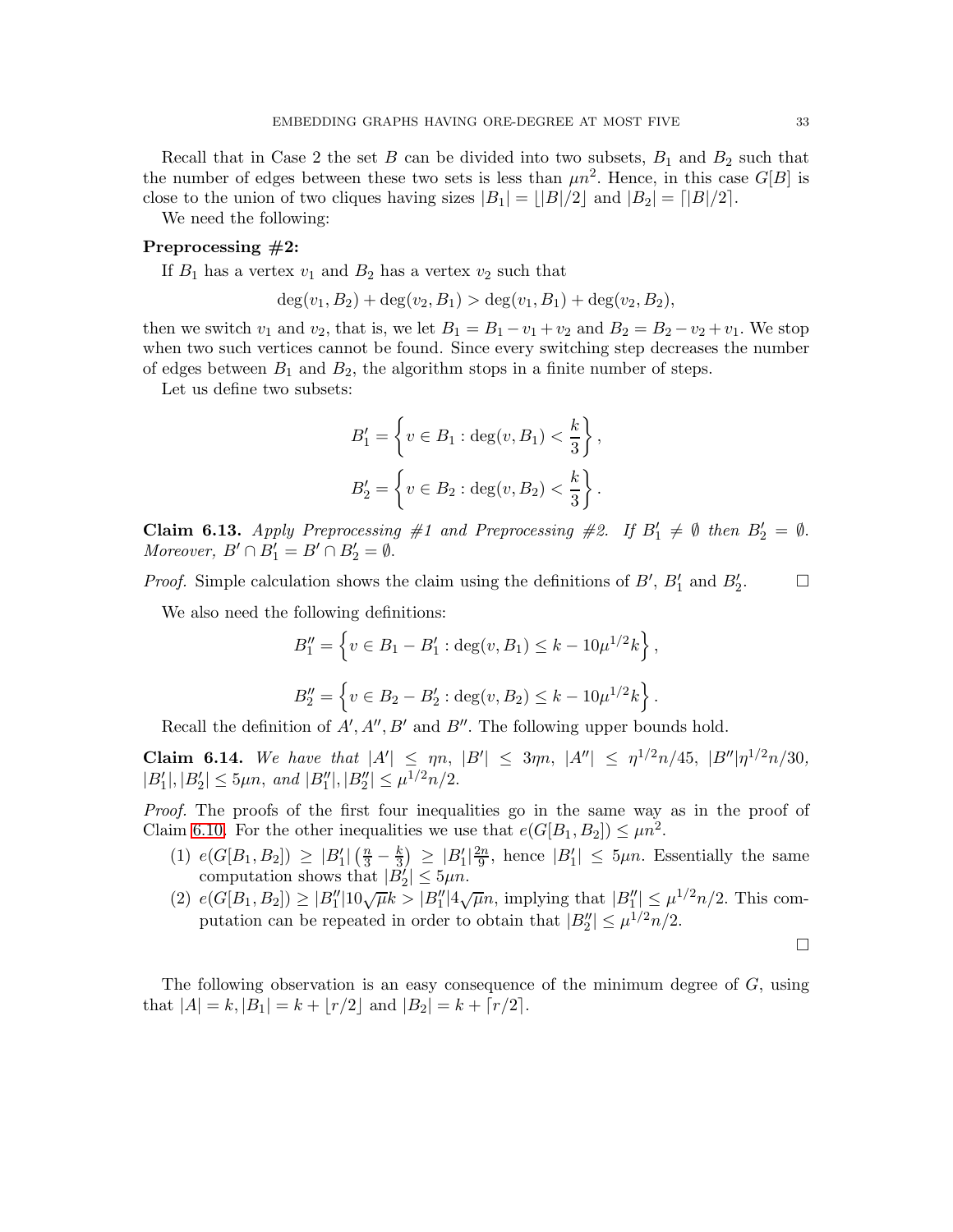<span id="page-33-1"></span>**Observation 6.15.** Every  $v \in B_i$  has a neighbor in  $B_{3-i}$ , where  $i \in \{1,2\}$ .

As in the previous case, the embedding algorithm we use consists of several steps, during which more and more vertices of  $G$  will be covered. Our notation will reflect this: for every  $j \geq 1$  the vacant subset of A after finishing Step j will be denoted by  $A(j)$ . The sets  $B_1(j), B_2(j)$  are defined analogously.

### Embedding Algorithm for Case  $#2$

- Step 0: Apply Preprocessing #1 and Preprocessing #2. Determine the sets of exceptional vertices.
- Step 1: Assuming that B' is non-empty find the matching  $M_{B'}$  in the bipartite subgraph  $G[A, B']$  that covers every vertex of  $B'$  using Claim [6.11.](#page-29-0)
- Step 2: Cover the vertices of  $B'(1)$ ,  $B'_1(1)$  and  $B'_2(1)$  by vertex-disjoint balanced triangles such that  $|B_2(2)|$  is even when finishing this step. Use the algorithm described in Lemma [6.17.](#page-34-0)
- Step 3: Cover the vertices of  $A'(2)$ ,  $A''(2)$  and  $B''(2)$ ,  $B''_1(2)$ ,  $B''_2(2)$  by vertex-disjoint balanced triangles.
- Step 4: Embed  $H'$  so that its independent set  $I(H')$  provided by Lemma [5.2](#page-10-1) is embedded into  $A(3)$  and  $H' - I(H')$  is embedded into  $G[B_1(3)]$ . If necessary embed (at most  $[v(H')/3]$  vertex-disjoint triangles into  $B_1(3)$  so as to get that  $2|A(4)| = |B_1(4)| +$  $|B_2(4)|.$

Step 5: Find a triangle-factor in  $G[A(4) \cup B(4)]$ .

Call a balanced triangle *uvw crossing*, if  $v \in B_1$ ,  $w \in B_2$  and  $u \in A$ , otherwise it is called non-crossing. So a non-crossing triangle contains one vertex from A and two vertices that either both belong to  $B_1$  or to  $B_2$ . Before we present the algorithm required in Step 2, we need a claim.

<span id="page-33-0"></span>**Claim 6.16.** Assume that  $b = |B'| > 0$ . Let q be a natural number with  $0 \le q \le b$ . Then we can cover the vertices of B' by vertex-disjoint balanced triangles such that exactly q of these are crossing, and  $b - q$  are non-crossing.

*Proof.* By Claim [6.11](#page-29-0) we have a matching  $M_{B'}$  in  $G[A, B']$  that covers B'. Let  $S \subset B'$  be an arbitrary subset with  $|S| = q$ , we are going to find crossing triangles for the vertices of S, and non-crossing ones for  $B - S$ .

Let  $v \in S$  be arbitrary. By the definition of B' we know that v has at least  $k/3$  neighbors in the opposite  $B_i$  set (in  $B_2(1)$ , if  $v \in B_1(1)$ , else in  $B_1(1)$ ), denote this neighborhood by  $N_v$ . If deg $(v, A) \geq k/100$  then v has more than  $k/200$  such neighbors  $u_v \in A$  that each has at least  $k/4$  neighbors in  $N_v$ . Hence, in this case the crossing triangle will be  $vww_v$ , where  $w \in N_v$  is adjacent to  $u_v$ . If  $\deg(v, A) < k/100$  then  $|N_v| \geq 99k/100$ . Since  $A' = \emptyset$  (by Claim [6.9\)](#page-28-0) we get that  $M_{B'}(v)$  has at least  $k/4$  neighbors in  $N_v$ , so we can pick a vacant vertex w among them. The crossing triangle in this case is  $vwM_{B'}(v)$ .

For  $v \in B - S$  we can essentially repeat the above argument. The only difference is that this time we look for a w not in the opposite  $B_i$  set, but in the set of v, we leave the details for the reader.  $\Box$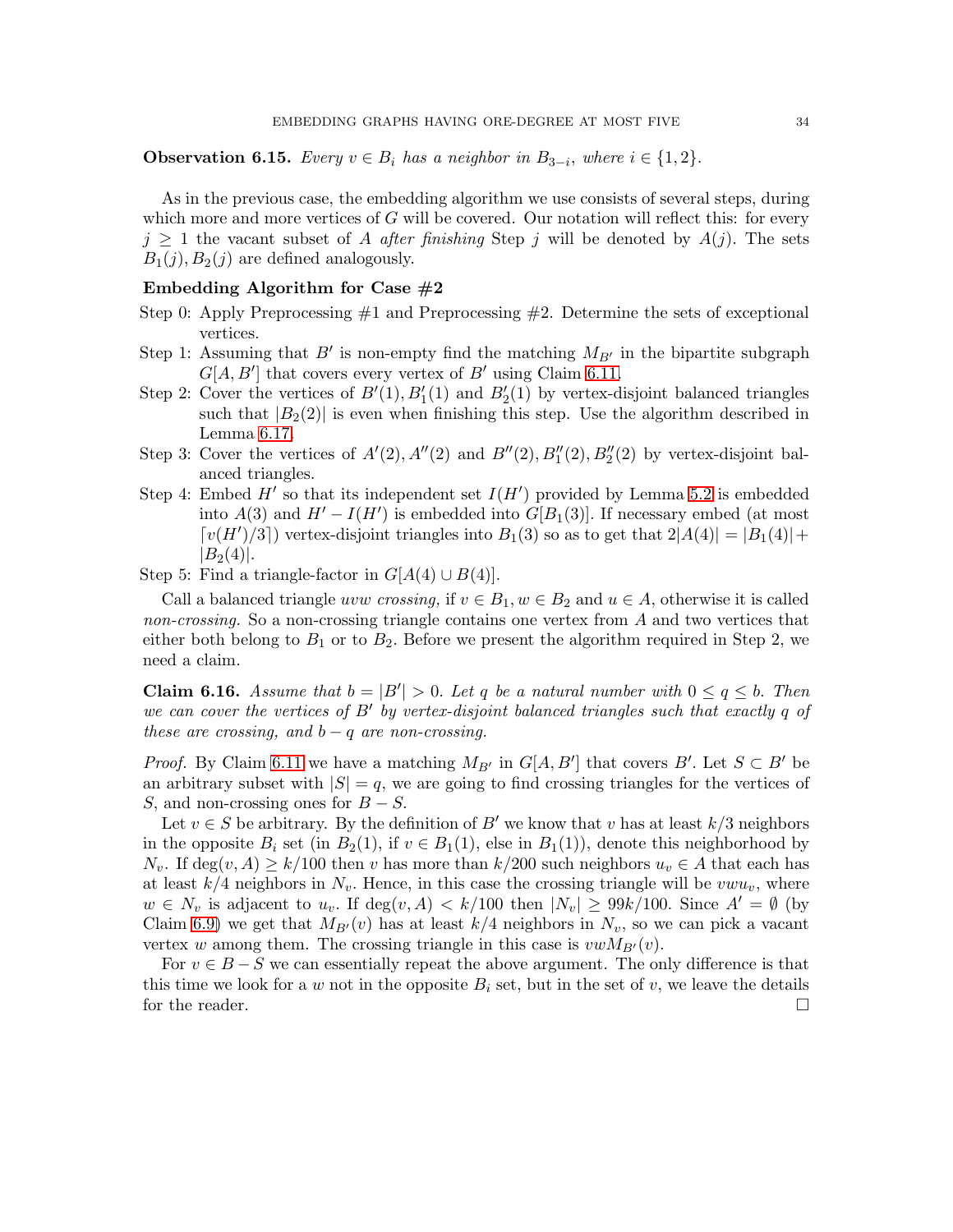<span id="page-34-0"></span>**Lemma 6.17.** It is possible to cover the vertices of  $B'(1), B'_1(1)$  and  $B'_2(1)$  by vertexdisjoint balanced triangles such that  $|B_2(2)|$  is even when finishing Step 2. of Embedding Algorithm for Case #2.

*Proof.* We have two main cases, depending on whether  $|B_2(1)|$  is odd or even. Assume first that  $|B_2(1)|$  is odd and  $B'_2(1) = \emptyset$ . We consider several sub-cases.

(i)  $|B'_{1}(1)|$  is odd: We will find crossing triangles for  $B'_{1}(1)$ . Since every vertex of  $B'_{1}(1)$ has at least  $2k/3$  neighbors in  $B_2$ , we can easily find distinct neighbors for each of them. By Claim [6.13](#page-32-0) each  $v \in B'_{1}(1)$  has more than  $k/2$  neighbors in  $A(1) - V(M_{B'})$ . The vast majority of these neighbors have almost full degree to  $B_2(1)$ , hence, we can find the claimed vertex disjoint balanced triangles that cover  $B'_{1}(1)$ .

Since  $|B_2(1)|$  was odd and we used up an odd number of vertices from it, at this point  $B_2(1)$  has an even number of vacant vertices. Then we cover  $B'(1)$  so that we use an even number of vacant vertices from  $B_2(1)$  by Claim [6.16,](#page-33-0) just find non-crossing triangles for every vertex of  $B'$ .

- (ii)  $|B'_1(1)|$  is even and  $B'(1) \neq \emptyset$ : First, as above we find crossing triangles for  $B'_1(1)$ . Then apply Claim [6.16](#page-33-0) with  $q = 1$ , find 1 crossing triangle for covering a vertex of  $B'(1)$ , and non-crossing ones for other vertices of  $B'(1)$ . Clearly, we use up an odd number of vertices from  $B_2(1)$  this way.
- (iii)  $|B_1'(1)|$  is even and  $B'(1) = \emptyset$ : Let  $v \in B_1(1) B_1'(1) B_1''(1)$  be an arbitrary vertex. By Observation [6.15](#page-33-1) v must has at least one neighbor  $w \in B_2 = B_2(1)$ . Moreover,  $|N(v) \cap A(1) \cap N(w)| > k/4$  since v (being non-exceptional) has almost full degree into A, and deg $(w, A) \geq k/3$  since  $B' = \emptyset$ . Let  $u \in N(v) \cap A(1) \cap N(w)$ be an arbitrary vacant vertex. The uvw triangle is a non-crossing one. Next we find vertex-disjoint crossing triangles for  $B'_{1}(1)$ , as is described above. Observe, that with this we have used up an odd number of vertices of  $B_2(1)$ , hence, after embedding it the vacant part of  $B_2$  will have even cardinality.

If  $|B_2(1)|$  is odd and  $B'_2(1) \neq \emptyset$ , then only minor modifications are needed. The details are as follows.

- (i)  $|B'_{2}(1)|$  is odd: Repeat the method of the first case above, with  $B'_{2}(1)$  instead of  $B'_{1}(1)$ .
- (ii)  $|B_2'(1)|$  is even and  $B'(1) \neq \emptyset$ : Again, repeat the method of the second case above, with  $B'_2(1)$  instead of  $B'_1(1)$ .
- (iii)  $|B'_2(1)|$  is even and  $B'(1) = \emptyset$ : By Observation [6.15](#page-33-1) every vertex  $v \in B_2$  has at least one neighbor in  $B_1$ . Pick a vertex  $v \in B_2(1) - B'_2(1) - B''_2(1)$ , then find a  $w \in B_1(1)$ and  $u \in A(1)$  such that uvw is a crossing triangle. Next find vertex-disjoint crossing triangles for  $B'_2(1)$ .

Our second main case is when  $|B_2(1)|$  is even. We don't want to give the details of the whole argument, as it is very similar to the case when  $|B_2(1)|$  is odd, we only give an outline. First, regardless of whether  $B'_{1}(1)$  or  $B'_{2}(1)$  is non-empty, we find vertex-disjoint crossing triangles for them. Doing so may change the parity of the vacant subset of  $B_2$ from even to odd. When  $B'(1) \neq \emptyset$ , then using Claim [6.16](#page-33-0) we can easily find zero or one crossing triangle, and non-crossing ones for the rest of  $B'(1)$ , in order to get an even  $B_2(2)$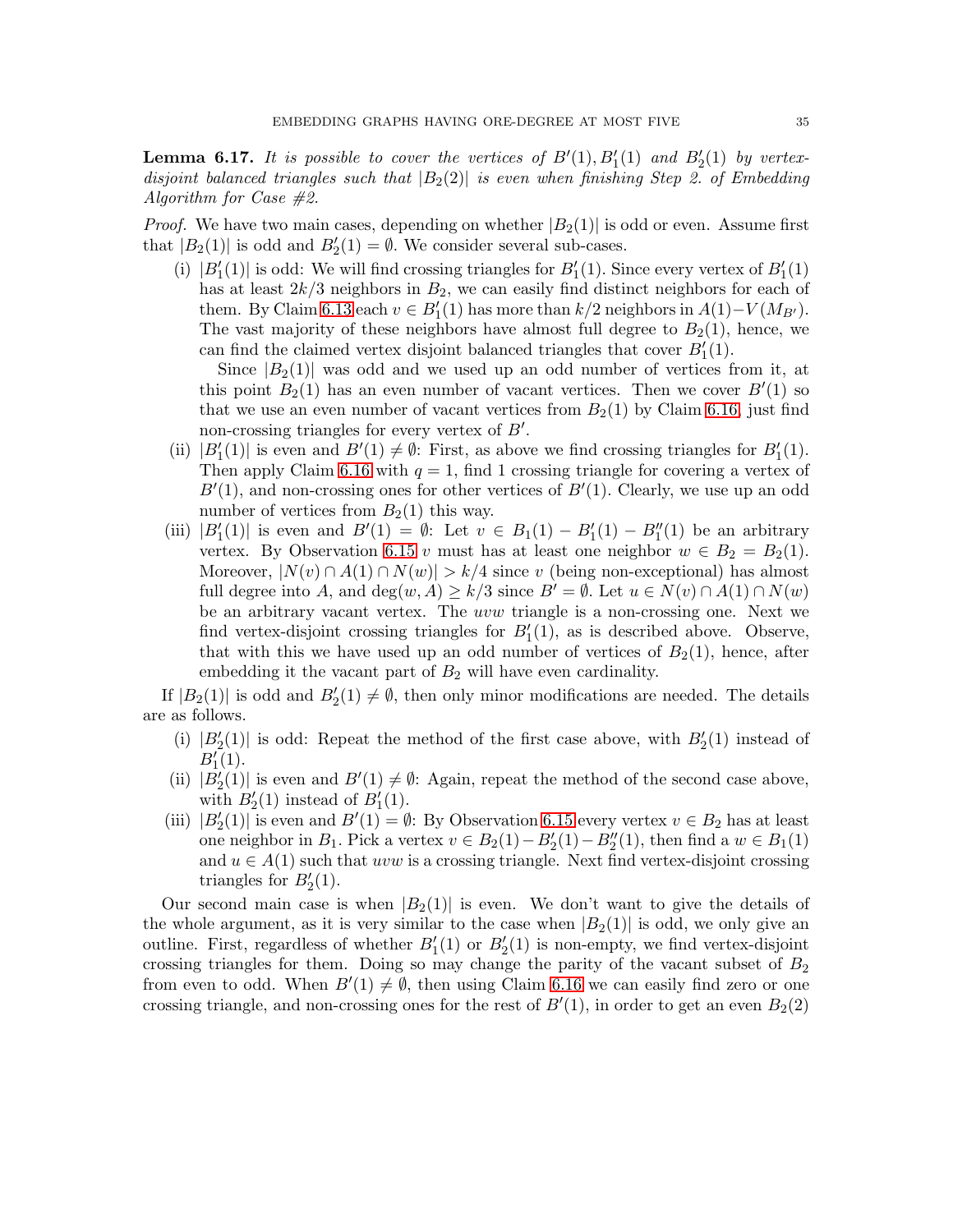at the end of Step 2. And when  $B'(1) = \emptyset$ , we use the minimum degree condition of G (see step (iii) above) in order to find a crossing triangle – one can see that this is necessary only when  $|B'_1(1)|$  or  $|B'_2(1)|$  is odd.

Next we prove the correctness of the Embedding Algorithm for Case  $#2$ .

<span id="page-35-0"></span>**Lemma 6.18.** If the conditions of Lemma [6.3](#page-25-0) and Case 2 are satisfied, then the Embedding Algorithm for Case 2 finds a copy of H in G.

*Proof.* Using Lemma [6.17](#page-34-0) we can cover every vertex of  $B'(1)$ ,  $B'_1(1)$  and  $B'_2(1)$  by vertexdisjoint triangles, moreover,  $B_2(2)$  will have even cardinality.

In Step 3 we cover the rest of the exceptional vertices. For  $A'(2)$ ,  $A''(2)$  and  $B''(2)$  one can use the method discussed in Lemma [6.12](#page-30-0) for Case 1. However, we have to be more careful: only non-crossing triangles can be used since we need that  $|B_2(3)|$  is even. This is easily doable for the vertices of  $A'(2)$ ,  $A''(2)$ , since they have more than  $k/4$  neighbors in  $B_1(2)$  and in  $B_2(2)$  as well. For covering  $B''(2)$  observe that any  $v \in B''(2)$  has more than k/4 neighbors in its  $B_i$  set, as  $B'_1(2) \cap B''(2) = B'_2(2) \cap B''(2) = \emptyset$ . Hence, it is easy to find non-crossing vertex-disjoint triangles for them.

For  $B''_1(2)$  and  $B''_2(2)$  we do the following. Say that  $v \in B''_1(2)$ , then both deg $(v, B_1(2))$ and deg $(v, A(2)) \ge k/4 \gg |B''_1(2)|$  by Claim [6.14.](#page-32-1) So we can pick a vertex  $u \in (A(2) A'(2) - A''(2) \cap N(v)$  that is adjacent to almost every vertex of  $N(v) \cap B_1(2)$ , hence, we have many possibilities for a triangle that has two vertices in  $B_1(2)$  and one vertex in  $A(2)$ . The same method can be applied for  $B''_2(2)$ , too.

In Step 4 we can apply Lemma [6.12,](#page-30-0) since the minimum degree in  $G[B_1(3)]$  is larger than  $k - 10\sqrt{\mu}k$ . In Lemma [6.12](#page-30-0) we also proved that after embedding  $H'$  and  $(r + s)/3$ vertex-disjoint triangles into  $B$  the vacant part of  $B$  has exactly twice as many vertices as the vacant part of A. It is easy to see that this statement still holds, that is,  $2|A(4)| =$  $|B_1(4)| + |B_2(4)|$ . This implies that  $|B_1(4)| + |B_2(4)|$  is even. Since we managed to achieve that  $|B_2(4)|$  is even,  $|B_1(4)|$  must be even as well.

In order to show that one can find the desired triangle factor in  $G[A(4) \cup B(4)]$  we do the following. Divide  $A(4)$  into two disjoint subsets,  $A_1$  and  $A_2$  such that  $2|A_1| = |B_1(4)|$ and  $2|A_2| = |B_2(4)|$ . Then apply the method given in Lemma [6.12](#page-30-0) for finding a triangle factor in  $G[A_1 \cup B_1(4)]$  and  $G[A_2 \cup B_2(4)]$  separately. This is doable since every vertex of  $A(4)$  has almost full degree into  $B_1(4) \cup B_2(4)$  and every vertex of  $B_1(4) \cup B_2(4)$  has almost full degree into  $A(4)$  as the exceptional vertices have all been covered. This finishes the proof of the lemma.

6.2.3. Case 3: In this last case  $V(G)$  can be partitioned into three disjoint sets, A, B and C such that  $|A| = k$ ,  $|B| = k + \lfloor r/2 \rfloor$ ,  $|C| = k + \lfloor r/2 \rfloor$  (so  $|A| \leq |B| \leq |C|$ ) and  $e(G[A]), e(G[C]), e(G[B]) \leq \mu n^2/18$ . For proving that  $H \subset G$  in Case 3 we use very similar methods to the previous ones. The main idea is again to first cover the exceptional vertices, however, for embedding the vast majority of  $H$  we will use the Blow-up Lemma. This makes the presentation of this case short.

Let us introduce a slightly different kind of preprocessing.

## Preprocessing #3: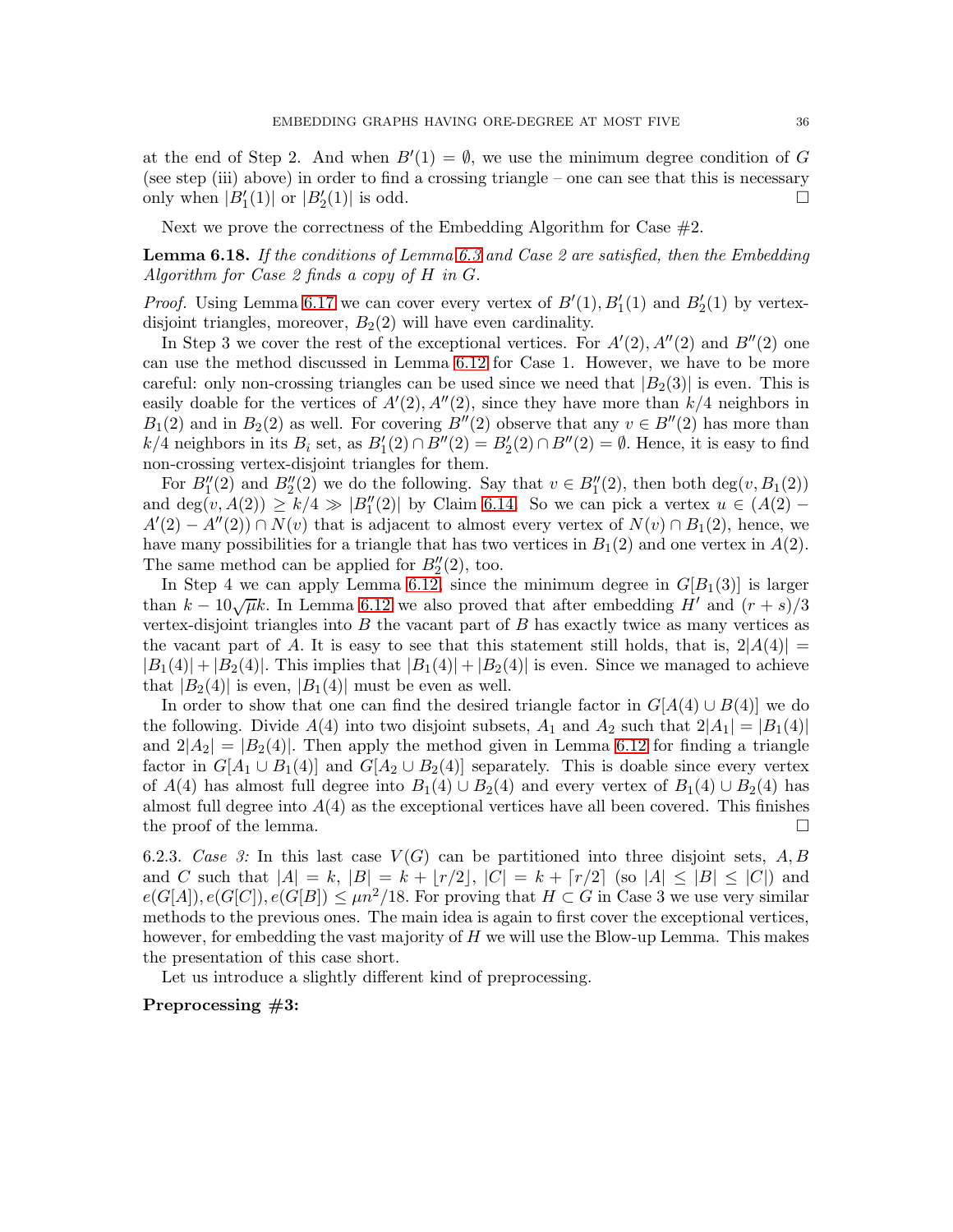Ordinary switching: Let X, Y denote two different partition sets of  $V(G)$  (for example  $X = A$  and  $Y = C$ ). If there exists  $u \in X$  and  $v \in Y$  such that

$$
d(u, X) + d(v, Y) > d(u, Y) + d(v, X),
$$

then we switch u and v, that is, we let  $X = X - u + v$  and  $Y = Y - v + u$ .

Circular switching: Let  $X_1, X_2, X_3$  denote the partition sets of  $V(G)$  in some order. For us there will be two different orders: in both of them  $X_1 = A$  and either  $X_2 = B$  and  $X_3 = C$  or  $X_2 = C$  and  $X_3 = B$ . If there exists  $u \in X_1$ ,  $v \in X_2$  and  $w \in X_3$  such that

$$
deg(u, X_1) + deg(v, X_2) + deg(w, X_3) > deg(u, X_2) + deg(v, X_3) + deg(w, X_1),
$$

then we do a circular switching, that is, we let  $X_1 = X_1 - u + w$ ,  $X_2 = X_2 - v + u$  and  $X_3 = X_3 - w + v.$ 

We stop when such vertices cannot be found. Since every switching step increases the number of edges between the three partition sets, the algorithm stops in a finite number of steps.

Let us define three exceptional sets:

$$
A' = \left\{ v \in A : \text{ either } \deg(v, B) < \frac{k}{3} \text{ or } \deg(v, C) < \frac{k}{3} \right\},
$$
\n
$$
B' = \left\{ v \in B : \text{ either } \deg(v, A) < \frac{k}{3} \text{ or } \deg(v, C) < \frac{k}{3} \right\},
$$
\n
$$
C' = \left\{ v \in C : \text{ either } \deg(v, A) < \frac{k}{3} \text{ or } \deg(v, B) < \frac{k}{3} \right\}.
$$

**Claim 6.19.** Let  $X, Y, Z$  denote the partition sets  $A, B, C$  of  $V(G)$  in some order. If  $u \in X'$  then u has at least  $2k/3$  neighbors either in Y or in Z.

*Proof.* Follows easily from the minimum degree bound for  $G$ .

<span id="page-36-0"></span>**Claim 6.20.** After applying Preprocessing  $\#3$  there could remain at most two exceptional sets out of the above three. Let X, Y denote any two different partition sets of  $V(G)$  such that X has non-empty exceptional subset X'. If there exist a vertex  $u \in X'$  such that  $deg(u, Y) < k/3$ , then every vertex of Y has more than  $2k/3$  neighbors in X.

*Proof.* An easy observation implies the first statement of the claim: if  $A'$ ,  $B'$  and  $C'$  are all non-empty sets then one could do either an ordinary or a circular switching step. The second statement is essentially equivalent to Claim [6.9.](#page-28-0)

<span id="page-36-1"></span>**Claim 6.21.** Let X, Y, Z denote the partition sets A, B, C of  $V(G)$  in some order. Assume that X' is non-empty, and let  $X_Y \subset X'$  denote the set of those vertices that have less than k/3 neighbors in Y,  $X_Z \subset X'$  is defined analogously. Then there exists a matching  $M_Y$  in the bipartite subgraph  $G[X_Y, Y]$  that covers every vertex of  $X_Y$ , and similarly, there exists a matching  $M_Z$  in the bipartite subgraph  $G[X_Z, Z]$  that covers every vertex of  $X_Z$ . If  $X', Y'$ are non-empty then exists a matching M in the bipartite subgraph  $G[X' \cup Y', Z]$  that covers every vertex of  $X' \cup Y'$ .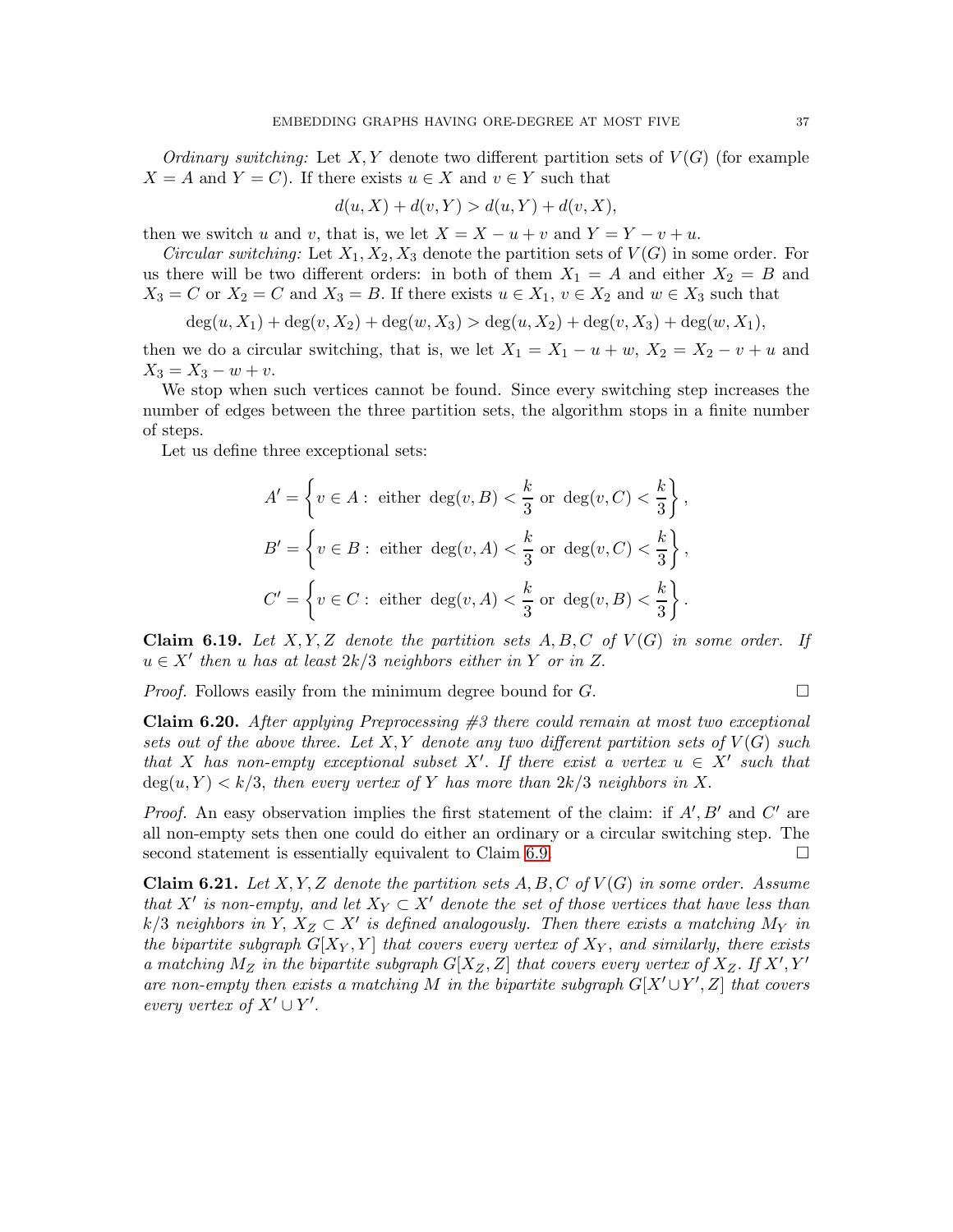*Proof.* The claim is easily seen to follow from Claim [6.11](#page-29-0) and from Claim [6.20.](#page-36-0)

We also need the following definitions of exceptional sets:

$$
A'' = \left\{ v \in A - A' : \text{ either } \deg(v, B) \le k - 10\mu^{1/2}k \text{ or } \deg(v, C) \le k - 10\mu^{1/2}k \right\},
$$
  

$$
B'' = \left\{ v \in B - B' : \text{ either } \deg(v, A) \le k - 10\mu^{1/2}k \text{ or } \deg(v, C) \le k - 10\mu^{1/2}k \right\},
$$
  

$$
C'' = \left\{ v \in C - C' : \text{ either } \deg(v, A) \le k - 10\mu^{1/2}k \text{ or } \deg(v, B) \le k - 10\mu^{1/2}k \right\}.
$$

The following upper bounds hold.

Claim 6.22. We have  $|A'|, |B'|, |C'| \leq \mu n/2$ , and  $|A''|, |B''|, |C''| \leq \mu^{1/2} n/30$ .

*Proof.* Let X denote any of the  $A, B, C$  sets and define  $X'$  and  $X''$  analogously. Recall that  $e(G[X]) \leq \mu n^2/18$  in Case 3.

Since  $2e(G[X]) \ge |X'| \left(\frac{2n}{3} - \frac{k}{3} - (k+1)\right) \ge |X'| \frac{2n}{9}$  we get that  $|X'| \le \mu n/2$ . Similarly,  $2e(G[X]) \ge |X''| \cdot 10\sqrt{\mu k}$  implying that  $|X''| \le \sqrt{\mu n}/30$ .

As before, when we refer to sets  $A(i), B(i)$  or  $C(i)$  below, we refer to the vacant subsets of  $A, B$  and  $C$ , respectively, right after Step i.

#### Embedding Algorithm for Case  $#3$

- Step 0: Apply Preprocessing #3. Determine the sets of exceptional vertices.
- Step 1: Cover the vertices of  $A', B'$  and  $C'$  by vertex-disjoint crossing triangles, using the matching of Claim [6.21.](#page-36-1)
- Step 2: Cover the vertices of  $A''$ ,  $B''$  and  $C''$  by vertex-disjoint crossing triangles.
- Step 3: Use Theorem [4.14](#page-8-2) to find an *equitable coloring* of H'. Denote the color classes of  $H'$  by  $K_1, K_2$  and  $K_3$ , such that  $|K_1| \leq |K_2| \leq |K_3|$ .
- Step 4: Use the Blow-up Lemma (Theorem [4.8\)](#page-6-3) in order to embed  $H'$  and the missing number of vertex-disjoint triangles.

<span id="page-37-0"></span>**Lemma 6.23.** If the conditions of Lemma [6.3](#page-25-0) and Case 3 are satisfied, then the Embedding Algorithm for Case 3 finds a copy of H in G.

Proof. For proving the lemma it is sufficient to use the ideas developed for the previous two cases. By Claim [6.21](#page-36-1) we have a matching that covers  $A' \cup B' \cup C'$ . Using this matching we can find a set of vertex-disjoint crossing triangles as in Claim [6.16.](#page-33-0) Covering of the vertices of  $A'' \cup B'' \cup C''$  is also done similarly to previous cases.

Before we apply the Blow-up Lemma first assign the color class  $K_1$  to  $A(3)$ ,  $K_2$  to  $B(3)$ and  $K_3$  to  $C(3)$ . Observe that  $|A(3)| - |K_1| = |B(3)| - |K_2| = |C(3)| - |K_3|$ . There are no exceptional vertices left in Step 4, and

$$
|A'\cup B'\cup C'\cup A''\cup B''\cup C''|\leq \sqrt{\mu}n,
$$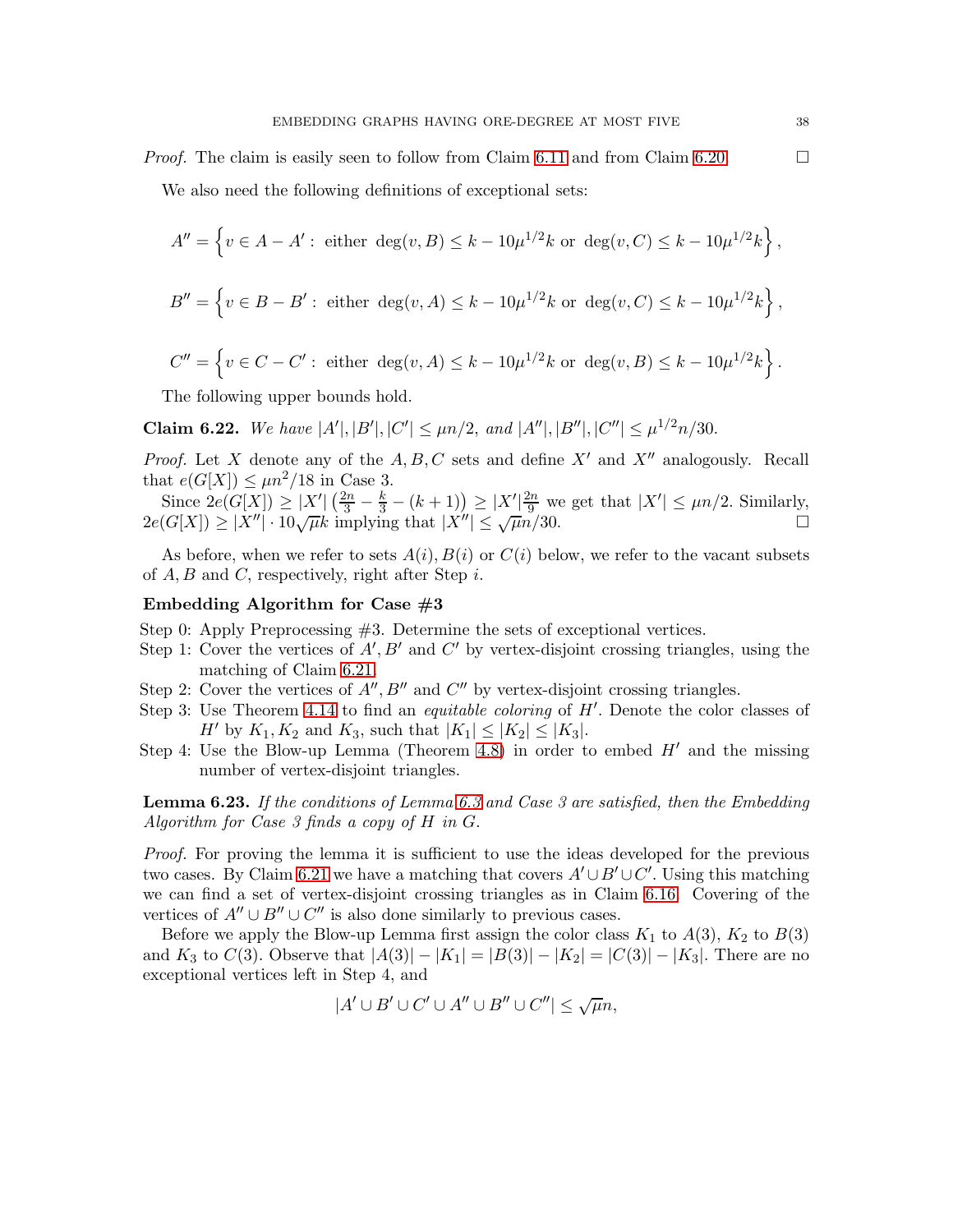hence, the bipartite subgraphs  $G[A(3), B(3)]$ ,  $G[A(3), C(3)]$  and  $G[B(3), C(3)]$  are each  $(\varepsilon, \delta)$ -super-regular pairs with  $\varepsilon \leq \sqrt[4]{\mu}$  and  $\delta \geq n/3 - 30\sqrt{\mu}n$ . Hence, embedding the rest of H can be done by a routine application of the Blow-up Lemma.  $\Box$ 

Putting together Lemma [6.12,](#page-30-0) Lemma [6.18](#page-35-0) and Lemma [6.23](#page-37-0) we obtain what was desired: H is a subgraph of G when both graphs are extremal.

#### **REFERENCES**

- <span id="page-38-5"></span><span id="page-38-4"></span>[1] M. Aigner and S. Brandt (1993) Embedding arbitrary graphs of maximum degree two, J. London Math. Soc., 48 39–51
- <span id="page-38-20"></span>[2] N. Alon and E. Fischer (1996) 2-factors in dense graphs, Discrete Math., 152, 13–23.
- <span id="page-38-7"></span>[3] N. Alon, J. Spencer, *The probabilistic method. Third edition*, John Wiley & Sons, Inc., 2008.
- <span id="page-38-8"></span>[4] B. Bollobás, S. E. Eldridge (1978), Packing of graphs and applications to computational complexity, J. Combin. Theory Ser. B 25, 105–124.
- [5] P. A. Catlin (1976), Embedding subgraphs and coloring graphs under extremal degree conditions, Ph.D. thesis, Ohio State Univ., Columbus.
- <span id="page-38-21"></span>[6] B. Chazelle (2000), The discrepancy method, Randomness and Complexity, Cambridge: Cambridge University Press
- <span id="page-38-13"></span><span id="page-38-11"></span>[7] P. Chau (2013), An Ore-type theorem on Hamiltonian square cycles, Graphs & Combinatorics, 29(4), 795 – 834.
- [8] K. Corrádi, A. Hajnal (1963), On the maximal number of independent circuits in a graph, Acta Math. Acad. Sci. Hungar. 14, 423–439
- <span id="page-38-9"></span>[9] B. Csaba (2007), On the Bollobás-Eldridge Conjecture for Bipartite Graphs, Combinatorics, Probability and Computing,  $16(5)$ ,  $661-691$
- [10] B. Csaba, M. Mydlarz (2012), Approximate multipartite version of the Hajnal-Szemerédi theorem, Journal of Combinatorial Theory Series B 102: (2), 395–410
- <span id="page-38-10"></span>[11] B. Csaba, A. Shokoufandeh, E. Szemerédi (2003), Proof of a Conjecture of Bollobás and Eldridge for graphs of maximum degree three, Combinatorica, 23, 35–72
- <span id="page-38-14"></span><span id="page-38-0"></span>[12] G. Dirac (1952), Some theorems on abstract graphs, Proc. London Math. Soc. 2, 69–81
- [13] L. DeBiasio, S. Faizullah, I. Khan (2015), Ore-degree threshold for the square of a Hamiltonian cycle, Discrete Mathematics and Theoretical Computer Science 17 13–32.
- <span id="page-38-18"></span><span id="page-38-12"></span>[14] G. Fan, H. A. Kierstead (1996), Hamiltonian square-paths, J. Combin. Theory Ser. B 67, 167–182
- [15] P. Hajnal, S. Herdade, A. Jamshed, E. Szemerédi (2017), Proof of the Pósa-Seymour conjecture, submitted for publication
- <span id="page-38-19"></span>[16] H. A. Kierstead, A. V. Kostochka (2008), An Ore-type theorem on equitable coloring, J. Combinatorial Theory Series B 98, 226–234
- <span id="page-38-1"></span>[17] H. A. Kierstead, A. V. Kostochka, G. Yu (2009), Extremal graph packing problems: Ore-type versus Dirac-type, pp. 113–136 in S. Huncynska (Ed.) Surveys in Combinatorics, Proc. 22nd British Combinatorial Conference, London Math. Soc. Lecture Note Ser., 365, Cambridge Univ. Press, Cambridge
- <span id="page-38-17"></span><span id="page-38-16"></span>[18] J. Komlós, G.N. Sárközy and E. Szemerédi (1997), Blow-up Lemma, Combinatorica,  $17$ ,  $109-123$
- [19] J. Komlós, G.N. Sárközy and E. Szemerédi (1998), An Algorithmic Version of the Blow-up Lemma, Random Structures and Algorithms, 12, 297–312.
- <span id="page-38-15"></span>[20] J. Komlós, M. Simonovits (1993), Szemerédi's Regularity Lemma and its Applications in Graph Theory, Combinatorics, Paul Erd˝os is eighty, Vol. 2 (Keszthely, 1993), 295–352.
- <span id="page-38-2"></span>[21] A. V. Kostochka,G. Yu (2007), Ore-type graph packing problems, Combinatorics, Probability and Computing 16, 167–169.
- <span id="page-38-3"></span>[22] A. V. Kostochka, G. Yu (2007), An Ore-type analogue of the Sauer-Spencer Theorem, Graphs and Combinatorics 23 no 4, 419–424.
- <span id="page-38-6"></span>[23] A. V. Kostochka, G. Yu (2012), Graphs containing every 2-factor, Graphs Comb. 28, 687–716.